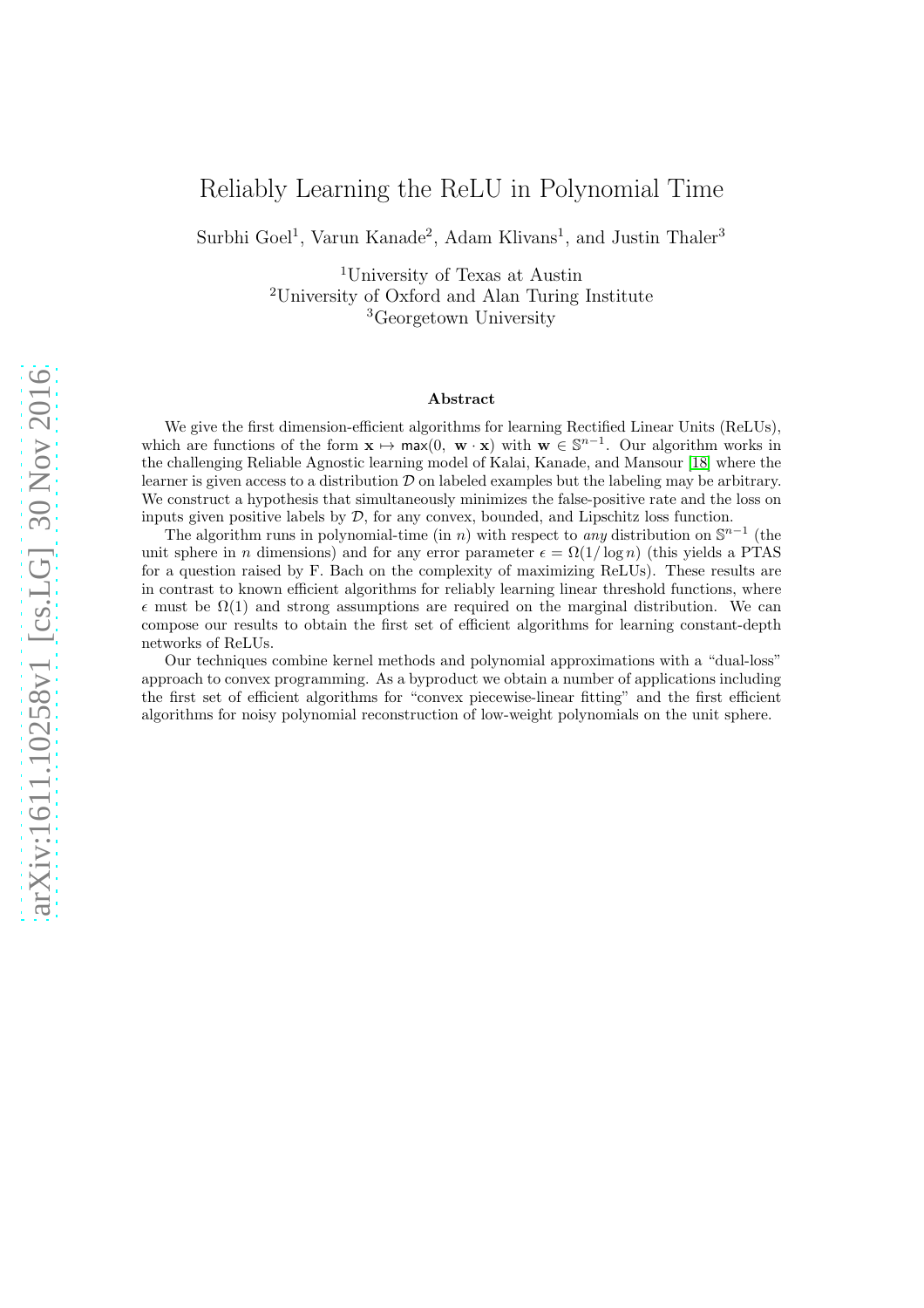## <span id="page-1-1"></span>1 Introduction

Let  $\mathcal{X} = \mathbb{S}^{n-1}$ , the set of all unit vectors in  $\mathbb{R}^n$ , and let  $\mathcal{Y} = [0,1]$ . We define a ReLU (Rectified Linear Unit) to be a function  $f(\mathbf{x}) : \mathcal{X} \to \mathcal{Y}$  equal to  $\max(0, \mathbf{w} \cdot \mathbf{x})$  where  $\mathbf{w} \in \mathbb{S}^{n-1}$  is a fixed element of  $\mathbb{S}^{n-1}$  and  $\mathbf{w} \cdot \mathbf{x}$  denotes the standard inner product.<sup>1</sup> The ReLU is a key building block in the area of deep nets, where the goal is to construct a network or circuit of ReLUs that "fits" a training set with respect to various measures of loss. Recently, the ReLU has become the "activation function of choice" for practitioners in deep nets, as it leads to striking performance in various applications [\[23\]](#page-30-1).

Surprisingly little is known about the computational complexity of learning even the shallowest of nets: a single ReLU. In this work, we provide the first set of efficient algorithms for learning a ReLU. The algorithms succeed with respect to *any* distribution  $\mathcal{D}$  on  $\mathbb{S}^{n-1}$ , tolerate arbitrary labelings (equivalently viewed as adversarial noise), and run in polynomial-time for any accuracy parameter  $\epsilon = \Omega(1/\log n)$ . This is in contrast to the problem of learning threshold functions, i.e., functions of the form sign( $\mathbf{w} \cdot \mathbf{x}$ ), where only computational hardness results are known (unless stronger assumptions are made on the problem).

Recall the following two fundamental machine-learning problems:

**Problem 1.1** (Ordinary Least Squares Regression). Let  $\mathcal{D}$  be a distribution on  $\mathbb{S}^{n-1}\times[0,1]$ . Given *i.i.d.* examples drawn from  $D$ , find  $\mathbf{w} \in \mathbb{S}^{n-1}$  that minimizes  $\mathbb{E}_{(\mathbf{x},y)\sim\mathcal{D}}[(\mathbf{w}\cdot\mathbf{x}-y)^2]$ .

<span id="page-1-0"></span>**Problem 1.2** (Agnostically Learning a Threshold Function). Let  $\mathcal{D}$  be a distribution on  $\mathbb{S}^{n-1} \times$  ${0,1}$ . Given i.i.d. examples drawn from D, find  $\mathbf{w} \in \mathbb{S}^{n-1}$  that approximately minimizes  $Pr_{(\mathbf{x}, y) \sim \mathcal{D}}[\text{sign}(\mathbf{w} \cdot \mathbf{x}) \neq y].$ 

The term *agnostic* above refers to the fact that the labeling on  $\{-1, 1\}$  may be *arbitrary*. In this work, we relax the notion of success to *improper learning*, where the learner may output any polynomial-time computable hypothesis achieving a loss that is within  $\epsilon$  of the optimal solution from the concept class.

Taken together, these two problems are at the core of many important techniques from modern Machine Learning and Statistics. It is well-known how to efficiently solve ordinary least squares and other variants of linear regression; we know of multiple polynomial-time solutions, all extensively used in practice [\[30\]](#page-30-2). In contrast, Problem [1.2](#page-1-0) is thought to be computationally intractable due to the many existing hardness results in the literature [\[7,](#page-29-0) [11,](#page-29-1) [19,](#page-30-3) [21\]](#page-30-4).

The ReLU is a hybrid function that lies "in-between" a linear function and a threshold function in the following sense: restricted to inputs  $\mathbf x$  such that  $\mathbf w \cdot \mathbf x > 0$ , the ReLU is linear, and for inputs **x** such that  $\mathbf{w} \cdot \mathbf{x} \leq 0$ , the ReLU thresholds the value  $\mathbf{w} \cdot \mathbf{x}$  and simply outputs zero. In this sense, we could view the ReLU as a "one-sided" threshold function. Since learning a ReLU has aspects of both linear regression and threshold learning, it is not straightforward to identify a notion of loss that captures both of these aspects.

### 1.1 Reliably Learning Real-Valued Functions

We introduce a natural model for learning ReLUs inspired by the Reliable Agnostic learning model that was introduced by Kalai et al. [\[18\]](#page-30-0) in the context of Boolean functions. The goal will be to minimize both the false positive rate and a loss function (for example, square-loss) on points the distribution labels non-zero. In this work, we give efficient algorithms for learning a ReLU over the unit sphere with respect to any loss function that satisfies mild properties (convexity, monotonicity, boundedness, and Lipschitz-ness).

The Reliable Agnostic model is motivated by the Neyman-Pearson criteria, and is intended to capture settings in which false positive errors are more costly than false negative errors (e.g., spam detection) or vice versa. We observe that the asymmetric manner in which the Reliable Agnostic

<sup>&</sup>lt;sup>1</sup>Throughout this manuscript, bold lower case variables denote vectors. Unbolded lower case variables denote real numbers.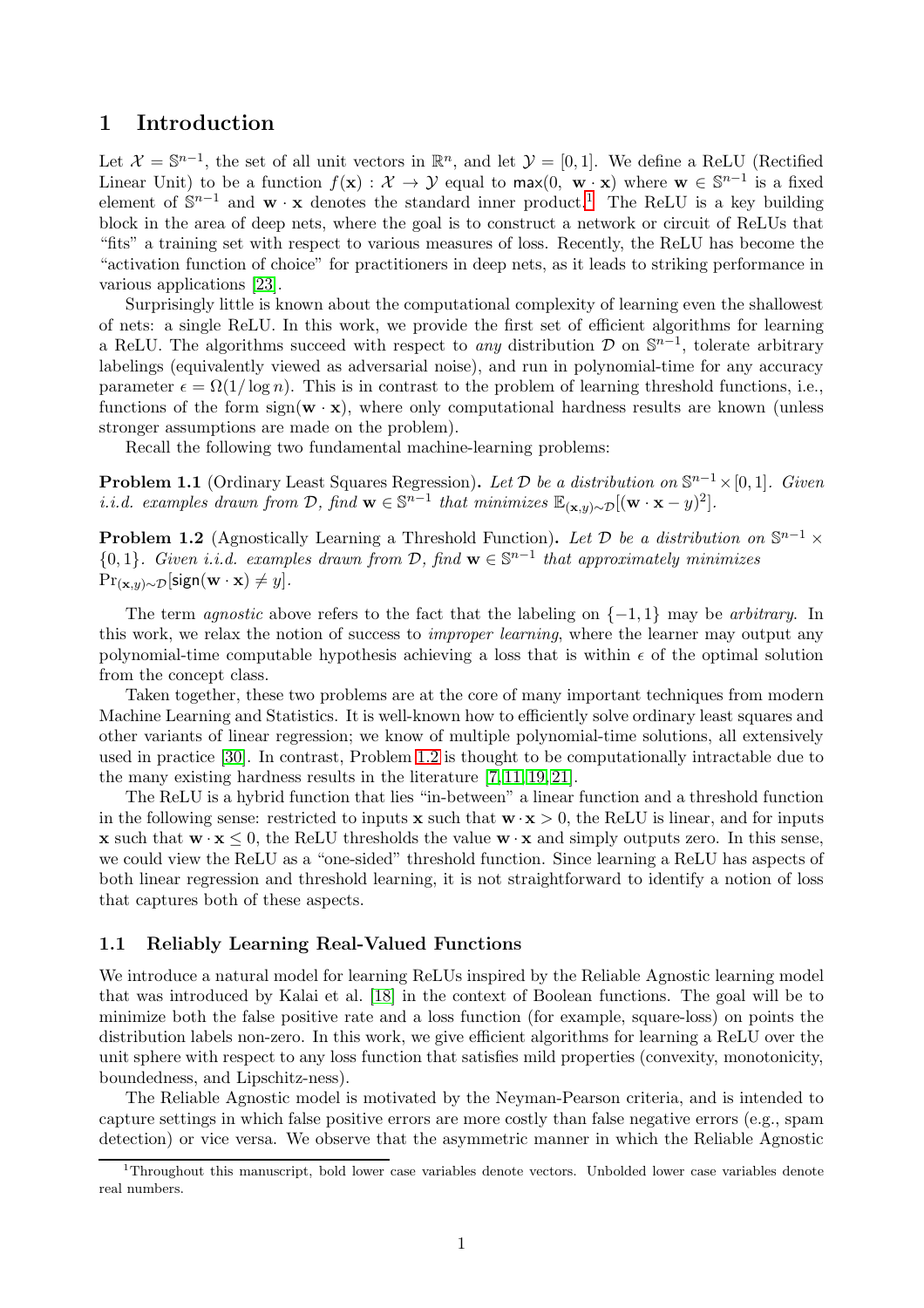model [\[18\]](#page-30-0) treats different types of errors naturally corresponds to the one-sided nature of a ReLU. In particular, there may be settings in which mistakenly predicting a positive value instead of zero carries a high cost.

As a concrete example, imagine that inputs are comments on an online news article. Suppose that each comment is assigned a numerical score of quality or appropriateness, where the true scoring function is reasonably modeled by a linear function of the features of the comment. The newspaper wants to implement an automated system in which comments are either a) rejected outright if the score is below a threshold or b) posted in order of score, possibly after undergoing human review.<sup>2</sup> In this situation, it may be costlier to post (or subject to human review) a lowquality or inappropriate comment than it is to automatically reject a comment that is slightly above the threshold for posting.

More formally, for a function h and distribution  $\mathcal D$  over  $\mathbb R^n\times [0,1]$  define the following losses

$$
\mathcal{L}_{=0}(h) = \Pr_{(\mathbf{x}, y) \sim \mathcal{D}}[h(\mathbf{x}) \neq 0 \land y = 0]
$$
  

$$
\mathcal{L}_{>0}(h) = \mathop{\mathbb{E}}_{(\mathbf{x}, y) \sim \mathcal{D}}[\ell(h(\mathbf{x}), y) \cdot \mathbb{I}(y > 0)].
$$

Here,  $\ell$  is a desired loss function, and  $\mathbb{I}(y > 0)$  equals 0 if  $y \le 0$  and 1 otherwise. These two quantities are respectively the false-positive rate and the expected loss (under  $\ell$ ) on examples for which the true label  $y$  is positive.<sup>3</sup>

Let C be a class of functions mapping  $\mathbb{S}^{n-1}$  to [0, 1] (e.g., C may be the class of all ReLUs). Let  $C^+ = \{c \in C \mid L_{=0}(c) = 0\}$ . We say C is reliably learnable if there exists a learning algorithm A that (with high probability) outputs a hypothesis that 1) has at most  $\epsilon$  false positive rate and 2) on points with positive labels, has expected loss that is within  $\epsilon$  of the best c from  $\mathcal{C}^+$ . That is, the hypothesis must be both *reliable* and competitive with the optimal classifier from the class  $C^+$ (agnostic).

#### <span id="page-2-1"></span>1.2 Our Contributions

We can now state our main theorem giving a poly-time algorithm (in  $n$ , the dimension) for reliably learning any ReLU.

All of our results hold for loss functions  $\ell$  that satisfy convexity, monotonicity, boundedness, and Lipschitz-ness. For brevity, we avoid making these requirements explicit in the theorem statements of this introduction, and we omit the dependence of the runtime on the failure probability  $\delta$  of the algorithm or on the boundedness and Lipschitz parameters of the loss function. All theorem statements in subsequent sections do state explicitly to what class of loss functions they apply, as well as the runtime dependence on these additional parameters.

<span id="page-2-0"></span>**Theorem 1.3.** Let  $C = {\mathbf{x} \mapsto \text{max}(0, \mathbf{w} \cdot \mathbf{x}) : ||\mathbf{w}||_2 \leq 1}$  be the class of ReLUs with weight vectors w satisfying  $\|\mathbf{w}\|_2 \leq 1$ . There exists a learning algorithm A that reliably learns C in time  $2^{O(1/\epsilon)} \cdot n^{O(1)}$ .

**Remark 1.4.** We can obtain the same complexity bounds for learning ReLUs in the standard agnostic model with respect to the same class of loss functions. This yields a PTAS (polynomialtime approximation scheme) for an optimization problem regarding ReLUs posed by Bach [\[3\]](#page-29-2). See Section [3.4](#page-14-0) for details.

For the problem of learning threshold functions, all known polynomial-time algorithms require strong assumptions on the marginal distribution (e.g., Gaussian [\[19\]](#page-30-3) or large-margin [\[31\]](#page-30-5)). In contrast, for ReLUs, we succeed with respect to *any* distribution on  $\mathbb{S}^{n-1}$ . We leave open the problem of improving the dependence of Theorem [1.3](#page-2-0) on  $\epsilon$ . We note that for the problem of learning

 $2F$  For example, The New York Times recently announced that they are moving to a hybrid comment moderation system that combines human and automated review [\[10\]](#page-29-3).

<sup>&</sup>lt;sup>3</sup>We restrict  $\mathcal{Y} = [0, 1]$  as it is a natural setting for the case of ReLUs. However, our results can easily be extended to larger ranges.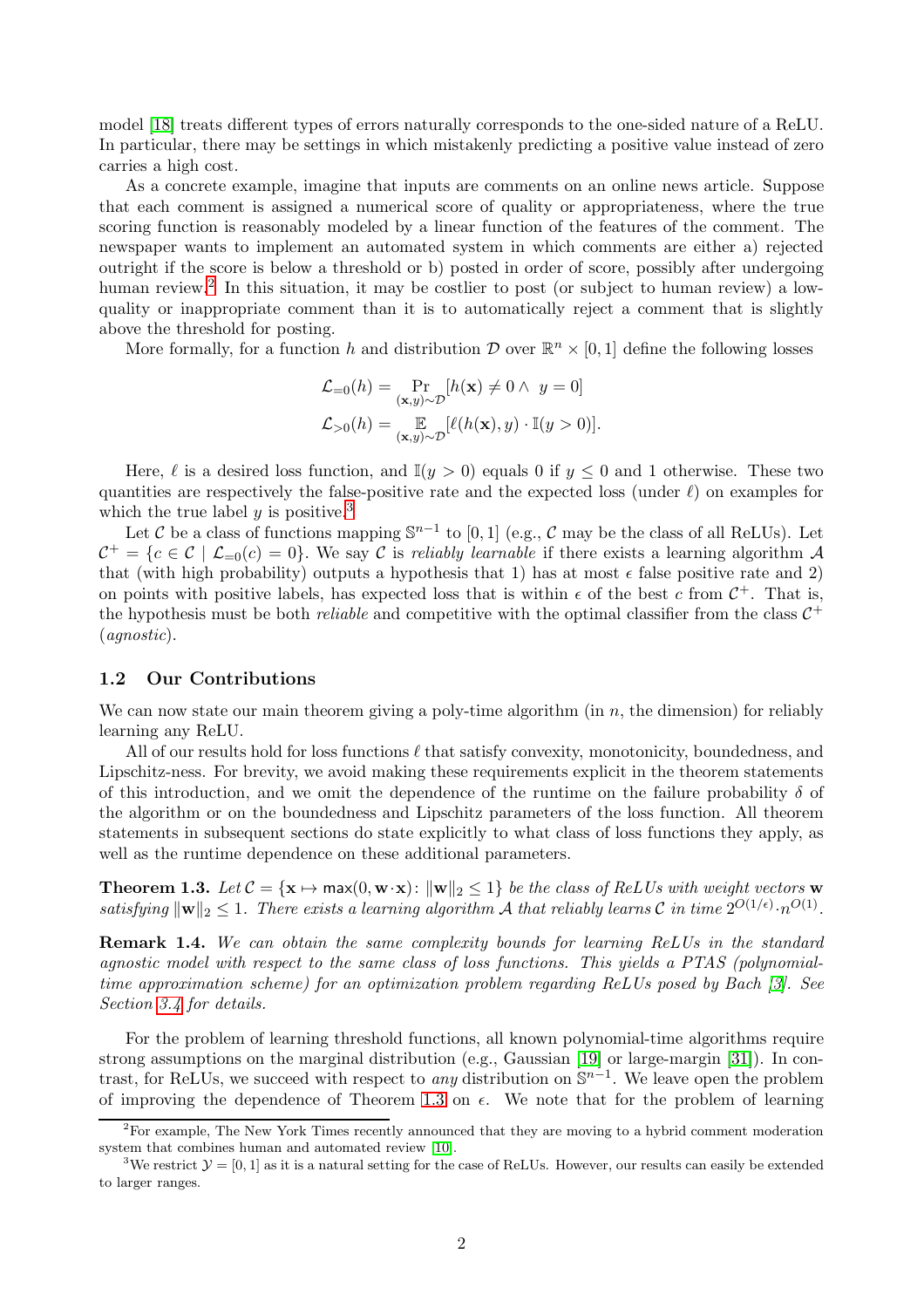threshold functions—even assuming the marginal distribution is Gaussian—the run-time complexity must be at least  $n^{\Omega(\log 1/\epsilon)}$  under the widely believed assumption that learning sparse parities is hard [\[22\]](#page-30-6). Further, the best known algorithms for agnostically learning threshold functions with respect to Gaussians run in time  $n^{O(1/\epsilon^2)}$  [\[8,](#page-29-4) [19\]](#page-30-3). Contrast this to our result for learning ReLUs, where we give polynomial-time algorithms even for  $\epsilon$  as small as  $1/\log n$ .

We can compose our results to obtain efficient algorithms for small-depth networks of ReLUs. For brevity, here we state results only for linear combinations of ReLUs (which are often called depth-two networks of ReLUs, see, e.g., [\[9\]](#page-29-5)). Formal results for other types of networks can be found in Section [4.](#page-19-0)

**Theorem 1.5.** Let C be a depth-2 network of ReLUs with k hidden units. Then C is reliably learnable in time  $2^{O(\sqrt{k}/\epsilon)} \cdot n^{O(1)}$ .

The above results are perhaps surprising in light of the hardness result due to Livni et al. [\[25\]](#page-30-7) who showed that for  $\mathcal{X} = \{0, 1\}^n$ , learning the difference of even two ReLUs is as hard as learning a threshold function.

We also obtain results for *noisy polynomial reconstruction* on the sphere (equivalently, agnostically learning a polynomial) with respect to a large class of loss functions:

<span id="page-3-0"></span>**Theorem 1.6.** Let C be the class of polynomials  $p: \mathbb{S}^{n-1} \to [-1,1]$  in n variables such that that the total degree of  $p$  is at most d, and the sum of squares of coefficients of  $p$  (in the standard monomial basis) is at most B. Then  $\mathcal C$  is agnostically learnable under any (unknown) distribution over  $\mathbb{S}^{n-1}$  × [-1, 1] in time poly $(n, d, B, 1/\epsilon)$ .

Andoni et al. [\[1\]](#page-29-6) were the first to give efficient algorithms for noisy polynomial reconstruction over non-Boolean domains. In particular, they gave algorithms that succeed on the unit cube but require an underlying product distribution and do not work in the agnostic setting (they also run in time exponential in the degree  $d$ ).

At a high level the proofs of both Theorem [1.3](#page-2-0) and [1.6](#page-3-0) follow the same outline, but we do not know how to obtain one from the other.

### 1.3 Applications to Convex Piecewise Regression

We establish a novel connection between learning networks of ReLUs and a broad class of piecewiselinear regression problems studied in machine learning and optimization. The following problem was defined by Boyd and Magnani [\[27\]](#page-30-8) as a generalization of the well-known MARS (multivariate adaptive regression splines) framework due to Friedman [\[13\]](#page-29-7):

<span id="page-3-1"></span>**Problem 1.7** (Convex Piecewise-Linear Regression: Max  $k$ -Affine). Let  $C$  be the class of functions of the form  $f(x) = \max(\mathbf{w}_1 \cdot \mathbf{x}, \dots, \mathbf{w}_k \cdot \mathbf{x})$  with  $\mathbf{w}_1, \dots, \mathbf{w}_k \in \mathbb{S}^{n-1}$  mapping  $\mathbb{S}^{n-1}$  to  $\mathbb{R}$ . Let  $\mathcal{D}$  be an (unknown) distribution on  $\mathbb{S}^{n-1} \times [-1,1]$ . Given i.i.d. examples drawn from  $\mathcal{D}$ , output h such that  $\mathbb{E}_{(\mathbf{x},y)\sim\mathcal{D}}[(h(\mathbf{x})-y)^2] \leq \min_{c\in\mathcal{C}} \mathbb{E}_{(\mathbf{x},y)\sim\mathcal{D}}[(c(\mathbf{x})-y)^2] + \epsilon$ .

Applying our learnability results for networks of ReLUs, we obtain the first polynomial-time algorithms for solving the above  $max-k\text{-}affine$  regression problem and the sum of  $max\text{-}2\text{-}affine$ regression problem when  $k = O(1)$ . Boyd and Magnani specifically highlight the case of  $k = O(1)$ and provide a variety of heuristics; we obtain the first provably efficient results.

**Theorem 1.8.** There is an algorithm  $\mathcal A$  for solving the convex piecewise-linear fitting problem (cf. Definition [1.7\)](#page-3-1) in time  $2^{O((k/\epsilon)^{\log k})} \cdot n^{O(1)}$ .

We can also use our results for learning networks of ReLUs to learn the so-called "leaky ReLUs" and "parameterized" ReLUs (PReLUs); see Section [4.3](#page-23-0) for details. We obtain these results by composing various "ReLU gadgets," i.e., constant-depth networks of ReLUs with a small number of bounded-weight hidden units.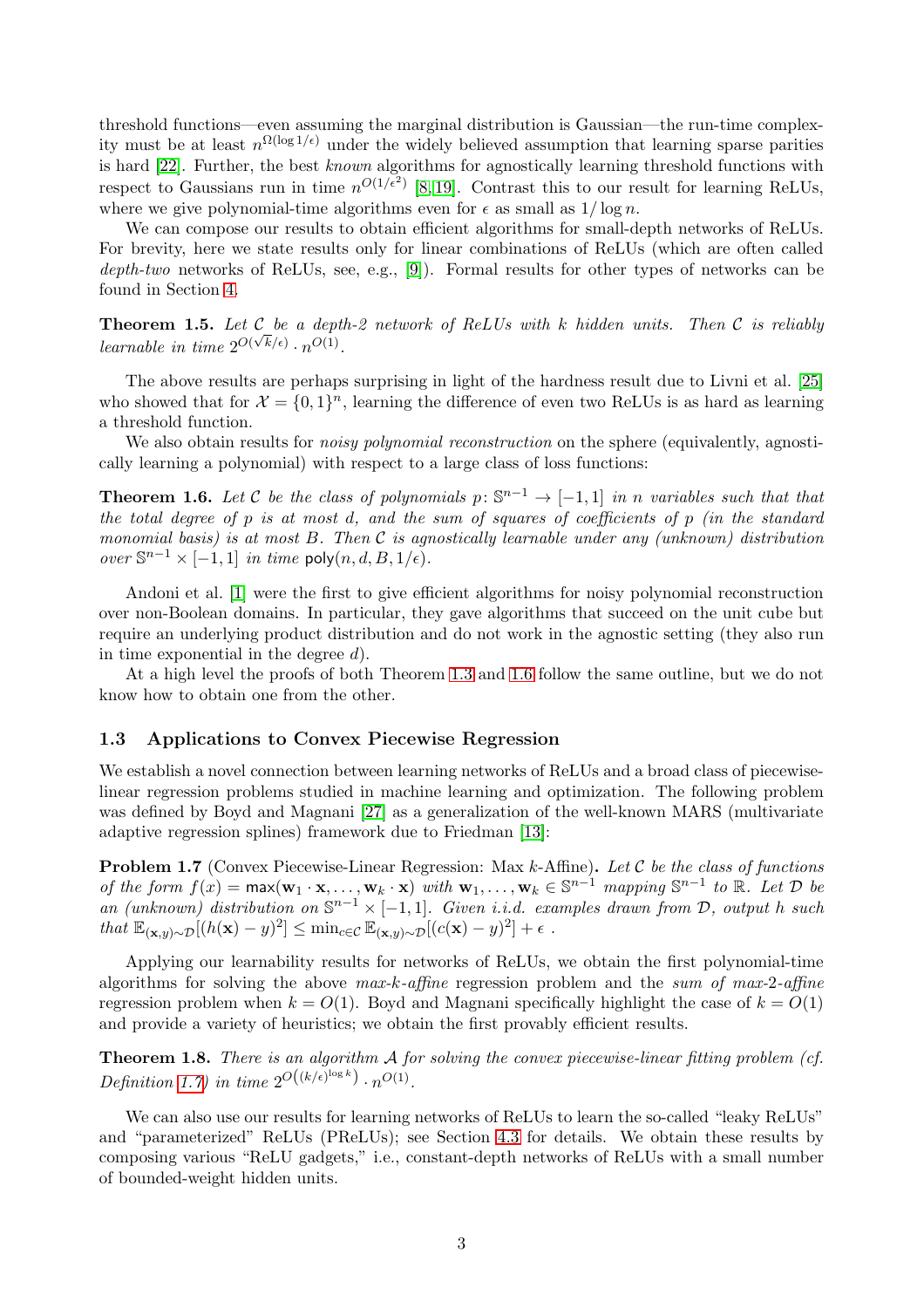#### 1.4 Hardness

We also prove the first hardness results for learning a single ReLU via simple reductions to the problem of learning sparse parities with noise. These results highlight the difference between learning Boolean and real-valued functions and justify our focus on (1) input distributions over  $\mathbb{S}^{n-1}$  and (2) learning problems that are not scale invariant (for example, learning a linear threshold function over the Boolean domain is equivalent to learning over  $\mathbb{S}^{n-1}$  in the distribution-free setting).

**Theorem 1.9.** Let C be the class of ReLUs over the domain  $\mathcal{X} = \{0,1\}^n$ . Then any algorithm for reliably learning C in time  $g(\epsilon)$  · poly(n) for any function g will give a polynomial time algorithm for learning  $\omega(1)$ -sparse parities with noise (for any  $\epsilon = O(1)$ ).

Efficiently learning sparse parities (of any superconstant length) with noise is considered one the most challenging problems in theoretical computer science.

#### 1.5 Techniques and Related Work

We give a high-level overview of our proof. Let C be the class of all ReLUs, and let  $S =$  $\{(\mathbf{x}_1, y_1), \ldots, (\mathbf{x}_m, y_m)\}\)$  be a training set of examples drawn i.i.d. from some arbitrary distribution  $\mathcal{D}$  on  $\mathbb{S}^{n-1} \times [-1,1]$ . To obtain our main result for reliably learning a single ReLU (cf. Theorem [1.3\)](#page-2-0), our starting point is Optimization Problem [1](#page-4-0) below.

## <span id="page-4-0"></span>Optimization Problem 1

minimize w  $\sum$  $i:y_i>0$  $\ell(y_i, \textsf{max}(0, \textbf{w} \cdot \textbf{x}_i))$ subject to max $(0, \mathbf{w} \cdot \mathbf{x}_i) = 0$  for all i such that  $y_i = 0$  $\|\mathbf{w}\|_2 \leq 1$ 

In Optimization Problem [1,](#page-4-0)  $\ell$  denotes the loss function used to define  $\mathcal{L}_{>0}$ . Using standard generalization error arguments, it is possible to show that (for reasonable choices of  $\ell$ ) if w is an optimal solution to Optimization Problem [1](#page-4-0) when run on a polynomial size sample  $(\mathbf{x}_1, y_1), \ldots, (\mathbf{x}_m, y_m)$ drawn from D, then it is sufficient to output the hypothesis  $h(\mathbf{x}) := \max(0, \mathbf{w} \cdot \mathbf{x})$ . Unfortunately Optimization Problem [1](#page-4-0) is not convex in  $w$ , and hence it may not be possible to find an optimal solution in polynomial time. Instead, we will give an efficient approximate solution that will suffice for reliable learning.

Our starting point will be to prove the existence of low-degree, low-weight polynomial approximators for every  $c \in \mathcal{C}$ . The polynomial method has a well established history in computational learning theory (e.g., Kalai et al. [\[19\]](#page-30-3) for agnostically learning halfspaces under distributional assumptions), and we can apply classical techniques from approximation theory and recent work due to Sherstov [\[32\]](#page-30-9) to construct low-weight, low-degree approximators for any ReLU.

We can then relax Optimization Problem 1 to the space of low-weight polynomials and follow the approach of Shalev-Shwartz et al. [\[31\]](#page-30-5) who used tools from Reproducing Kernel Hilbert Spaces (RKHS) to learn low-weight polynomials efficiently (Shalev-Shwartz et al. focused on a relaxation of the 0/1 loss for halfspaces).

The main challenge is to obtain reliability; i.e., to simultaneously minimize the false-positive rate and the loss dictated by the objective function. To do this we take a "dual-loss" approach and carefully construct two loss functions that will both be minimized with high probability. Proving that these losses generalize for a large class of objective functions is subtle and requires "clipping" in order to apply the appropriate Rademacher bound. Our final output hypothesis is  $max(0, h)$ where  $h$  is a "clipped" version of the optimal low-weight, low-degree polynomial on the training data, appropriately kernelized.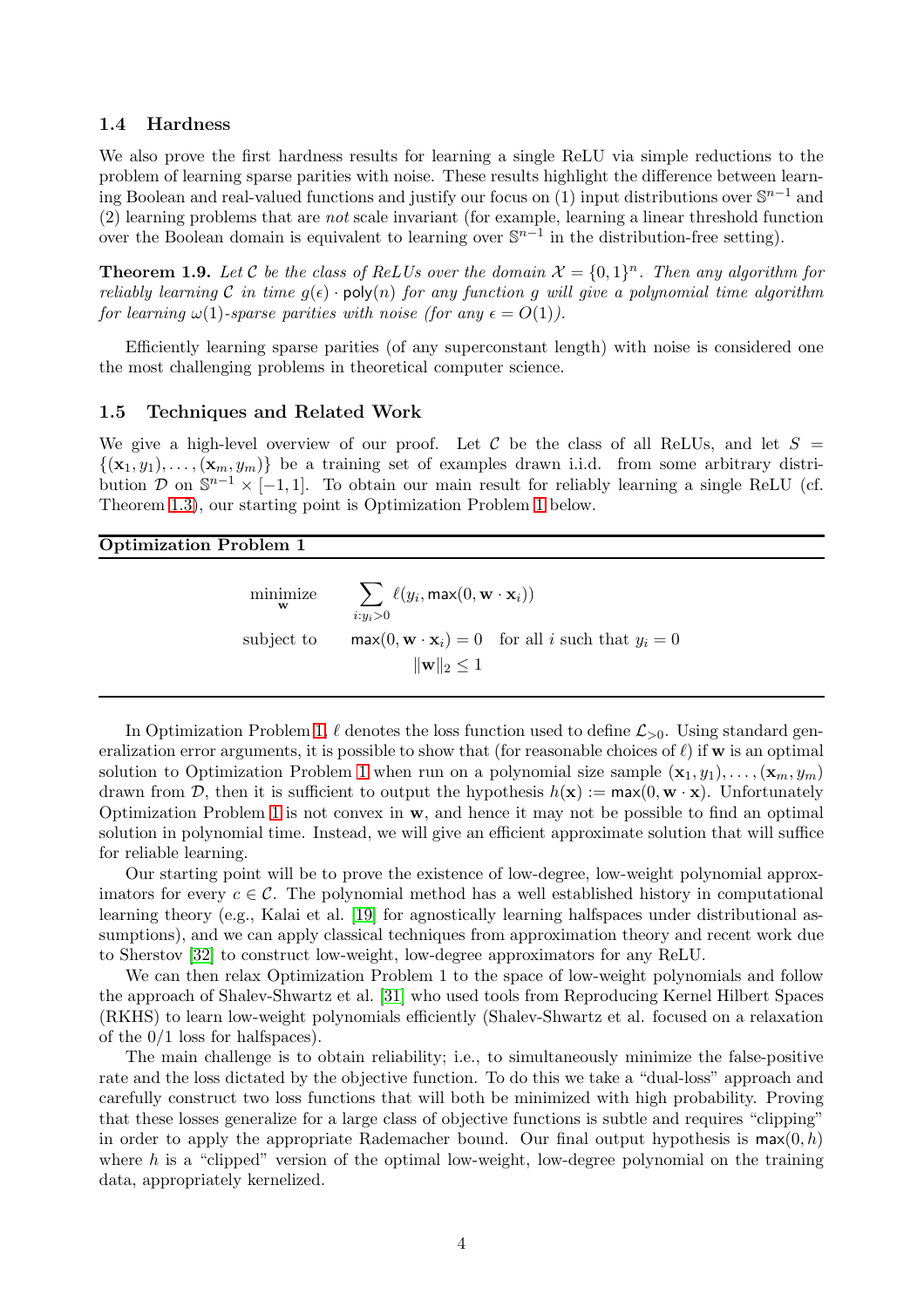Our learning algorithms for networks of ReLUs are obtained by generalizing a composition technique due to Zhang et al. [\[36\]](#page-30-10), who considered networks of "smooth" activation functions computed by power series (we discuss this more in Section [4\)](#page-19-0). Using a sequence of "gadget" reductions, we then show that even small-size networks of ReLUs are surprisingly powerful, yielding the first set of provably efficient algorithms for a variety of piecewise-linear regression problems in high dimension.

Note: A recent manuscript appearing on the Arxiv due to R. Arora et al. [\[2\]](#page-29-8) considers the complexity of training depth-2 networks of ReLUs with  $k$  hidden units on a sample of size  $m$  but when the dimension  $n = 1$ . They give a proper learning algorithm that runs in time exponential in k and m. These concept classes, however, can be improperly learned in time polynomial in  $k$ and m using a straightforward reduction to piecewise linear regression on the real line.

## 2 Preliminaries

## 2.1 Notation

The input space is denoted by  $\mathcal X$  and the output space by  $\mathcal Y$ . In most of this paper, we consider settings in which  $\mathcal{X} = \mathbb{S}^{n-1}$ , the unit sphere in  $\mathbb{R}^n,$ <sup>4</sup> and  $\mathcal{Y}$  is either [0, 1] or [-1, 1]. Let  $\mathcal{B}_n(0,r)$ denote the origin centered ball of radius  $r$  in  $\mathbb{R}^n$ .

We denote vectors by boldface lowercase letters such as  $w$  or  $x$ , and  $w \cdot x$  denotes the standard scalar (dot) product. By  $\|\mathbf{w}\|$  we denote the standard  $\ell_2$  (i.e., Euclidean) norm of the vector **w**; when necessary we will use subscripts to indicate other norms. If  $f: \mathbb{S}^{n-1} \to \mathbb{R}$  is a real-valued function over the unit sphere, we say that a multivariate polynomial  $p$  is an  $\epsilon$ -approximation to f if  $|p(\mathbf{x}) - f(\mathbf{x})| \leq \epsilon$  for all  $\mathbf{x} \in \mathbb{S}^{n-1}$ . For a natural number  $n \in \mathbb{N}$ ,  $[n] = \{0, 1, \dots, n\}$ .

## 2.2 Concept Classes

Neural networks are composed of units—each unit has some  $\mathbf{x} \in \mathbb{R}^n$  as input (for some value of n, and x may consist of outputs of other units) and the output is typically a linear function composed with a non-linear *activation* function, i.e., the output of a unit is of the form  $f(\mathbf{w} \cdot \mathbf{x})$ , where  $\mathbf{w} \in \mathbb{R}^n$ and  $f : \mathbb{R} \to \mathbb{R}$ .

**Definition 2.1** (Rectifier). The rectifier (denoted by  $\sigma_{\text{relu}}$ ) is an activation function defined as  $\sigma_{\text{relu}}(x) = \max(0, x).$ 

**Definition 2.2** (ReLU $(n, W)$ ). For  $\mathbf{w} \in \mathbb{R}^n$ , let  $\text{relu}_{\mathbf{w}} : \mathbb{R}^n \to \mathbb{R}$  denote the function  $\text{relu}_{\mathbf{w}}(\mathbf{x}) =$  $\max(0, \mathbf{w} \cdot \mathbf{x})$ . Let  $W \in \mathbb{R}^+$ ; we denote by  $\text{ReLU}(n, W)$  the class of rectified linear units defined by  $\{\text{relu}_{\mathbf{w}} \mid \mathbf{w} \in \mathcal{B}_n(0, W)\}.$ 

Our results on reliable learning focus on the class  $ReLU(n, 1)$ . We define networks of ReLUs in Section [4,](#page-19-0) where we also present results on agnostic learning and reliable learning of networks of ReLUs.

**Definition 2.3**  $(\mathcal{P}(n,d,B))$ . Let  $B \in \mathbb{R}^+$ ,  $n,d \in \mathbb{N}$ . We denote by  $\mathcal{P}(n,d,B)$  the class of n-variate polynomials p of total degree at most d such that the sum of the squares of the coefficients of p in the standard monomial basis is bounded by B.

## 2.3 Learning Models

We consider two learning models in this paper. The first is the standard agnostic learning model [\[14,](#page-29-9) [20\]](#page-30-11) and the second is a generalization of the reliable agnostic learning framework [\[18\]](#page-30-0). We describe these models briefly; the reader may refer to the original articles for further details.

<sup>&</sup>lt;sup>4</sup>All of our algorithms would also work under arbitrary distributions over the unit ball.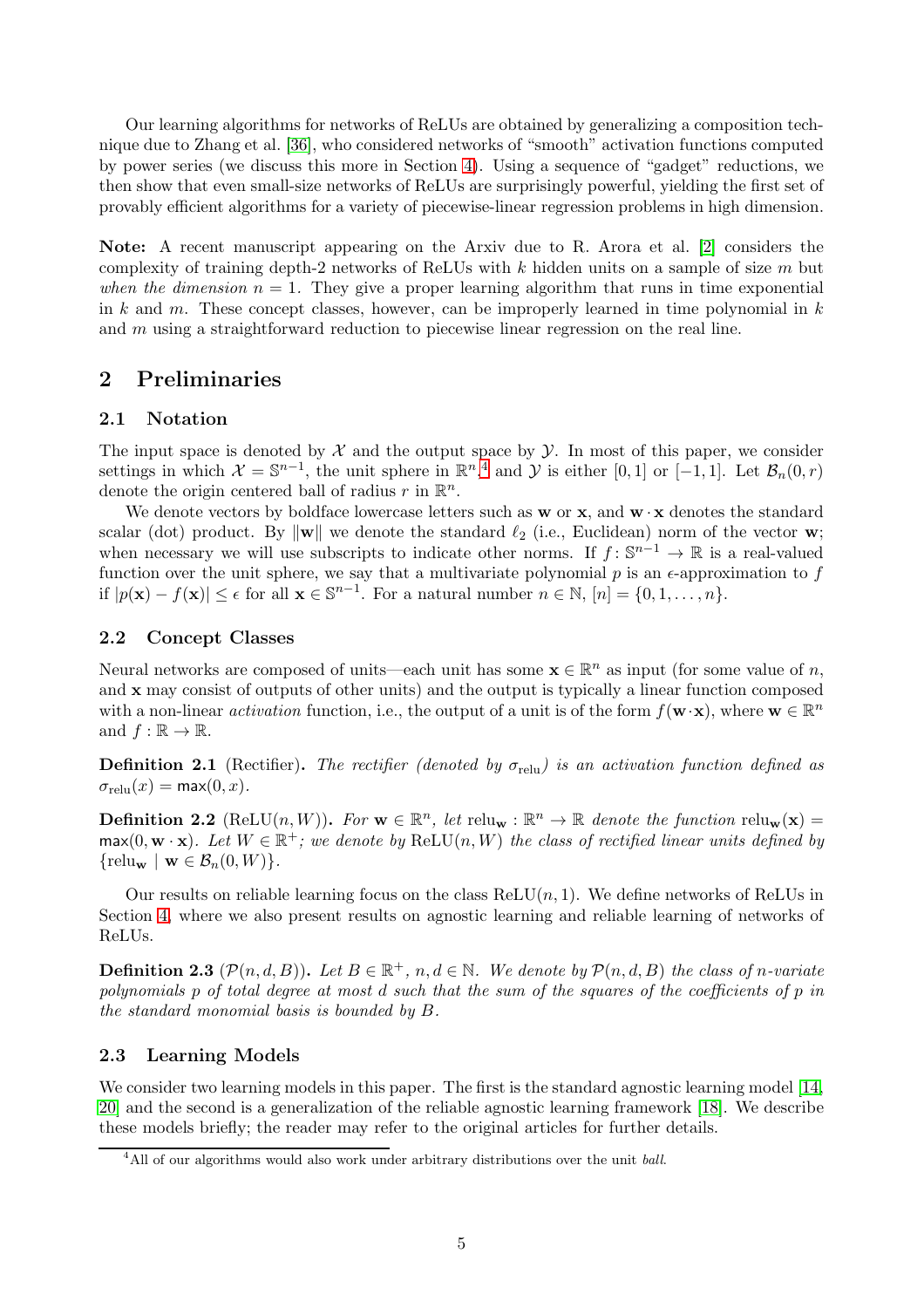**Definition 2.4** (Agnostic Learning [\[14,](#page-29-9) [20\]](#page-30-11)). We say that a concept class  $C \subseteq \mathcal{Y}^{\mathcal{X}}$  is agnostically learnable with respect to loss function  $\ell : \mathcal{Y}' \times \mathcal{Y} \to \mathbb{R}^+$  (where  $\mathcal{Y} \subseteq \mathcal{Y}'$ ), if for every  $\delta, \epsilon > 0$  there exists a learning algorithm A that for every distribution D over  $\mathcal{X} \times \mathcal{Y}$  satisfies the following. Given access to examples drawn from  $D$ , A outputs a hypothesis  $h: \mathcal{X} \to \mathcal{Y}'$ , such that with probability at least  $1 - \delta$ .

<span id="page-6-0"></span>
$$
\mathbb{E}_{(\mathbf{x},y)\sim\mathcal{D}}[\ell(h(\mathbf{x}),y)] \le \min_{c\in C} \mathbb{E}_{(\mathbf{x},y)\sim\mathcal{D}}[\ell(c(\mathbf{x}),y)] + \epsilon.
$$
 (1)

Furthermore, if  $X \subseteq \mathbb{R}^n$  and s is a parameter that captures the representation complexity (i.e., description length) of concepts c in C, we say that C is efficiently agnostically learnable to error  $\epsilon$ if A can output an h satisfying Equation [\(1\)](#page-6-0) with running time polynomial in n, s, and  $1/\delta$ .<sup>5</sup>

Next, we formally describe our extension of the reliable agnostic learning model introduced by Kalai et al. [\[18\]](#page-30-0) to the setting of real-valued functions (see Section [1](#page-1-1) for motivation). Suppose the data is distributed according to some distribution  $D$  over  $\mathcal{X} \times [0,1]$ . For  $\mathcal{Y}' \supseteq [0,1]$ , let  $h : \mathcal{X} \to \mathcal{Y}'$ be some function and let  $\ell : \mathcal{Y}' \times [0,1] \to \mathbb{R}^+$  be a loss function. We define the following two losses for f with respect to the distribution  $\mathcal{D}$ :

$$
\mathcal{L}_{=0}(h; \mathcal{D}) = \Pr_{(\mathbf{x}, y) \sim \mathcal{D}}[h(\mathbf{x}) \neq 0 \land y = 0]
$$
\n(2)

$$
\mathcal{L}_{>0}(h; \mathcal{D}) = \mathbb{E}_{(\mathbf{x}, y) \sim \mathcal{D}}[\ell(h(\mathbf{x}), y) \cdot \mathbb{I}(y > 0)],\tag{3}
$$

where  $\mathbb{I}(y > 0)$  is 1 if  $y > 0$  and 0 otherwise. In words,  $\mathcal{L}_{=0}$  considers the zero-one error on points where the target y equals 0 and  $\mathcal{L}_{>0}$  considers the loss (or risk) when  $y > 0$ . Both of these losses are defined with respect to the distribution  $\mathcal{D}$ , without conditioning on the events  $y = 0$  or  $y > 0$ . This is necessary to make efficient learning possible—if the probability of the events  $y = 0$  or  $y > 0$  is too small, it is impossible for learning algorithms to make any meaningful predictions conditioned on those events.

**Definition 2.5** (Reliable Agnostic Learning). We say that a concept class  $C \subseteq [0,1]^{\mathcal{X}}$  is reliably agnostically learnable (reliably learnable for short) with respect to loss function  $\ell : \mathcal{Y}' \times [0,1] \to \mathbb{R}^+$ (where  $[0,1] \subseteq \mathcal{Y}'$ ), if the following holds. For every  $\delta, \epsilon > 0$ , there exists a learning algorithm A such that, for every distribution  $\mathcal D$  over  $\mathcal X \times [0,1]$ , when A is given access to examples drawn from  $\mathcal{D}, \mathcal{A}$  outputs a hypothesis  $h: \mathcal{X} \to \mathcal{Y}'$ , such that with probability at least  $1-\delta$ , the following hold:

$$
(i) \mathcal{L}_{=0}(h; \mathcal{D}) \le \epsilon, \qquad (ii) \mathcal{L}_{>0}(h; \mathcal{D}) \le \min_{c \in \mathcal{C}^+(D)} \mathcal{L}_{>0}(c) + \epsilon,
$$

where  $C^+(\mathcal{D}) = \{c \in \mathcal{C} \mid \mathcal{L}_{=0}(c; \mathcal{D}) = 0\}$ . Furthermore, if  $\mathcal{X} \subseteq \mathbb{R}^n$  and s is a parameter that captures the representation complexity of concepts c in  $\mathcal{C}$ , we say that  $\mathcal{C}$  is efficiently reliably agnostically learnable to error  $\epsilon$  if A can output an h satisfying the above conditions with running time that is polynomial in n, s, and  $1/\delta$ .<sup>[5](#page-6-0)</sup>

### 2.3.1 Loss Functions

We have defined agnostic and reliable learning in terms of general loss functions. Below we describe certain properties of loss functions that are required in order for our results to hold. Let  $\mathcal Y$  denote the range of concepts from the concept class; this will typically be  $[-1, 1]$  or  $[0, 1]$ . Let  $\mathcal{Y}' \supseteq \mathcal{Y}$ . We consider loss functions of the form,  $\ell : \mathcal{Y}' \times \mathcal{Y} \to \mathbb{R}^+$  and define the following properties:

- We say that  $\ell$  is convex in its first argument if for every  $y \in \mathcal{Y}$  the function  $\ell(\cdot, y)$  is convex.
- We say that  $\ell$  is monotone if for every  $y \in \mathcal{Y}$ , if  $y'' \leq y' \leq y$ , then  $\ell(y', y) \leq \ell(y'', y)$  and if  $y \le y' \le y''$ ,  $\ell(y', y) \le \ell(y'', y)$ . Note that this is weaker than requiring that  $|y' - y| \le |y'' - y|$ implies  $\ell(y', y) \leq \ell(y'', y)$ . This latter condition is not satisfied by several commonly used loss functions, e.g., hinge loss.

<sup>&</sup>lt;sup>5</sup>The accuracy parameter  $\epsilon$  is purposely omitted from the definition of efficiency; in our results we will explicitly state the dependence on  $\epsilon$  and for what ranges of  $\epsilon$  the running time remains polynomial in the remaining parameters.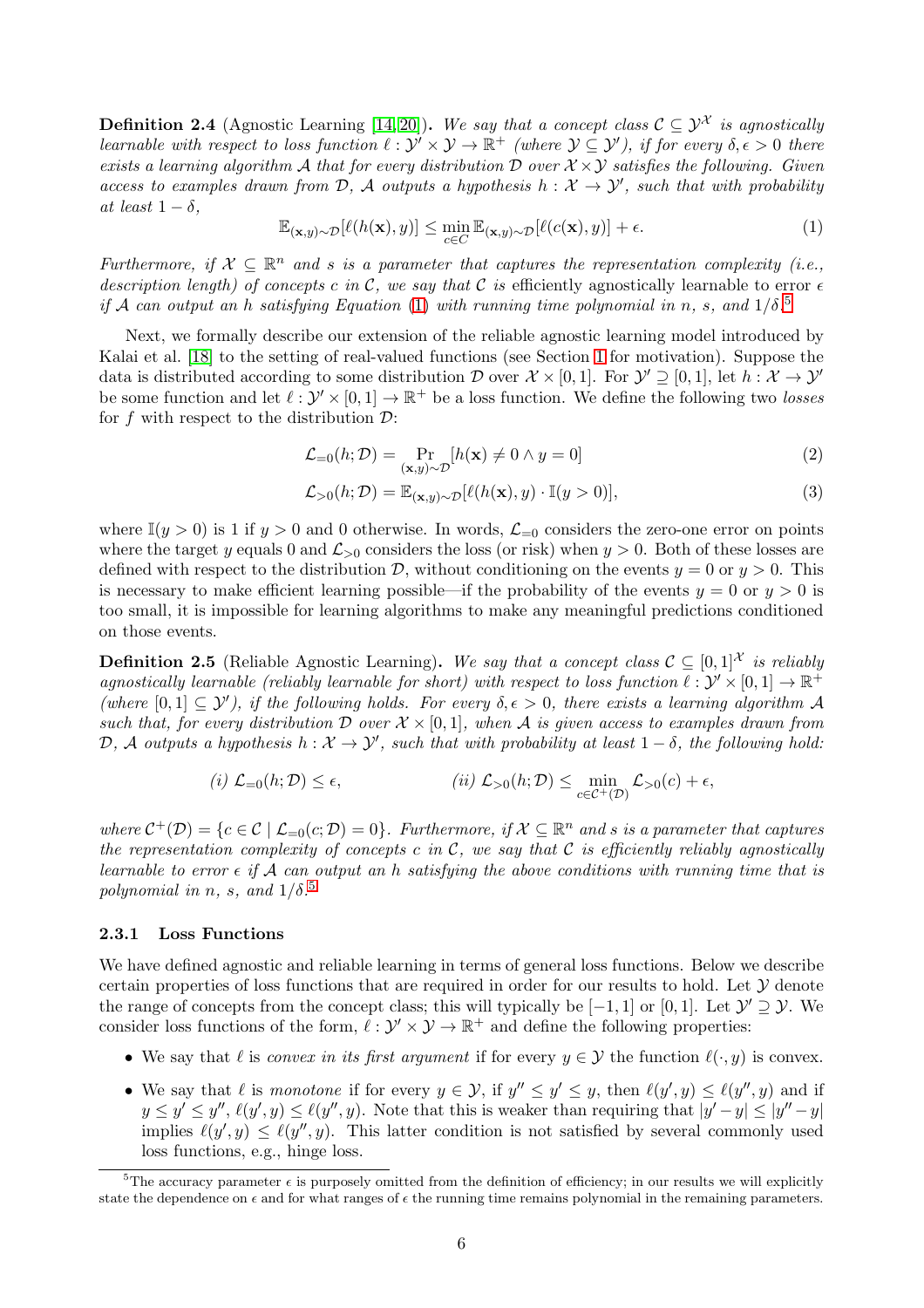- We say that  $\ell$  is b-bounded on the interval  $[u, v]$ , if for every  $y \in \mathcal{Y}$ ,  $\ell(y', y) \leq b$  for  $y' \in [u, v]$ .
- We say that  $\ell$  is *L-Lipschitz* in interval  $[u, v]$ , if for every  $y \in \mathcal{Y}$ ,  $\ell(\cdot, y)$  is *L*-Lipschitz in the interval  $[u, v]$ .

The results presented in this work hold for loss functions that are convex, monotone, bounded and Lipschitz continuous in some suitable interval. (Monotonicity is not strictly a requirement for our results, but the sample complexity bounds may be worse for non-monotone loss functions; we point this out when relevant.) These restrictions are quite mild, and virtually every loss function commonly considered in (convex approaches to) machine learning satisfy these conditions. For instance, when  $\mathcal{Y} = \mathcal{Y}' = [0, 1]$ , it is easy to see that any  $\ell_p$  loss function is convex, monotone, bounded by 1 and *p*-Lipschitz for  $p \geq 1$ .

### <span id="page-7-1"></span>2.4 Kernel Methods

We make use of kernel methods in our learning algorithms. For completeness, we define kernels and a few important results concerning kernel methods. The reader may refer to Hofmann et al. [\[16\]](#page-29-10) (or any standard text) for further details.

Any function  $K: \mathcal{X} \times \mathcal{X} \to \mathbb{R}$  is called a kernel [\[28\]](#page-30-12). A kernel K is symmetric if  $K(\mathbf{x}, \mathbf{x}') =$  $K(\mathbf{x}', \mathbf{x}), \forall \mathbf{x}, \mathbf{x}' \in \mathcal{X};$  K is positive definite if  $\forall n \in \mathbb{N}, \forall \mathbf{x}_1, \dots, \mathbf{x}_n \in \mathcal{X}$ , the  $n \times n$  matrix **K**, where  $\mathbf{K}_{i,j} = K(\mathbf{x}_i, \mathbf{x}_j)$ , is positive semi-definite. For any positive definite kernel, there exists a Hilbert space H equipped with an inner product  $\langle \cdot, \cdot \rangle$  and a function  $\psi : \mathcal{X} \to \mathcal{H}$  such that  $\forall x, \mathbf{x}' \in \mathcal{X}, K(\mathbf{x}, \mathbf{x}') = \langle \psi(\mathbf{x}), \psi(\mathbf{x}') \rangle$ . We refer to  $\psi$  as the *feature map* for K.

By convention, we will use  $\cdot$  to denote the standard inner product in  $\mathbb{R}^n$  and  $\langle \cdot, \cdot \rangle$  for the inner product in a Hilbert Space  $\mathcal{H}$ . When  $\mathcal{H} = \mathbb{R}^n$  for some finite n, we will use  $\langle \cdot, \cdot \rangle$  and  $\cdot$ interchangeably.

We will use the following variant of the polynomial kernel:

<span id="page-7-0"></span>**Definition 2.6** (Multinomial Kernel). Define  $\psi_d \colon \mathbb{R}^n \to \mathbb{R}^{N_d}$ , where  $N_d = 1 + n + \cdots + n^d$ , indexed by tuples  $(k_1, \ldots, k_j) \in [n]^j$  for each  $j \in \{0, 1, \ldots, d\}$ , where the entry of  $\psi_d(\mathbf{x})$  corresponding to tuple  $(k_1, \ldots, k_j)$  equals  $x_{k_1} \cdots x_{k_j}$ . (When  $j = 0$  we have an empty tuple and the corresponding entry is 1.) Define kernel  $MK_d$  via:

$$
\mathsf{MK}_d(\mathbf{x}, \mathbf{x}') = \langle \psi_d(\mathbf{x}), \psi_d(\mathbf{x}') \rangle = \sum_{j=0}^d (\mathbf{x} \cdot \mathbf{x}')^j.
$$

Also define  $\mathcal{H}_{\mathsf{MK}_d}$  to be the corresponding Reproducing Kernel Hilbert Space (RKHS).

Observe that  $MK_d$  is the sum of standard polynomial kernels (cf. [\[35\]](#page-30-13)) of degree i for  $i \in [d]$ . However, the feature map conventionally used for a standard polynomial kernel has only  $\binom{n+d}{d}$  $\binom{1}{d}$ entries and, under that definition involves coefficients of size as large as  $d^{\Theta(d)}$ . The feature map  $\psi_d$  used by MK<sub>d</sub> avoids these coefficients by using N<sub>d</sub> entries as defined above (that is, entries of  $\psi_d(\mathbf{x})$  are indexed by *ordered* subsets of [n], while entries of the standard feature map are indexed by *unordered* subsets of  $[n]$ .)

Let  $q: \mathbb{R}^n \to \mathbb{R}$  be a multivariate polynomial of total degree d. We say that a vector  $\mathbf{v} \in \mathcal{H}_{\mathsf{MK}_d}$ represents q if  $q(\mathbf{x}) = \langle \mathbf{v}, \psi_d(\mathbf{x}) \rangle$  for all  $\mathbf{x} \in \mathbb{S}^{n-1}$ . Note that although the feature map  $\psi_d$  is fixed, a polynomial q will have many representations **v** as a vector in  $\mathcal{H}_{MK_d}$ . Furthermore, observe that the Euclidean norm,  $\langle v, v \rangle$ , of these representations may not be equal.

The following example will play an important role in our algorithms for learning ReLUs. Let  $\mathbf{w} \in \mathbb{R}^n$  and let  $p(t)$  be a univariate degree-d equal to  $\sum_{i=0}^d \beta_i t^i$  be given. Define the multivariate polynomial  $p_{\mathbf{w}}(\mathbf{x}) := p(\mathbf{w} \cdot \mathbf{x}).$ 

Consider the representation of  $p_{\mathbf{w}}$  as an element of  $\mathcal{H}_{MK_d}$  defined as follows: the entry of index  $(k_1,\ldots,k_j) \in [n]^j$  of the representation equals  $\beta_j \cdot \prod_{i=1}^j w_{k_i}$  for  $j \in [d]$ . Abusing notation, we use  $p_{\mathbf{w}}$  to denote both the multivariate polynomial and the vector in  $\mathcal{H}_{MK_d}$ . The following lemma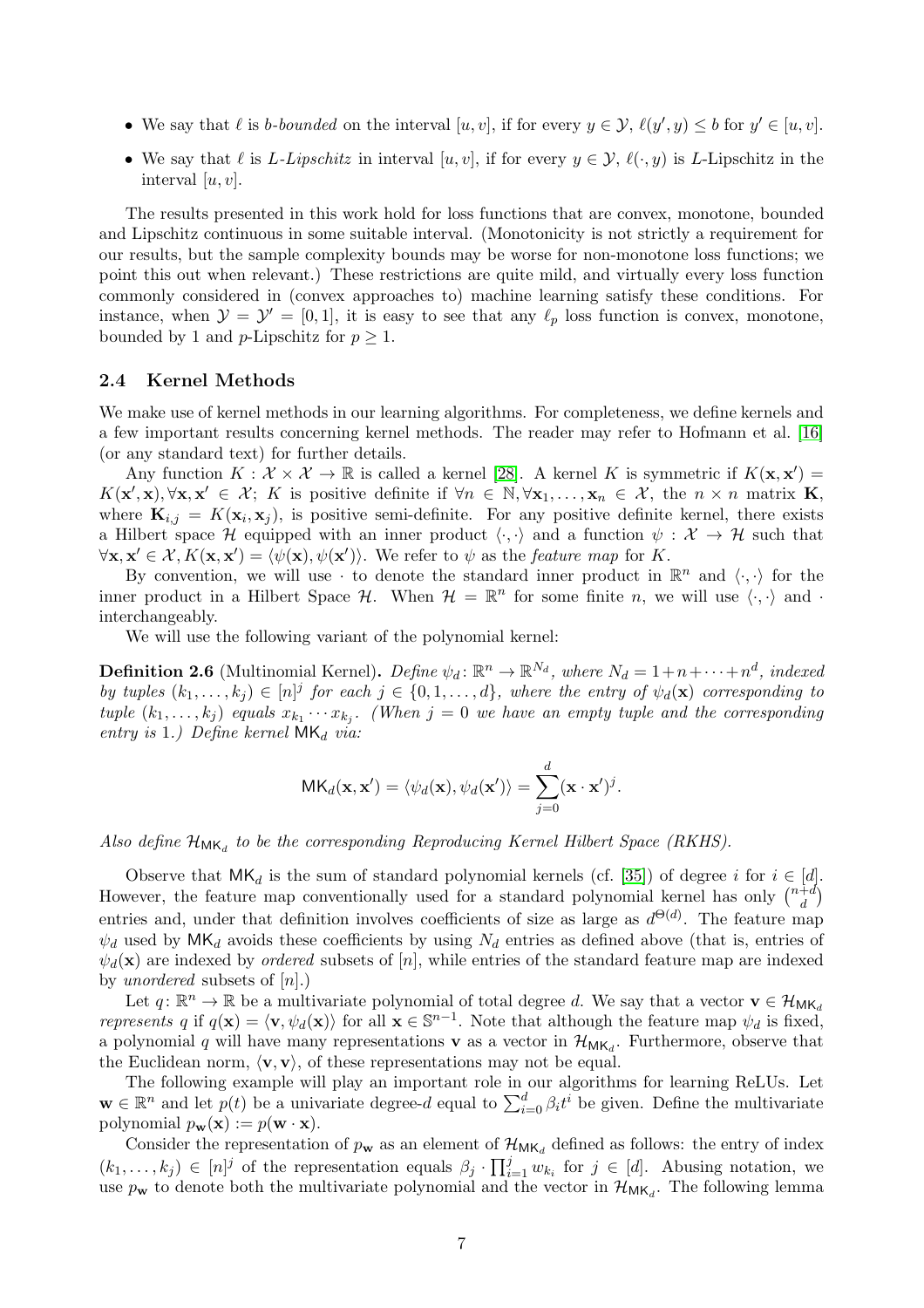establishes that  $p_{\mathbf{w}} \in \mathcal{H}_{MK_d}$  is indeed a representation of the polynomial  $p_{\mathbf{w}}$ , and gives a bound on  $\langle p_{\mathbf{w}}, p_{\mathbf{w}}\rangle$ . The proof follows an analysis applied by Shalev-Shwartz et al. [\[31,](#page-30-5) Lemma 2.4] to a different kernel (cf. Remark [2.8](#page-8-0) below).

<span id="page-8-1"></span>**Lemma 2.7.** Let  $p(t) = \sum_{i=0}^{d} \beta_i t^i$  be a given univariate polynomial with  $\sum_{i=1}^{d} \beta_i^2 \leq B$ . For w such that  $\|\mathbf{w}\| \leq 1$ , consider the polynomial  $p_{\mathbf{w}}(\mathbf{x}) := p(\mathbf{w} \cdot \mathbf{x})$ . Then  $p_{\mathbf{w}}$  is represented by the vector  $p_{\mathbf{w}} \in \mathcal{H}_{MK_d}$  defined above. Moreover,  $\langle p_{\mathbf{w}}, p_{\mathbf{w}} \rangle \leq B$ .

*Proof.* To see that  $p_{\mathbf{w}}(\mathbf{x}) = \langle p_{\mathbf{w}}, \psi_d(\mathbf{x}) \rangle$  for all  $\mathbf{x} \in \mathbb{R}^n$ , observe that

$$
p_{\mathbf{w}}(\mathbf{x}) = p(\mathbf{w} \cdot \mathbf{x}) = \sum_{i=0}^{d} \beta_i \cdot (\mathbf{w} \cdot \mathbf{x})^i
$$
  
= 
$$
\sum_{i=0}^{d} \sum_{(k_1, ..., k_i) \in [n]^i} \beta_i \cdot w_{k_1} \cdot \dots \cdot w_{k_i} \cdot x_{k_1} \cdot \dots \cdot x_{k_i}
$$
  
= 
$$
\langle p_{\mathbf{w}}, \psi_d(\mathbf{x}) \rangle.
$$

Furthermore, we can compute

$$
\langle p_{\mathbf{w}}, p_{\mathbf{w}} \rangle = \sum_{i=0}^{d} \sum_{(k_1, ..., k_i) \in [n]^i} \beta_i^2 \cdot w_{k_1}^2 \cdot \dots \cdot w_{k_i}^2
$$

$$
= \sum_{i=0}^{d} \beta_i^2 \cdot \sum_{k_1 \in [n]} w_{k_1}^2 \cdot \dots \cdot \sum_{k_i \in [n]} w_{k_i}^2
$$

$$
= \sum_{i=0}^{d} \beta_i^2 ||\mathbf{w}||_2^{2i} = \sum_{i=0}^{d} \beta_i^2 \leq B.
$$

<span id="page-8-0"></span>**Remark 2.8.** Shalev-Shwartz et al. [\[31\]](#page-30-5) proved a bound on the Euclidean norm of representations of polynomials of the form  $p(\mathbf{w} \cdot \mathbf{x})$  in the RKHS corresponding to the kernel function  $K(\mathbf{x}, \mathbf{y}) = \frac{1}{1-\frac{1}{2}\langle \mathbf{x}, \mathbf{y} \rangle}$ . This allowed them to represent functions computed by power series, as opposed to polynomials of (finite) degree d. However, for degree d polynomials, the use of their kernel results in a Euclidean norm bound that is a factor of  $2<sup>d</sup>$  worse than what we obtain from Lemma [2.7.](#page-8-1) This difference is central to our results on noisy polynomial reconstruction in Section [3.5,](#page-15-0) where we address this issue in more technical detail.

#### <span id="page-8-3"></span>2.5 Generalization Bounds

We make use of the following standard generalization bound for hypothesis classes with small Rademacher complexity. Readers unfamiliar with Rademacher complexity may refer to the paper of Bartlett and Mendelson [\[4\]](#page-29-11).

<span id="page-8-2"></span>**Theorem 2.9** (Bartlett and Mendelson [\[4\]](#page-29-11)). Let  $D$  be a distribution over  $\mathcal{X} \times \mathcal{Y}$  and let  $\ell : \mathcal{Y}' \times \mathcal{Y}$ (where  $\mathcal{Y} \subseteq \mathcal{Y}' \subseteq \mathbb{R}$ ) be a b-bounded loss function that is L-Lispschitz in its first argument. Let  $\mathcal{F} \subseteq$  $({\cal Y}')^{\cal X}$  and for any  $f \in {\cal F}$ , let  ${\cal L}(f;{\cal D}) := \mathbb{E}_{(x,y)\sim{\cal D}}[\ell(f(x),y)]$  and  $\widehat{\cal L}(f;S) := \frac{1}{m}\sum_{i=1}^m \ell(f(x_i),y_i)$ , where  $S = ((\mathbf{x}_1, y_1), \dots, (\mathbf{x}_m, y_m)) \sim \mathcal{D}^m$ . Then for any  $\delta > 0$ , with probability at least  $1 - \delta$  (over the random sample draw for S), simultaneously for all  $f \in \mathcal{F}$ , the following is true:

$$
|\mathcal{L}(f; \mathcal{D}) - \widehat{\mathcal{L}}(f; S)| \le 4 \cdot L \cdot \mathcal{R}_m(\mathcal{F}) + 2 \cdot b \cdot \sqrt{\frac{\log(1/\delta)}{2m}}
$$

where  $\mathcal{R}_m(\mathcal{F})$  is the Rademacher complexity of the function class  $\mathcal{F}$ .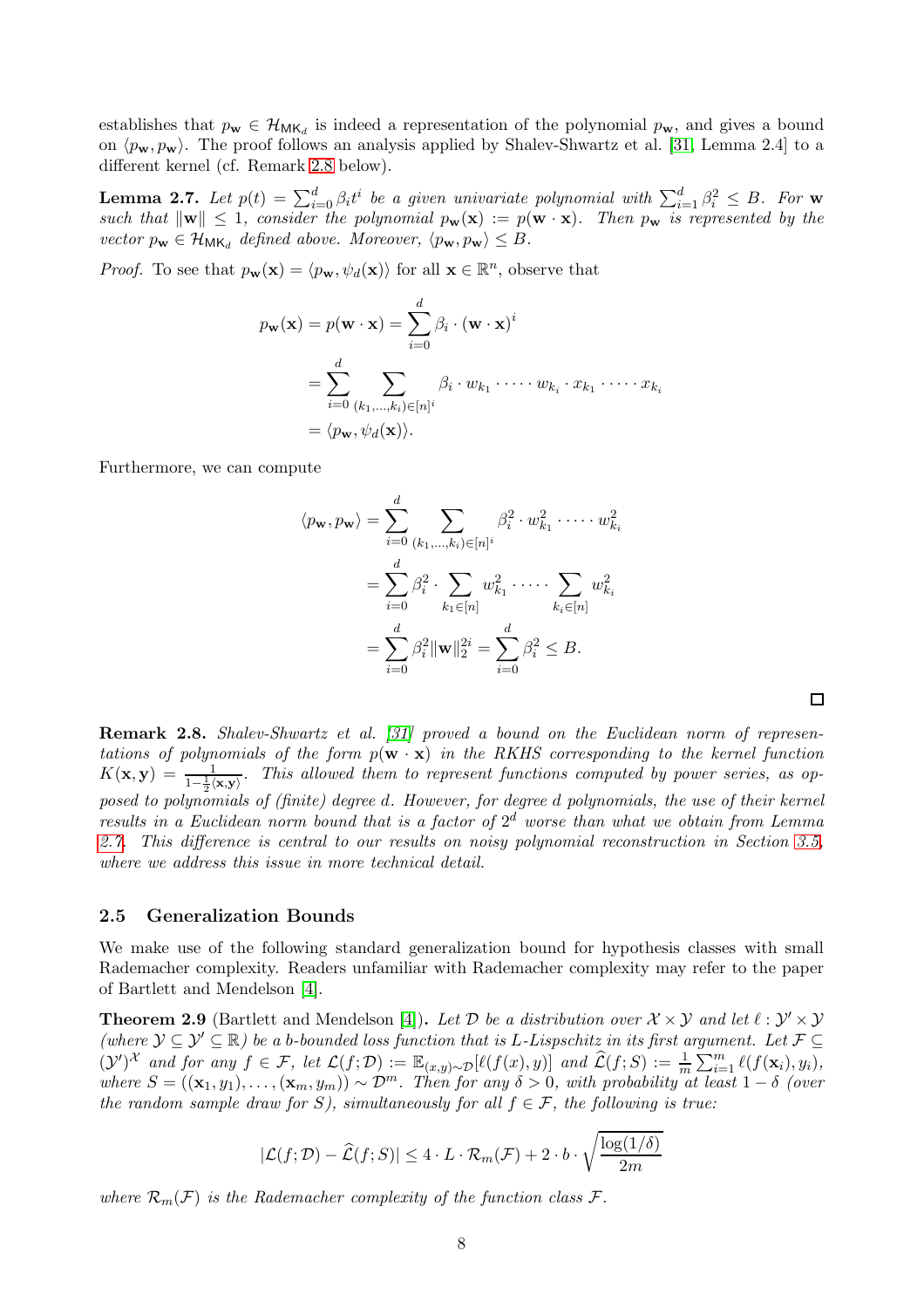We will combine the following two theorems with Theorem [2.9](#page-8-2) above to bound the generalization error of our algorithms for agnostic and reliable learning.

<span id="page-9-3"></span>**Theorem 2.10** (Kakade et al. [\[17\]](#page-30-14)). Let X be a subset of a Hilbert space equipped with inner product  $\langle \cdot, \cdot \rangle$  such that for each  $\mathbf{x} \in \mathcal{X}$ ,  $\langle \mathbf{x}, \mathbf{x} \rangle \leq X^2$ , and let  $\mathcal{W} = \{ \mathbf{x} \mapsto \langle \mathbf{x}, \mathbf{w} \rangle \mid \langle \mathbf{w}, \mathbf{w} \rangle \leq W^2 \}$  be a class of linear functions. Then it holds that

$$
\mathcal{R}_m(\mathcal{W}) \leq X \cdot W \cdot \sqrt{\frac{1}{m}}.
$$

The following result as stated appears in [\[4\]](#page-29-11) but is originally attributed to [\[24\]](#page-30-15).

<span id="page-9-2"></span>**Theorem 2.11** (Bartlett and Mendelson [\[4\]](#page-29-11), Ledoux and Talagrand [\[24\]](#page-30-15)). Let  $\psi : \mathbb{R} \to \mathbb{R}$  be Lipschitz with constant  $L_{\psi}$  and suppose that  $\psi(0) = 0$ . Let  $\mathcal{Y} \subseteq \mathbb{R}$ , and for a function  $f \in \mathcal{Y}^{\mathcal{X}}$ , let  $\psi \circ f$  denote the standard composition of  $\psi$  and  $\hat{f}$ . Finally, for  $\mathcal{F} \subseteq \mathcal{Y}^{\mathcal{X}}$ , let  $\psi \circ \mathcal{F} = {\psi \circ f : f \in \mathcal{F}}$ . It holds that  $\mathcal{R}_m(\psi \circ \mathcal{F}) \leq 2 \cdot L_{\psi} \cdot \mathcal{R}_m(\mathcal{F})$ .

#### 2.6 Approximation Theory

First, we show that the rectifier activation function  $\sigma_{relu}(x) = \max(0, x)$  can be  $\epsilon$ -approximated using a polynomial of degree  $O(1/\epsilon)$ . This result follows using Jackson's theorem (see, e.g., [\[29\]](#page-30-16)). For convenience in later proofs, we will require that in fact the polynomial also takes values in the range  $[0,1]$  on the interval  $[-1,1]$ . Of course, this is achieved easily starting from the polynomial obtained from Jackson's theorem and applying elementary transformations.

<span id="page-9-0"></span>**Lemma 2.12.** Let  $\sigma_{relu}(x) = \max(0, x)$  and  $\epsilon \in (0, 1)$ . There exists a polynomial p of degree  $O(1/\epsilon)$ such that for all  $x \in [-1,1]$ ,  $|\sigma_{relu}(x) - p(x)| \leq \epsilon$  and  $p([-1,1]) \subseteq [0,1]$ .

*Proof.* We can express  $\sigma_{relu}(x) = \max(0, x)$  as  $\sigma_{relu}(x) = (x + |x|)/2$ . We know from Jackson's Theorem [\[29\]](#page-30-16) that there exists a polynomial  $\tilde{p}$  of degree  $O(1/\epsilon)$  such that for all  $x \in [-1,1]$ ,  $||x| - \tilde{p}(x)| \le \frac{\epsilon}{2-\epsilon}$ . Consider the polynomial  $\bar{p}(x) = \frac{\tilde{p}(x)+x}{2}$ , which satisfies for any  $x \in [-1,1]$ ,

$$
|\sigma_{\text{relu}}(x) - \bar{p}(x)| = \left| \frac{|x| + x}{2} - \frac{\tilde{p}(x) + x}{2} \right| = \left| \frac{|x| - \tilde{p}(x)}{2} \right| \le \frac{\epsilon}{2(2 - \epsilon)}.
$$

Finally, let  $p(x) = \frac{2-\epsilon}{2}(\bar{p}(x) - \frac{1}{2})$  $(\frac{1}{2}) + \frac{1}{2}$ . We have for  $x \in [-1, 1]$ ,

$$
|\sigma_{\text{relu}}(x) - p(x)| = \frac{\epsilon}{2} |\sigma_{\text{relu}}(x)| + \frac{2 - \epsilon}{2} |\sigma_{\text{relu}}(x) - \bar{p}(x)| + \frac{1}{2} \left| \frac{2 - \epsilon}{2} - 1 \right| \le \epsilon.
$$

Furthermore, it is clearly the case that  $p([-1, 1]) \subseteq [0, 1]$ .

We remark that a consequence of the linear relationship between  $\sigma_{\text{relu}}(x)$  and |x| is that the degree given by Jackson's theorem is essentially the lowest possible [\[29\]](#page-30-16). Lemma [2.12](#page-9-0) asserts the existence of a (relatively) low-degree approximation p to the rectifier activation function  $\sigma_{\text{relu}}$ . We will also require a bound on the sum of the squares of the coefficients of  $p$ . Even though Lemma [2.12](#page-9-0) is non-constructive, we are nonetheless able to obtain such a bound below via standard interpolation methods.

<span id="page-9-1"></span>**Lemma 2.13.** Let  $p(t) = \sum_{i=0}^{d} \beta_i t^i$  be a univariate polynomial of degree d. Let M be such that max  $\max_{t \in [-1,1]} |p(t)| \leq M.$  Then  $\sum_{i=0}$ d  $i=0$  $\beta_i^2 \leq (d+1) \cdot (4e)^{2d} \cdot M^2.$ 

Proof. Lemma 4.1 from Sherstov [\[32\]](#page-30-9) states that for any polynomial satisfying the conditions in the statement of the lemma, the following holds for all  $i \in \{0, \ldots, d\}$ :

$$
|\beta_i| \le (4e)^d \max_{j=0,\dots,d} \left| p\left(\frac{j}{d}\right) \right|.
$$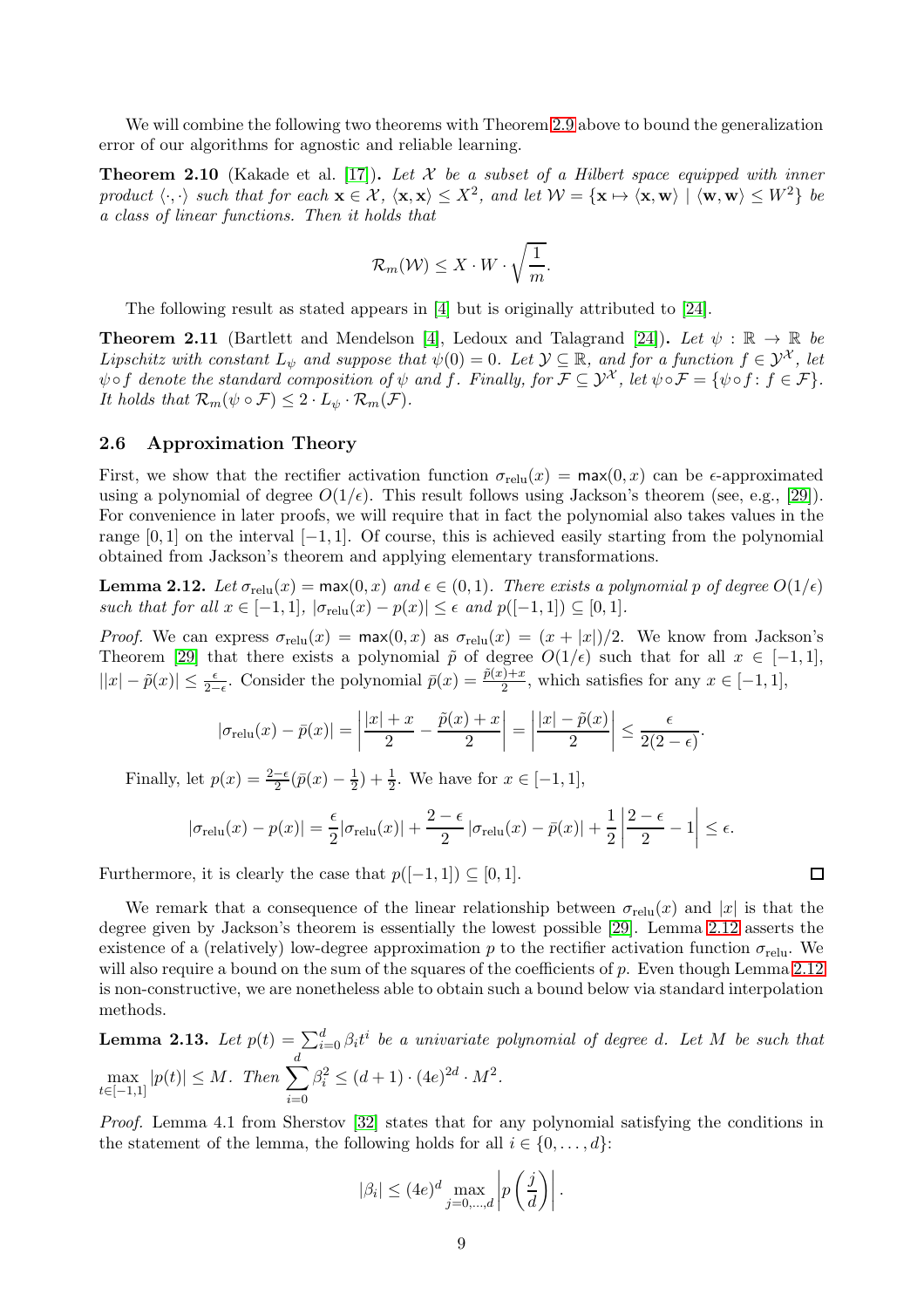We then have that

$$
\sum_{i=0}^{d} \beta_i^2 = \sum_{i=0}^{d} |\beta_i|^2 \le (d+1) \cdot (4e)^{2d} \cdot M^2.
$$

 $\Box$ 

<span id="page-10-0"></span>**Theorem 2.14.** Let  $C = \text{ReLU}(n, W)$  (for  $W \ge 1$ ) and  $\epsilon \in (0, 1)$ . Let  $\mathcal{X} = \mathbb{S}^{n-1}$ . For  $\mathbf{x}, \mathbf{x}' \in \mathbb{S}^{n}$ X, consider the kernel  $MK_d$ , with  $\mathcal{H}_{MK_d}$  and  $\psi_d$  the corresponding RKHS and feature map (cf. Definition [2.6\)](#page-7-0). Then for every  $\mathbf{w} \in \mathbb{R}^n$  with  $\|\mathbf{w}\| \leq W$ , there exists a multivariate polynomial  $p_\mathbf{w}$ of degree at most  $O(W/\epsilon)$ , such that, for every  $\mathbf{x} \in \mathbb{S}^{n-1}$ ,  $|relu_{\mathbf{w}}(\mathbf{x}) - p_{\mathbf{w}}(\mathbf{x})| \leq \epsilon$ . Furthermore,  $p_{\mathbf{w}}(\mathbb{S}^{n-1}) \subseteq [0, W]$  and  $p_{\mathbf{w}}$  when viewed as a member of  $\mathcal{H}_{\mathsf{MK}_d}$  as described in Section [2.4,](#page-7-1) satisfies  $\langle p_{\mathbf{w}}, p_{\mathbf{w}} \rangle \leq W^2 \cdot 2^{O(W/\epsilon)}.$ 

*Proof.* Let p be the univariate polynomial of degree  $d = O(W/\epsilon)$  given by Lemma [2.12](#page-9-0) that satisfies  $|p(x) - \sigma_{\text{relu}}(x)| \leq \frac{\epsilon}{W}$  for  $x \in [-1, 1]$ . Let  $p(x) = \sum_{i=0}^{d} \beta_i \cdot x^i$ ; then by Lemma [2.13,](#page-9-1) we have  $\sum_{i=0}^{d} \beta_i^2 \leq (d+1) \cdot (4e)^{2d} = 2^{O(W/\epsilon)}$  (as  $|p(x)| \leq 1$  for  $x \in [-1,1]$ ).

Let q be the univariate polynomial defined as  $q(x) = W \cdot p(x/W)$  for  $W > 1$ . The degree of q is d, the same as that of p, and if  $\alpha_i$  are the coefficients of q, we have  $\sum_{i=0}^d \alpha_i^2 \leq W^2 \cdot \sum_{i=0}^d \beta_i^2 \leq$  $W^2 \cdot 2^{O(W/\epsilon)} = 2^{O(W/\epsilon)}$  (since  $W > 1$ ). Let  $p_{\mathbf{w}}(\mathbf{x}) = q(\mathbf{w} \cdot \mathbf{x})$ . Note that  $|p_{\mathbf{w}}(\mathbf{x}) - \text{relu}_{\mathbf{w}}(x)| =$  $|W \cdot p(\mathbf{w} \cdot \mathbf{x}/W) - W \cdot \text{relu}_{(\mathbf{w}/W)}(\mathbf{x})| \le \epsilon$  and  $p_{\mathbf{w}}(\mathbb{S}^{n-1}) \subseteq q([-1,1]) \subseteq [0, W]$ . Finally, by applying Lemma [2.7,](#page-8-1) we get that  $\langle p_{\mathbf{w}}, p_{\mathbf{w}} \rangle \leq W^2 \cdot 2^{O(W/\epsilon)}$ . □

## <span id="page-10-3"></span>3 Reliably Learning the ReLU

In this section, we focus on the problem of reliably learning a single rectified linear unit with weight vectors of norm bounded by 1, i.e., the concept class  $ReLU(n, 1)$ . Specifically, our goal is to prove Theorem [1.3](#page-2-0) from Section [1.2.](#page-2-1) Below we describe the algorithm and then give a full proof of Theorem [1.3.](#page-2-0)

#### <span id="page-10-2"></span>3.1 Overview of the Algorithm and Its Analysis

In order to reliably learn ReLUs, it would suffice to solve Optimization Problem [1](#page-4-0) (see Section [1\)](#page-1-1). This mathematical program, however, is not convex; hence, we consider a suitable convex relaxation.

The convex relaxation optimizes over polynomials of a suitable degree. Theorem [2.14](#page-10-0) shows that any concept in ReLU(n, 1) can be uniformly approximated to error  $\epsilon$  by a degree  $O(1/\epsilon)$  polynomial. It will be more convenient to view this polynomial as an element of the RKHS  $\mathcal{H}_{MK_d}$  defined in Definition [2.6.](#page-7-0) Recall that the corresponding kernel is  $MK_d(\mathbf{x}, \mathbf{x}') = \sum_{i=0}^d (\mathbf{x} \cdot \mathbf{x}')^i$  and the feature map is denoted  $\psi_d$ . Thus, instead of minimizing over w directly as in Optimization Problem [1,](#page-4-0) Optimization Problem [2](#page-10-1) (below) minimizes over  $\mathbf{v} \in \mathcal{H}_{MK_d}$  of suitably bounded norm. In particular, we know that for any **w**, the corresponding polynomial  $p_w$  that  $\epsilon$ -approximates max $(0, w \cdot x)$ , when viewed as an element of  $\mathcal{H}_{MK_d}$ , satisfies  $\langle p_{\mathbf{w}}, p_{\mathbf{w}} \rangle \leq B = 2^{O(1/\epsilon)}$  (see Theorem [2.14\)](#page-10-0). Recall that  $\langle p_{\mathbf{w}}, \psi_d(\mathbf{x})\rangle = p_{\mathbf{w}}(\mathbf{x})$ . Thus, we have the following optimization problem:

#### <span id="page-10-1"></span>Optimization Problem 2

minimize  $\mathbf{v}$ ∈ $\mathcal{H}_{\mathsf{MK}_d}$  $\sum$  $i: y_i > 0$  $\ell(\langle \mathbf{v}, \psi_d(\mathbf{x}_i)\rangle, y_i)$ subject to  $\langle v, \psi_d(\mathbf{x}_i)\rangle \leq \epsilon$  for all i such that  $y_i = 0$  $\langle \mathbf{v}, \mathbf{v} \rangle \leq B$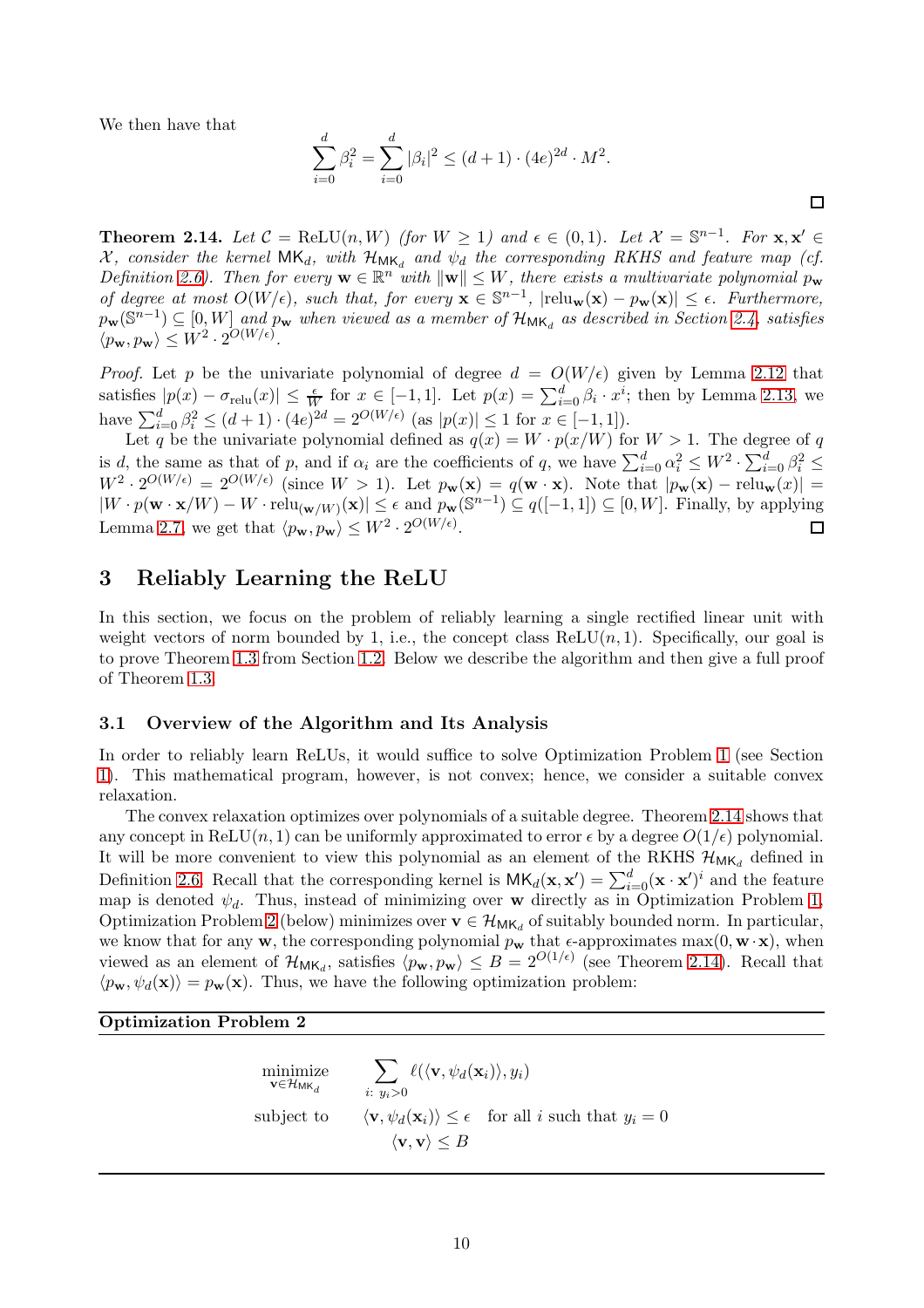Clearly, if  $\bf{w}$  is a feasible solution to Optimization Problem [1,](#page-4-0) then the corresponding element  $p_{\mathbf{w}} \in \mathcal{H}_{\mathsf{MK}_d}$  is a feasible solution to Optimization Problem [2.](#page-10-1) We consider the value of the program for the feasible solution  $p_{\mathbf{w}}$ . For every  $\mathbf{x} \in \mathbb{S}^{n-1}$ ,  $p_{\mathbf{w}}(\mathbf{x}) = \langle p_{\mathbf{w}}, \psi_d(\mathbf{x}) \rangle \in [0, 1]$ . Assuming that the loss function  $\ell$  is L-Lipschitz in its first argument in the interval [0, 1], we have

$$
\left|\sum_{i:\ y_i>0}\ell(\text{relu}_{\mathbf{w}}(\mathbf{x}),y_i)-\sum_{i:\ y_i>0}\ell(\langle p_{\mathbf{w}},\psi_d(\mathbf{x})\rangle,y_i)\right|\leq |\{i\mid y_i>0\}|\cdot L\cdot\epsilon.
$$

Thus, an optimal solution to Optimization Problem [2](#page-10-1) achieves a loss on the training data that is within  $|\{i \mid y_i > 0\}| \cdot L \cdot \epsilon$  of that achieved by the optimal solution to Optimization Problem [1.](#page-4-0)

While Optimization Problem [2](#page-10-1) is convex, it is still not trivial to solve efficiently. For one, the RKHS  $\mathcal{H}_{MK_d}$  has dimension  $n^{\Theta(d)}$ . However, materializing such vectors explicitly requires  $n^{\Theta(d)}$ . time, and Theorem [1.3](#page-2-0) promises a learning algorithm with runtime  $2^{O(1/\epsilon)} \cdot n^{O(1)} \ll n^{O(d)}$ . As in Shalev-Shwartz et al. [\[31\]](#page-30-5), we apply the Representer Theorem (see e.g., [\[6\]](#page-29-12)), to guarantee that Optimization Problem [2](#page-10-1) can be solved in time that is polynomial in the number of samples used.

The Representer Theorem states that for any vector **v**, there exists a vector  $\mathbf{v}_{\alpha} = \sum_{i=1}^{m} \alpha_i \psi_d(\mathbf{x}_i)$ for  $\alpha_1, \ldots, \alpha_m \in \mathbb{R}$  such that the loss function of Optimization Problem [2](#page-10-1) subject to the constraint  $\langle v, v \rangle \leq B$  does not increase when v is replaced with  $v_\alpha$ . Crucially, we may further constrain these vectors  $\mathbf{v}_{\alpha}$  to obey the inequality  $\langle \mathbf{v}_{\alpha}, \psi_d(\mathbf{x}_i) \rangle \leq \epsilon$  for all i such that  $y_i = 0$ . Thus, Optimization Problem [2](#page-10-1) can be reformulated in terms of the variable vector  $\boldsymbol{\alpha} = (\alpha_1, \dots, \alpha_m)$ . This mathematical program is described as Optimization Problem [3](#page-11-0) below.

#### <span id="page-11-0"></span>Optimization Problem 3

$$
\begin{aligned}\n\underset{\mathbf{a} \in \mathbb{R}^m}{\text{minimize}} & & & \sum_{i:y_i > 0} \ell \left( \sum_{j=1}^m \alpha_j \mathsf{MK}_d(\mathbf{x}_j, \mathbf{x}_i), y_i \right) \\
\text{subject to} & & & \sum_{j=1}^m \alpha_j \cdot \mathsf{MK}_d(\mathbf{x}_j, \mathbf{x}_i) \le \epsilon \quad \text{for all } i \text{ such that } y_i = 0 \\
& & & \sum_{i,j=1}^m \alpha_i \cdot \alpha_j \cdot \mathsf{MK}_d(\mathbf{x}_i, \mathbf{x}_j) \le B\n\end{aligned}
$$

Let **K** denote the  $m \times m$  Gram matrix whose  $(i, j)^{th}$  entry is  $MK_d(\mathbf{x}_i, \mathbf{x}_j)$ . Using the notation  $\alpha = (\alpha_1, \ldots, \alpha_m)$ , the last constraint is equivalent to  $\alpha^T K \alpha \leq B$ . As  $MK_d \geq 0$ , this defines a convex subset of  $\mathbb{R}^m$ . The remaining constraints are linear in  $\alpha$  and whenever the loss function  $\ell$  is convex in its first argument, the resulting program is convex. Thus, Optimization Problem [3](#page-11-0) can be solved in time polynomial in  $m$ .

#### <span id="page-11-1"></span>3.2 Description of the Output Hypothesis

Let  $\alpha^*$  denote an optimal solution to Optimization Problem [3](#page-11-0) and let  $f(\cdot) = \sum_{i=1}^m \alpha_i^* M K_d(\mathbf{x}_i, \cdot)$ . To obtain strong bounds on the generalization error of our hypothesis, our algorithm does not simply output f itself. The obstacle is that, although f (viewed as an element of  $\mathcal{H}_{MK_d}$ ) satisfies  $\langle f, f \rangle \leq B$ , the best bound we can obtain on  $|f(\mathbf{x})| = |\langle f, \mathbf{x} \rangle|$  for  $\mathbf{x} \in \mathbb{S}^{n-1}$  is  $\sqrt{B}$  by the Cauchy-Schwartz inequality. Observe that for many commonly used loss functions, such as the squared loss, this may result in a very poor Lipschitz constant and bound on the loss function, when applied to f in the interval  $[-\sqrt{B}, \sqrt{B}]$  (recall that the only bound we have is  $B = 2^{O(1/\epsilon)}$ ). Hence, a direct application of standard generalization bounds (cf. Section [2.5\)](#page-8-3) yields a very weak bound on the generalization error of f itself. For example, suppose  $y \in \{0, 1\}$  and consider the loss function  $\ell(y', y) = \exp(-y'(2y-1) + 1) - 1$  if  $y'(2y-1) \le 1$  and  $\ell(y', y) = 0$  otherwise (this loss function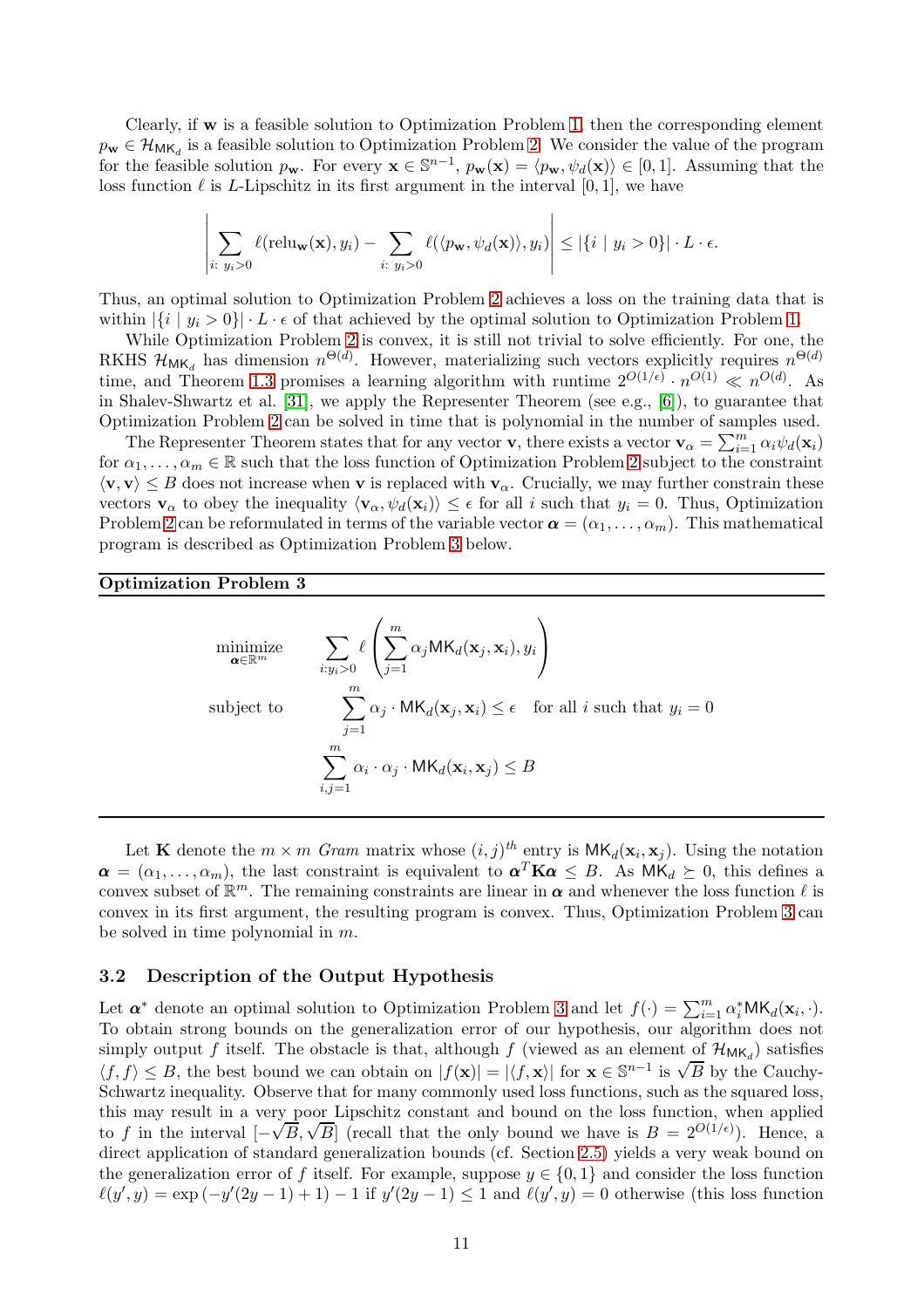is like the hinge loss, but the linear side is replaced by an exponential). The Lipschitz constant of  $\ell$  on the interval  $[-\sqrt{B}, \sqrt{B}]$  is exponentially large in B, which would lead to a sample complexity bound that is *doubly*-exponentially large in  $1/\epsilon$ .

To address this issue, we will "clip" the function to always output a value between  $[0, 1]$ :

**Definition 3.1.** Define the function  $\text{clip}_{a,b} : \mathbb{R} \to [a,b]$  as follows:  $\text{clip}_{a,b}(x) = a$  for  $x \leq a$ ,  $\text{clip}_{a,b}(x) = x$  for  $a \le x \le b$  and  $\text{clip}_{a,b}(x) = b$  for  $b \le x$ .

The hypothesis h output by our algorithm is as follows.

$$
h(x) = \begin{cases} 0 & \text{if } \text{clip}_{0,1}(f(x)) \leq 2 \cdot \epsilon \\ \text{clip}_{0,1}(f(x)) & \text{otherwise.} \end{cases}
$$

We use a fact due to Ledoux and Talagrand on the Rademacher complexity of composed function classes (Theorem [2.11\)](#page-9-2) to bound the generalization error. Clipping comes at a small cost, in the sense that it forces us to require that the loss function be monotone. However, we can handle nonmonotone losses if the output hypothesis is not clipped, albeit with sample complexity bounds that depend polynomially on the Lipschitz-constant and bound of the loss in the interval  $[-\sqrt{B}, \sqrt{B}]$ as opposed to  $[0, 1]$ .

#### 3.3 Formal Version of Theorem [1.3](#page-2-0) and Its Proof

The rest of this section is devoted to the proof of Theorem [1.3](#page-2-0) (or, more precisely, its formal variant Theorem [3.2](#page-12-0) below, which makes explicit the conditions on the loss function  $\ell$  that are required for the theorem to hold). In particular, we show that whenever the sample size  $m$  is a sufficiently large polynomial in  $2^{O(1/\epsilon)}$ , n, and  $\log(1/\delta)$ , the hypothesis h output by the algorithm satisfies  $\mathcal{L}_{=0}(h; \mathcal{D}) = O(\epsilon)$  and  $\mathcal{L}_{>0}(h; \mathcal{D}) \leq \min_{c \in \mathcal{C}^+(\mathcal{D})} \mathcal{L}_{>0}(c) + O(\epsilon)$ , where  $\mathcal{C}^+(\mathcal{D}) = {\text{relu}}_{\mathbf{w}} \in \mathbb{R}$  $\text{ReLU}(n, 1) \mid \mathcal{L}_{=0}(\text{relu}_{\mathbf{w}}; \mathcal{D}) = 0$ . Rescaling  $\epsilon$  appropriately completes the proof of Theorem [3.2.](#page-12-0)

<span id="page-12-0"></span>**Theorem 3.2** (Formal Version of Theorem [1.3\)](#page-2-0). Let  $\mathcal{X} = \mathbb{S}^{n-1}$  and  $\mathcal{Y} = [0, 1]$ . The concept class  $ReLU(n, 1)$  is reliably learnable with respect to any loss function that is convex, monotone, and L-Lipschitz and b-bounded in the interval [0, 1]. The sample complexity and running time of the algorithm is polynomial in n, b,  $\log(1/\delta)$  and  $2^{O(L/\epsilon)}$ . In particular, ReLU(n, 1) is learnable in time polynomial in n, b and  $\log(1/\delta)$  up to accuracy  $\epsilon \geq \epsilon_0 = \Theta(L/\log(n))$ , where L is the Lipschitz constant of the loss function in the interval [0, 1].

Proof. In order to prove the theorem, we need to bound the following two losses for the output hypothesis h.

$$
\mathcal{L}_{=0}(h; \mathcal{D}) = \Pr_{(\mathbf{x}, y) \sim \mathcal{D}}[h(\mathbf{x}) \neq 0 \land y = 0]
$$
\n(4)

$$
\mathcal{L}_{>0}(h; \mathcal{D}) = \mathbb{E}_{(\mathbf{x}, y) \sim \mathcal{D}}[\ell(h(\mathbf{x}), y) \cdot \mathbb{I}(y > 0)] \tag{5}
$$

First, we analyze  $\mathcal{L}_{=0}(h; \mathcal{D})$ ; in order to analyze this loss, it is useful to consider a slightly different loss function that is  $(1/\epsilon)$ -Lipschitz in its first argument,  $\ell_{\epsilon \text{-} zo}(y', y)$ . We define this loss separately for the case when  $y > 0$  and  $y = 0$ . For  $y > 0$ , we define  $\ell_{\epsilon \text{-} zo}(y', y) := 0$  for all y'. For  $y=0$ , we define

$$
\ell_{\epsilon \text{-zo}}(y',0) := \begin{cases} 0 & \text{if } y' \leq \epsilon \\ \frac{y'-\epsilon}{\epsilon} & \text{if } \epsilon < y' \leq 2 \cdot \epsilon \\ 1 & \text{if } 2 \cdot \epsilon < y'. \end{cases}
$$

For  $f: \mathcal{X} \to \mathcal{Y}$ , let  $\mathcal{L}_{\epsilon-z_0}(f; \mathcal{D}) := \mathbb{E}_{(\mathbf{x},y) \sim \mathcal{D}}[\ell_{\epsilon-z_0}(f(\mathbf{x}), y)]$ . Let  $d = O(1/\epsilon)$  be such that Theo-rem [2.14](#page-10-0) applies for the class  $ReLU(n, 1)$ , and  $\psi_d$  and  $\mathcal{H}_{MK_d}$  the corresponding feature map and Hilbert space. Define  $\mathcal{F}_B \subset \mathcal{H}_{MK_d}$  as the set of all  $f \in \mathcal{H}_{MK_d}$  such that  $\langle f, f \rangle \leq B$ . Observe that for all  $\mathbf{x} \in \mathcal{X} = \mathbb{S}^{n-1}$ ,  $\langle \psi_d(\mathbf{x}), \psi_d(\mathbf{x}) \rangle \leq \sum_{i=0}^d (\mathbf{x} \cdot \mathbf{x})^i = d+1$ . Moreover, the function  $\text{clip}_{0,1} : \mathbb{R} \to [0,1]$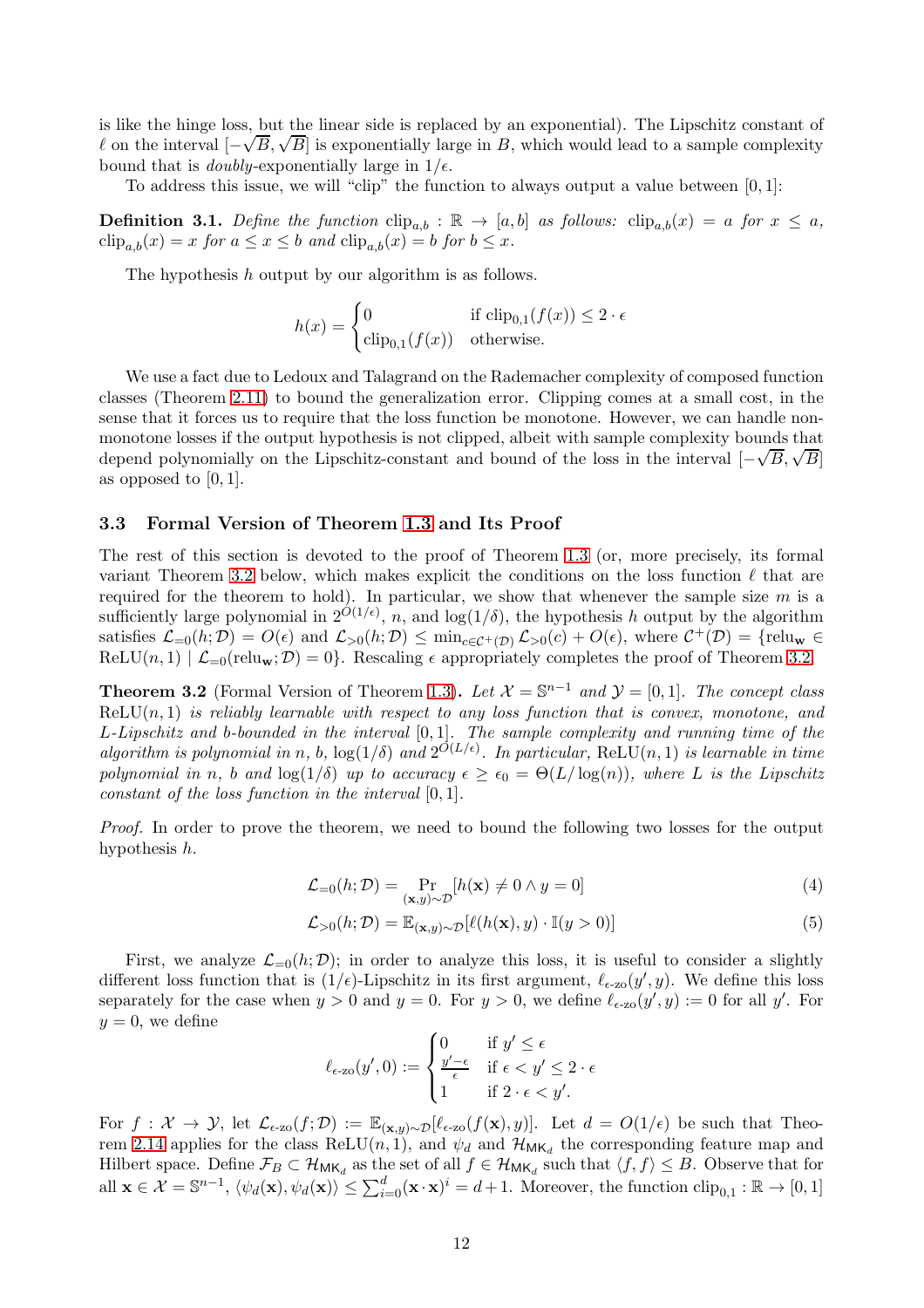satisfies,  $\text{clip}_{0,1}(0) = 0$ , and  $\text{clip}_{0,1}$  is 1-Lipschitz. Thus, Theorems [2.10](#page-9-3) and [2.11](#page-9-2) imply the following:

<span id="page-13-1"></span><span id="page-13-0"></span>
$$
\mathcal{R}_m(\mathcal{F}_B) \le \sqrt{\frac{(d+1)\cdot B}{m}},\tag{6}
$$

$$
\mathcal{R}_m(\text{clip}_{0,1} \circ \mathcal{F}_B) \le 2 \cdot \sqrt{\frac{(d+1) \cdot B}{m}} \tag{7}
$$

The loss function  $\ell_{\epsilon=20}$  is  $(1/\epsilon)$ -Lipschitz in its first argument and 1-bounded on all of R, so in particular in the interval [0, 1]; the loss function  $\ell$  (used for  $\mathcal{L}_{>0}$ ) is L-Lipschitz in its first argument and b-bounded in the interval  $[0, 1]$  (by assumption in the theorem statement). We assume the following bound on  $m$  (note that it is polynomial in all the required factors):

$$
m \ge \frac{1}{\epsilon^2} \left( 8 \max\{L, \epsilon^{-1}\} \sqrt{(d+1) \cdot B} + \max\{b, 1\} \cdot \sqrt{2 \log \frac{1}{\delta}} \right)^2.
$$
 (8)

Representative Sample Assumption: In the rest of the proof we assume that for the sample  $S \sim \mathcal{D}^m$  used in the algorithm, it is the case that for loss functions  $\ell_{\epsilon$ -zo and  $\ell$  and for all  $f \in \mathcal{F}_B$ , the following hold:

<span id="page-13-8"></span><span id="page-13-5"></span><span id="page-13-2"></span>
$$
|\mathcal{L}_{\epsilon\text{-zo}}(f;\mathcal{D}) - \widehat{\mathcal{L}}_{\epsilon\text{-zo}}(f;S)| \le \epsilon
$$
\n(9)

$$
|\mathcal{L}_{>0}(\text{clip}_{0,1} \circ f; \mathcal{D}) - \widehat{\mathcal{L}}_{>0}(\text{clip}_{0,1} \circ f; S)| \le \epsilon
$$
\n(10)

Theorems [2.9,](#page-8-2) [2.10](#page-9-3) and [2.11](#page-9-2) together with the bounds on the Rademacher complexity given by [\(6\)](#page-13-0) and [\(7\)](#page-13-1) and the facts that  $\ell_{\epsilon$ -zo is 1/ $\epsilon$ -Lipschitz and 1-bounded on R and that  $\ell$  is L-Lipschitz and b-bounded on [0, 1], imply that for m satisfying [\(8\)](#page-13-2), this is the case with probability at least  $1-2\delta$ ; we allow the algorithm to fail with probability  $2\delta$ .

Now consider the following to bound  $\mathcal{L}_{=0}(h; \mathcal{D})$ .

$$
\mathcal{L}_{=0}(h; \mathcal{D}) = \Pr_{(\mathbf{x}, y) \sim \mathcal{D}}[h(\mathbf{x}) > 0 \land y = 0]
$$
  
\n
$$
\leq \mathbb{E}_{(\mathbf{x}, y) \sim \mathcal{D}}[\ell_{\epsilon \text{-zo}}(f(\mathbf{x}), y)]
$$
  
\n
$$
= \mathcal{L}_{\epsilon \text{-zo}}(f; \mathcal{D})
$$
\n(11)

<span id="page-13-7"></span><span id="page-13-4"></span><span id="page-13-3"></span>
$$
\leq \widehat{\mathcal{L}}_{\epsilon \text{-zo}}(f;S) + \epsilon \leq \epsilon,\tag{12}
$$

Above in [\(11\)](#page-13-3), we use the fact that for any **x** such that  $h(\mathbf{x}) > 0$ , it must be the case that  $f(\mathbf{x}) > 2 \cdot \epsilon$  and hence if  $h(\mathbf{x}) > 0$  and  $y = 0$ , then  $\ell_{\epsilon \text{-} zo}(f(\mathbf{x}), y) = 1$ . Inequality [\(12\)](#page-13-4) holds under the representative sample assumption using [\(9\)](#page-13-5) (note that we have already accounted for the fact that the algorithm may fail with probability  $O(\delta)$ ).

Next we give bounds on  $\mathcal{L}_{>0}(h;\mathcal{D})$ . We observe that for a loss function  $\ell$  that is convex in its first argument, monotone, L-Lipschitz, and b-bounded in the interval [0, 1], the following holds for any  $y \in (0,1]$ :

<span id="page-13-6"></span>
$$
\ell(h(\mathbf{x}), y) \le \ell(\text{clip}_{0,1}(f(\mathbf{x})), y) + 2\epsilon L
$$
\n(13)

Clearly, whenever  $f(\mathbf{x}) > 2\epsilon$  or  $f(\mathbf{x}) < 0$ , the above statement is trivially true. If  $f(\mathbf{x}) \in [0, 2\epsilon]$  the statement follows from the L-Lipschitz continuity of  $\ell(\cdot, y)$  in the interval [0, 1].

Let  $\mathbf{w} \in \mathbb{R}^n$  be such that  $\mathcal{L}_{=0}(\text{relu}_{\mathbf{w}}; \mathcal{D}) = 0$  and let  $p_{\mathbf{w}}$  be the corresponding polynomial  $\epsilon$ -approximation in  $\mathcal{H}_{MK_d}$  (cf. Theorem [2.14\)](#page-10-0). Then consider the following:

$$
\mathcal{L}_{>0}(h; \mathcal{D}) = \mathbb{E}_{(\mathbf{x}, y) \sim \mathcal{D}} [\ell(h(\mathbf{x}), y) \cdot \mathbb{I}(y > 0)]
$$
  
\n
$$
\leq \mathbb{E}_{(\mathbf{x}, y) \sim \mathcal{D}} [\ell(\text{clip}_{0,1}(f(\mathbf{x})), y) \cdot \mathbb{I}(y > 0)] + 2\epsilon L
$$
\n(14)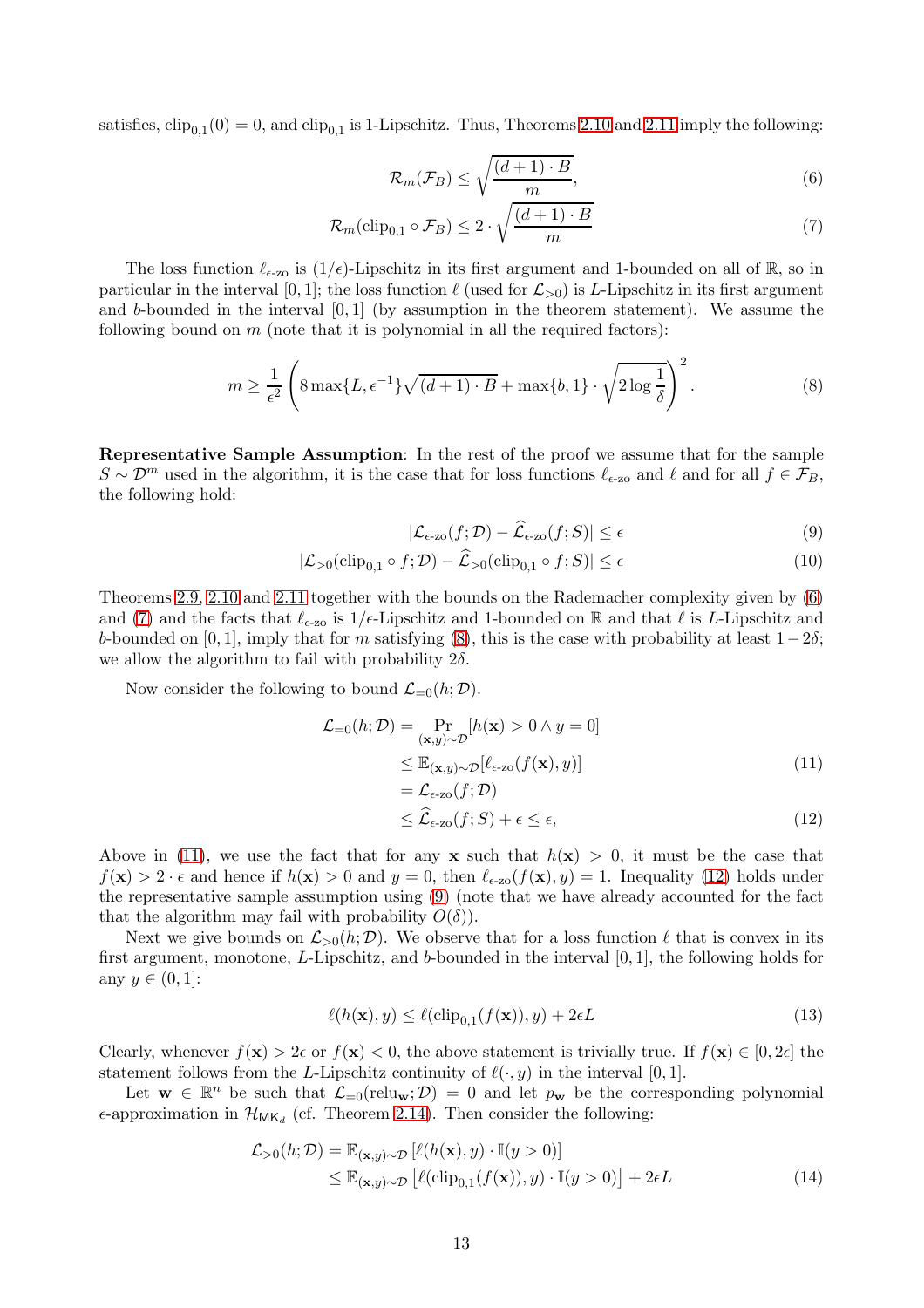<span id="page-14-2"></span><span id="page-14-1"></span>
$$
= \mathcal{L}_{>0}(\text{clip}_{0,1}(f); \mathcal{D}) + 2\epsilon L
$$

- $\leq \mathcal{L}_{>0}(\text{clip}_{0,1}(f); S) + \epsilon + 2\epsilon L$  (15)
- $\leq \widehat{\mathcal{L}}_{>0}(f;S) + \epsilon + 2\epsilon L$  (16)
- <span id="page-14-3"></span> $\leq \widehat{\mathcal{L}}_{>0}(p_{\mathbf{w}}; S) + \epsilon + 2\epsilon L$  (17)
- <span id="page-14-6"></span><span id="page-14-4"></span> $=\widehat{\mathcal{L}}_{>0}(\text{clip}_{0,1} \circ p_{\mathbf{w}}; S) + \epsilon + 2\epsilon L$  (18)
- $\leq \mathcal{L}_{>0}(\text{clip}_{0,1} \circ p_{\mathbf{w}}; \mathcal{D}) + 2\epsilon + 2\epsilon L$  (19)
- $\leq$  L<sub>>0</sub>(p<sub>w</sub>; D) + 2 $\epsilon$  + 2 $\epsilon$ L (20)

<span id="page-14-7"></span><span id="page-14-5"></span>
$$
\leq \mathcal{L}_{>0}(\text{relu}_{\mathbf{w}};\mathcal{D}) + 2\epsilon + 3\epsilon L \tag{21}
$$

Step [\(14\)](#page-13-6) is obtained simply by applying [\(13\)](#page-13-7). Step [\(15\)](#page-14-1) follows using the representative sample assumption using [\(10\)](#page-13-8). Step [\(16\)](#page-14-2) follows by the monotone property of  $\ell(\cdot, y)$ ; in particular, it must always be the case that either  $y \leq \text{clip}_{0,1}(f(\mathbf{x})) \leq f(\mathbf{x})$  or  $f(\mathbf{x}) \leq \text{clip}_{0,1}(f(\mathbf{x})) \leq y$ ; thus  $\ell(\text{clip}_{0,1}(f(\mathbf{x})), y) \leq \ell(f(\mathbf{x}), y)$ . Step [\(17\)](#page-14-3) follows from the fact that f is the optimal solution to Optimization Problem [3](#page-11-0) and  $p_w$  is a *feasible* solution. Steps [\(18\)](#page-14-4) and [\(20\)](#page-14-5) use the fact that clip<sub>0,1</sub>∘ $p_{\bf w} = p_{\bf w}$  as  $p_{\bf w}(\mathbb{S}^{n-1}) \subseteq [0,1]$ . Step [\(19\)](#page-14-6) follows under the representative sample assumption using [\(10\)](#page-13-8). And finally, Step [\(21\)](#page-14-7) follows as both  $relu_w(x) \in [0,1]$  and  $p_w(x) \in [0,1]$  for  $x \in \mathbb{S}^{n-1}$ ,  $|p_{\mathbf{w}}(\mathbf{x}) - \text{relu}_{\mathbf{w}}(\mathbf{x})| \leq \epsilon$  and the L-Lipschitz continuity of  $\ell$  in the interval [0, 1].

As the argument holds for any  $\mathbf{w} \in \mathbb{S}^{n-1}$  satisfying  $\mathcal{L}_{=0}(\text{relu}_{\mathbf{w}}; \mathcal{D}) = 0$  this completes the proof of theorem by rescaling  $\epsilon$  to  $\epsilon/(2+3L)$  and  $\delta$  to  $\delta/2$ .

#### Discussion: Dependence on the Lipschitz Constant

Theorem [3.2](#page-12-0) gives a sample complexity and running time bound that is polynomial on  $2^{O(L/\epsilon)}$  (in addition to being polynomial in other parameters). Recall that, here,  $L$  is the Lipschitz constant of the loss function  $\ell$  on the interval [0, 1]. For many loss functions, such as  $\ell_p$ -loss for constant p, hinge loss, logistic loss, etc., the value of  $L$  is a constant. Nonetheless, it is instructive to examine why we obtain such a dependence  $L$ , and identify some restricted settings in which this dependence can be avoided.

The dependence of our running time and sample complexity bounds on L arises due to Steps [\(13\)](#page-13-7) and [\(21\)](#page-14-7) in the proof of Theorem [3.2,](#page-12-0) where the excess error compared to the optimal ReLU is bounded above by  $O(L\epsilon)$ . This requires us to start with a polynomial that is an  $O(\epsilon/L)$ -uniform approximation to the  $\sigma_{\text{relu}}$  activation function, to ensure excess error at most  $\epsilon$ . We showed that such an approximating polynomial exists, with degree  $O(L/\epsilon)$  and with coefficients whose squares sum to  $2^{O(L/\epsilon)}$ .

It is sometimes possible to avoid this exponential dependence on  $L$  in the setting of agnostic learning (as opposed to reliable learning). Indeed, in the case of agnostic learning there is no need to threshold the output at  $2\epsilon$  (this thresholding contributed  $2\epsilon L$  to our bound on the excess error established in Inequality [\(13\)](#page-13-7)); simply clipping the output to be in the range of  $\mathcal Y$  suffices.

## <span id="page-14-0"></span>3.4 An Implication for Learning Convex Neural Networks

In a recent work, Bach [\[3\]](#page-29-2) considered convex relaxations of optimization problems related to learning neural networks with a single hidden layer and non-decreasing homogeneous activation function.<sup>6</sup> One specific problem raised in his paper [\[3,](#page-29-2) Sec. 6] is understanding the computational complexity of the following problem.

<span id="page-14-8"></span>**Problem 3.3** (Incremental Optimization Problem [\[3\]](#page-29-2)). Let  $\langle (\mathbf{x}_i, y_i) \rangle_{i=1}^m \in (\mathbb{S}^{n-1} \times [-1,1])^m$ . Find  $a \mathbf{w} \in \mathbb{S}^{n-1}$  that maximizes  $\frac{1}{m} \sum_{i=1}^{m} y_i \cdot \text{relu}_{\mathbf{w}}(\mathbf{x}_i)$ .

While Bach [\[3\]](#page-29-2) considers the setting where  $y_i \in \mathbb{R}$ , rather than [-1, 1], we focus on the case when  $y_i \in [-1, 1]$ . The problem as posed above is an optimization problem on a finite dataset that

 ${}^{6}$ His setting allows potentially uncountably many hidden units along with a sparsity-inducing regularizer.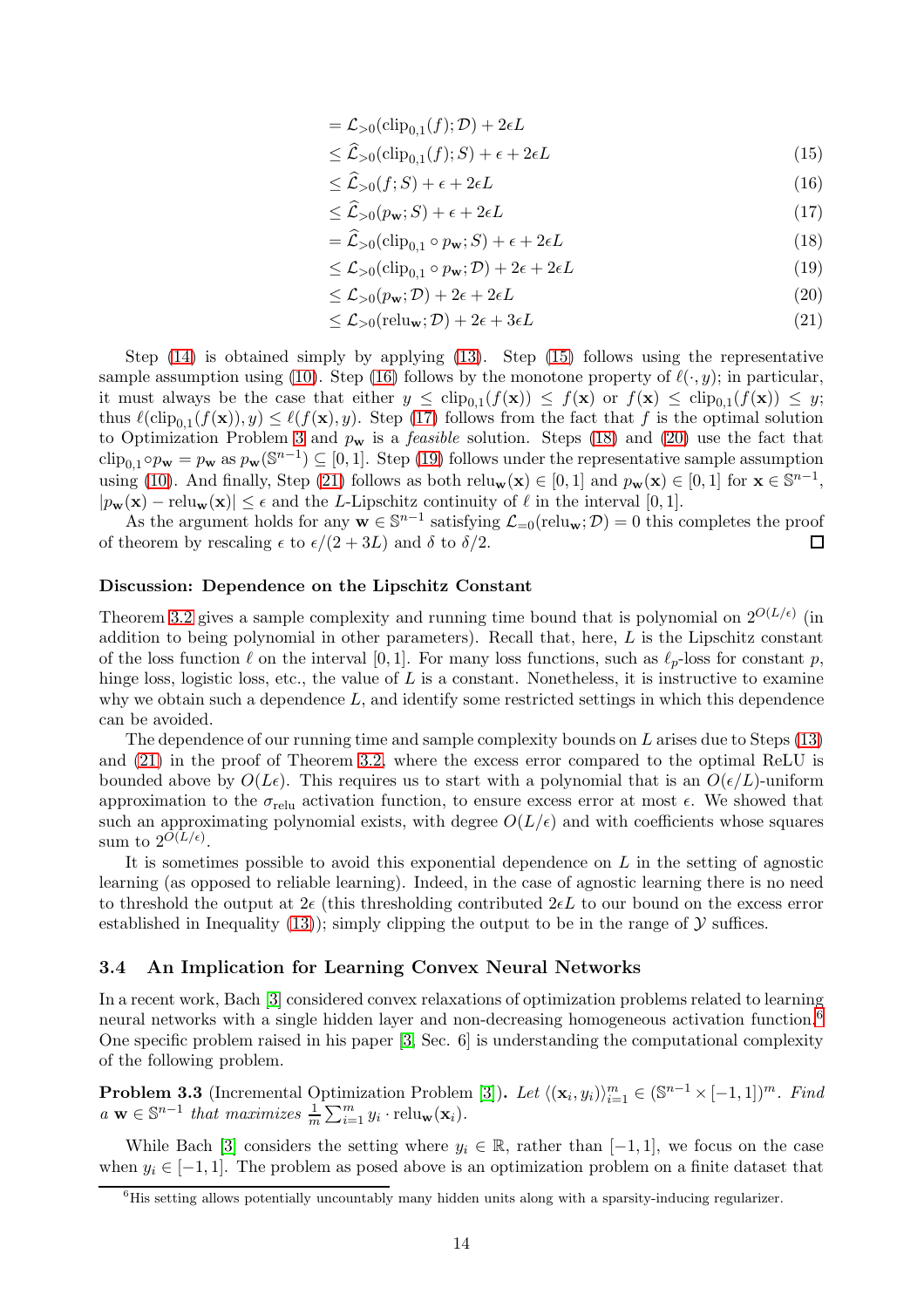requires the output solution to be from a specific class, in this case a ReLU. In our setting, this can be rephrased as a (proper) learning problem where the goal is to output a hypothesis that has expected loss, defined by  $\ell(y', y) = -y' \cdot y$ , not much larger than the best possible ReLU, given access to draws from a distribution over  $\mathbb{S}^{n-1} \times [-1,1]$ . Here, we relax this goal to improper learning, where the algorithm is permitted to output a hypothesis that is not itself a ReLU. The same approach as used in the proof of Theorem [3.2](#page-12-0) can be used to give a polynomial-time approximation scheme for approximately solving this problem to within  $\epsilon$  of optimal, in time  $2^{O(1/\epsilon)} \cdot n^{O(1)}$ .

We describe the modified algorithm and the minor differences in the proof below.

#### <span id="page-15-1"></span>Optimization Problem 4

$$
\begin{aligned}\n\underset{\mathbf{a} \in \mathbb{R}^m}{\text{minimize}} & \sum_{i=1}^m \ell \left( \sum_{j=1}^m \alpha_j \mathsf{MK}_d(\mathbf{x}_j, \mathbf{x}_i), y_i \right) \\
\text{subject to} & \sum_{i,j=1}^m \alpha_i \alpha_j \mathsf{MK}_d(\mathbf{x}_i, \mathbf{x}_j) \leq B\n\end{aligned}
$$

The loss function used is  $\ell(y', y) = -y'y$ . Let  $\alpha^*$  denote an optimal solution to Optimization Problem [4](#page-15-1) and let  $f(\cdot) = \sum_{i=1}^{m} \alpha_i^* M K_d(\mathbf{x}_i, \cdot)$ . In Problem [3.3,](#page-14-8) there is no reliability required and hence we do not threshold negative (or sufficiently small positive) values as was done in Section [3.2.](#page-11-1) Likewise, we do not clip the function f; this is because while the loss function  $\ell(y', y) = -y'y$  is indeed convex in its first argument, 1-Lipschitz on R, and  $\sqrt{B}$ -bounded on the interval  $[-\sqrt{B}, \sqrt{B}]$ (for  $y \in [-1, 1]$ ; note that  $|f(\mathbf{x})| \leq |\langle f, \psi_d(\mathbf{x})| \rangle \leq \sqrt{B}$  by the Cauchy-Schwartz inequality), it is very much *not* monotone. Thus, it is no longer the case that  $\text{clip}_{-1,1}(f)$  is a better hypothesis than f itself. We observe that the proof of Theorem [3.2](#page-12-0) only makes use of the monotone nature of  $\ell$  to conclude that expected loss of clip<sub>0,1</sub> ◦ f is less than that of f. As we no longer output a clipped hypothesis, this is not necessary.

**Theorem 3.4.** Given i.i.d. examples  $(\mathbf{x}_i, y_i)$  drawn from an (unknown) distribution  $D$  over  $\mathbb{S}^{n-1}\times[-1,1],$  there is an algorithm that outputs a hypothesis h such that  $\mathbb{E}_{(\mathbf{x},y)\sim\mathcal{D}}[-y\cdot h(\mathbf{x})]\leq$  $\min_{\mathbf{w}\in\mathbb{S}^{n-1}} \mathbb{E}_{(\mathbf{x},y)\sim\mathcal{D}}[-y\cdot \text{relu}_{\mathbf{w}}(\mathbf{x})] + \epsilon$ . The algorithm runs in time  $2^{O(1/\epsilon)} \cdot n^{O(1)}$ .

## <span id="page-15-0"></span>3.5 Noisy Polynomial Reconstruction over  $\mathbb{S}^{n-1}$

In the noisy polynomial reconstruction problem, a learner is given access to examples drawn from a distribution and labeled according to a function  $f(\mathbf{x}) = p(\mathbf{x}) + w(\mathbf{x})$  where p is a polynomial and w is an arbitrary function (corresponding to noise). We will consider a more general scenario, where a learner is given sample access to an *arbitrary* distribution  $D$  on  $\mathbb{S}^{n-1} \times [-1,1]$  and must output the best fitting polynomial with respect to some fixed loss function. We say that the reconstruction is proper if, given a hypothesis h encoding a multivariate polynomial, we can obtain any coefficient of our choosing in time polynomial in  $n$ .

Note that noisy polynomial reconstruction as defined above is equivalent to the problem of agnostically learning multivariate polynomials. We give an algorithm for noisy polynomial reconstruction whose runtime is  $\text{poly}(B, n, d, 1/\epsilon)$ , where B is an upper bound on the sum of the squared coefficients of the polynomial in the standard monomial basis. Throughout this section, we refer to the sum of the squared coefficients of  $p$  as the *weight* of  $p$ .

Analogous problems over the Boolean domain are thought to be computationally intractable. Andoni et al. [\[1\]](#page-29-6) were the first to observe that over non-Boolean domains, the problem admits some non-trivial solutions. In particular, they gave an algorithm that runs in time  $poly(B, n, 2^d, 1/\epsilon)$ with the requirement that the underlying distribution be product over the unit cube (and that the noise function is structured).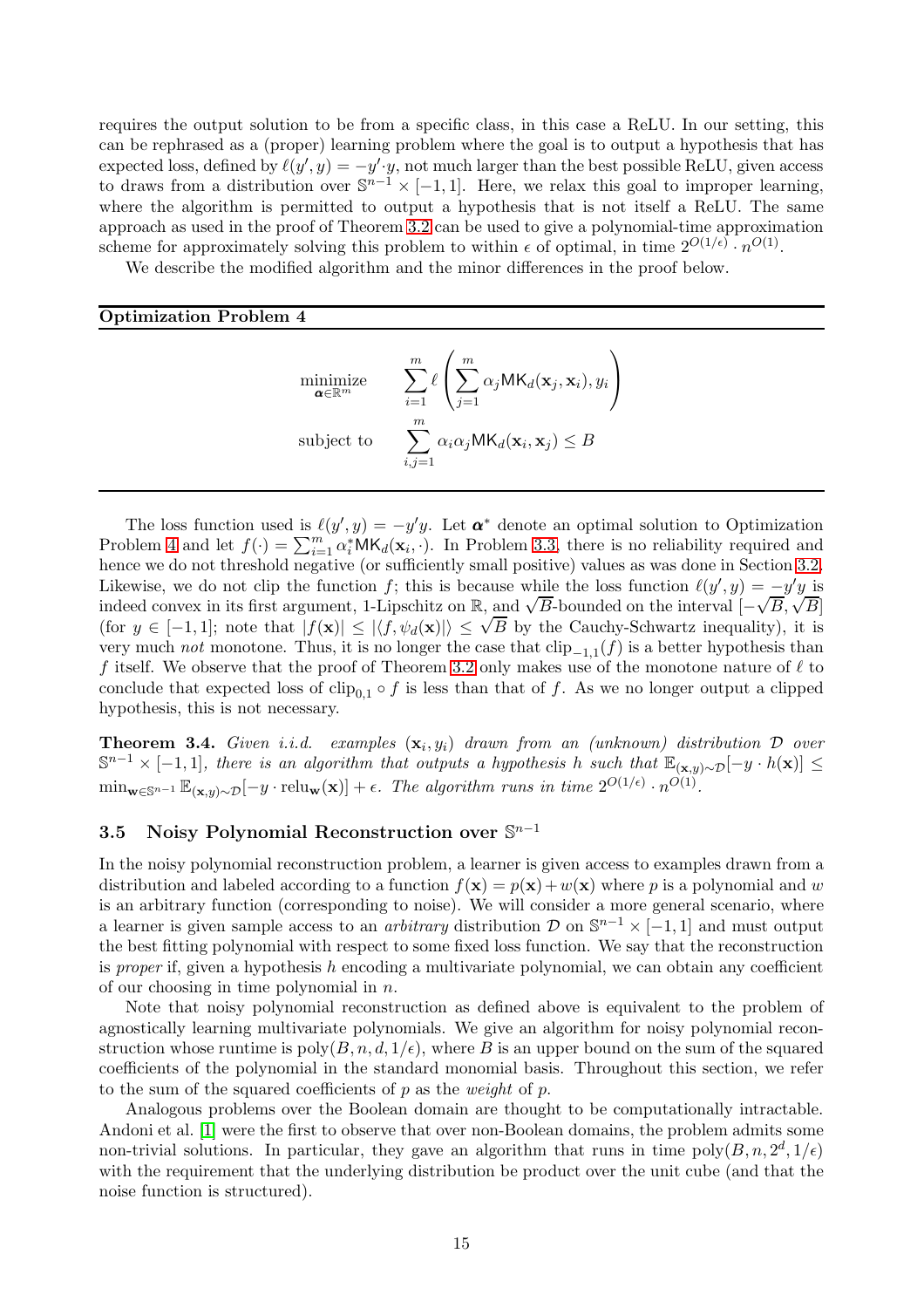Consider a multivariate polynomial  $p$  of degree  $d$  such that sum of the squared coefficients is bounded by B. Denote the coefficient of monomial  $x_1^{i_1} \cdots x_n^{i_n}$  by  $\beta(i_1, \ldots, i_n)$  for  $(i_1, \ldots, i_n) \in$  $\{0, \ldots, d\}^n$ . We have

$$
p(\mathbf{x}) = \sum_{\substack{(i_1,\ldots,i_n)\in[d]^n\\i_i+\cdots+i_n\leq d}} \beta(i_1,\ldots,i_n)x_1^{i_1}\cdots x_n^{i_n}
$$
(22)

such that

<span id="page-16-0"></span>
$$
\sum_{\substack{(i_1,\ldots,i_n)\in\{0,\ldots,d\}^n\\i_i+\cdots+i_n\leq d}} \beta(i_1,\ldots,i_n)^2 \leq B.
$$

Let M be the map that takes an ordered tuple  $(k_1, \ldots, k_j) \in [n]^j$  for  $j \in [d]$  to the tuple  $(i_1, \ldots, i_n) \in$  $\{0,\ldots,d\}^n$  such that  $x_{k_1}\cdots x_{k_j}=x_1^{i_1}\cdots x_n^{i_n}$ . Let  $C(i_1,\ldots,i_n)$  be the number of distinct orderings of the  $i_j$ 's for  $j \in [n]$ ;  $C(i_1, \ldots, i_n)$  which can be computed from the multinomial theorem (cf. [\[34\]](#page-30-17)). Observe that the number of tuples that M maps to  $(i_1, \ldots, i_n)$  is precisely  $C(i_1, \ldots, i_n)$ .

Recall that  $\mathcal{H}_{MK_d}$  denotes the RKHS from Definition [2.6.](#page-7-0) Observe that the polynomial p from Equation [\(22\)](#page-16-0) is represented by the vector  $\mathbf{v}_p \in \mathcal{H}_{MK_d}$  defined as follows. For  $j \in [d]$ , entry  $(k_1, \ldots, k_j)$  of  $\mathbf{v}_p$  equals

$$
\frac{\beta\left(M\left(k_1,\ldots,k_j\right)\right)}{C\left(M\left(k_1,\ldots,k_j\right)\right)}.
$$

It is easy to see that  $\mathbf{v}_p$  as defined represents p. Indeed,

$$
\langle \mathbf{v}_p, \psi_d(\mathbf{x}) \rangle = \sum_{j=0}^d \sum_{\substack{(k_1,\ldots,k_j) \in [n]^j}} \frac{\beta \left( M \left( k_1,\ldots,k_j \right) \right)}{C \left( M \left( k_1,\ldots,k_j \right) \right)} x_{k_1} \cdots x_{k_j}
$$
  
= 
$$
\sum_{j=0}^d \sum_{\substack{(i_1,\ldots,i_n) \in \{0,\ldots,d\}^n \\ i_i + \cdots + i_n = j}} C \left( i_1,\ldots,i_n \right) \frac{\beta \left( i_1,\ldots,i_n \right)}{C \left( i_1,\ldots,i_n \right)} x_1^{i_1} \cdots x_n^{i_n} = p(\mathbf{x}).
$$

Furthermore, we can compute,

$$
\langle \mathbf{v}_p, \mathbf{v}_p \rangle = \sum_{j=0}^d \sum_{(k_1, ..., k_j) \in [n]^j} \frac{\beta \left( M \left( k_1, ..., k_j \right) \right)^2}{C \left( M \left( k_1, ..., k_j \right) \right)^2} \n= \sum_{j=0}^d \sum_{\substack{(i_1, ..., i_n) \in \{0, ..., d\}^n \\ i_i + \dots + i_n = j}} C \left( i_1, ..., i_n \right) \frac{\beta \left( i_1, ..., i_n \right)^2}{C \left( i_1, ..., i_n \right)^2} \n\leq \sum_{j=0}^d \sum_{\substack{(i_1, ..., i_n) \in \{0, ..., d\}^n \\ i_i + \dots + i_n = j}} \beta \left( i_1, ..., i_n \right)^2 \leq B.
$$

Overview of the Algorithm. Let C be the class of all multivariate polynomials and let  $S =$  $\{(\mathbf{x}_1, y_1), \ldots, (\mathbf{x}_m, y_m)\}\$ be a training set of examples drawn i.i.d. from some arbitrary distribution  $\mathcal{D}$  on  $\mathbb{S}^{n-1}\times[-1,1]$ . Similar to Optimization Problem [2](#page-10-1) in Section [3.1,](#page-10-2) we wish to solve Optimization Problem [5](#page-17-0) below.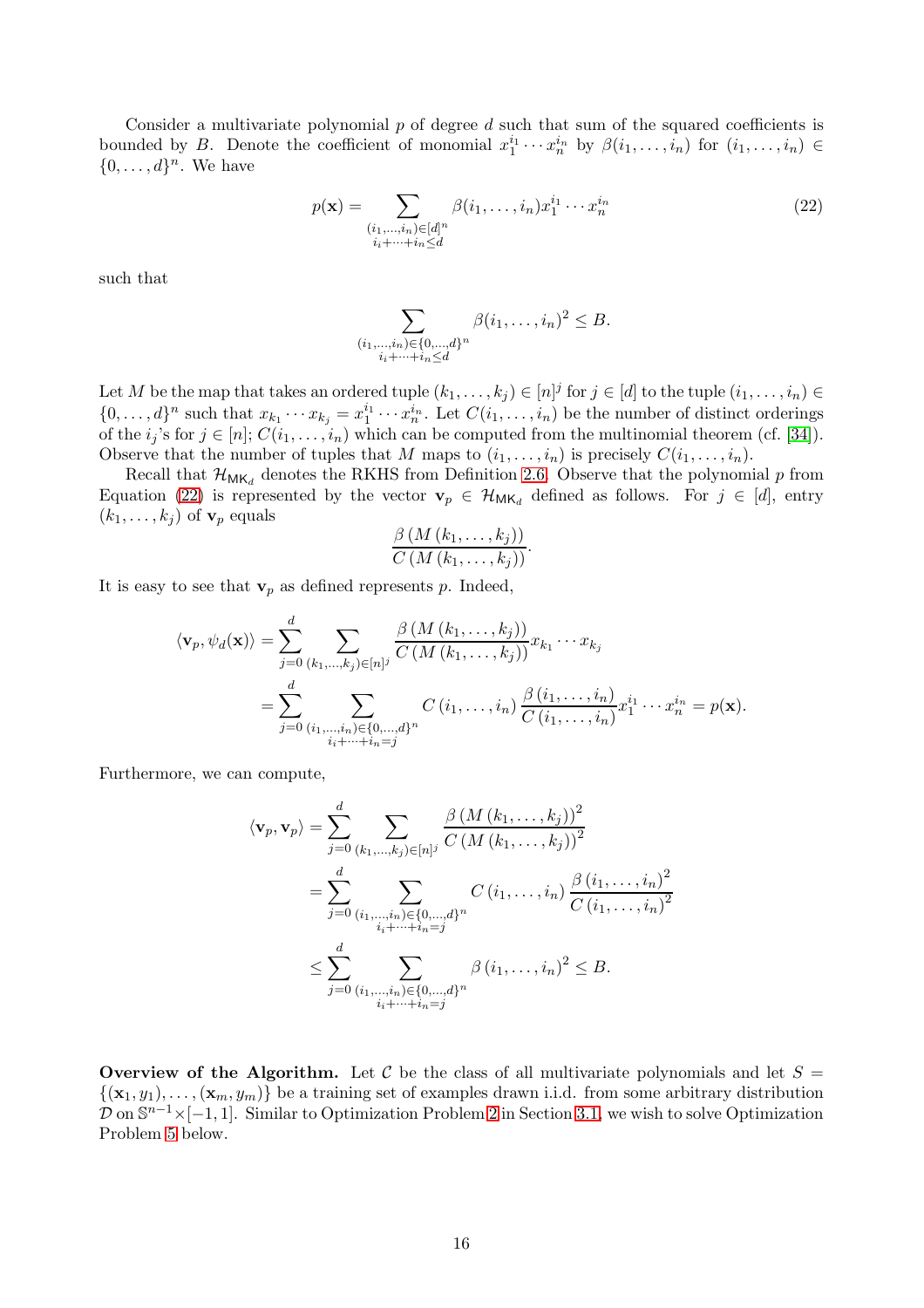$$
\begin{aligned}\n\underset{\mathbf{v} \in \mathcal{H}_{\text{MK}_d}}{\text{minimize}} & & & \sum_{i=1}^m \ell(\langle \mathbf{v}, \psi_d(\mathbf{x}_i) \rangle, y_i) \\
\text{subject to} & & & \langle \mathbf{v}, \mathbf{v} \rangle \leq B\n\end{aligned}
$$

<span id="page-17-0"></span>Notice from the previous analysis, a degree  $d$  polynomial  $p$  can be represented as a vector  $\mathbf{v}_p \in \mathcal{H}_{\mathsf{MK}_d}$  such that  $p(\mathbf{x}) = \langle \mathbf{v}_p, \psi_d(\mathbf{x}) \rangle$  for all  $\mathbf{x} \in \mathbb{S}^{n-1}$ , and  $\langle \mathbf{v}_p, \mathbf{v}_p \rangle \leq B$ . Thus,  $\mathbf{v}_p$  is a feasible solution to Optimization Problem [5.](#page-17-0) Optimization Problem [5](#page-17-0) can easily be solved in time  $\text{poly}(n^d)$ , but this runtime is not polynomial in B and n. Instead, just as in Section [3.1,](#page-10-2) we use the Representer Theorem to solve Optimization Problem [5](#page-17-0) in time that is polynomial in the number of samples used. Specifically, the Representer Theorem states that there is an optimal solution to Optimization Problem [5](#page-17-0) of the form  $\mathbf{v} = \sum_{i=1}^{m} \alpha_i \psi_d(\mathbf{x}_i)$  for some values  $\alpha_1, \dots, \alpha_m \in \mathbb{R}$ . Thus, Optimization Problem [5](#page-17-0) can be reformulated in terms of the variable vector  $\boldsymbol{\alpha} = (\alpha_1, \dots, \alpha_m)$ . This mathematical program is described as Optimization Problem [6](#page-17-1) below.

#### <span id="page-17-1"></span>Optimization Problem 6

$$
\underset{\mathbf{a} \in \mathbb{R}^m}{\text{minimize}} \quad \sum_{i=1}^m \ell \left( \sum_{j=1}^m \alpha_j \mathsf{MK}_d(\mathbf{x}_j, \mathbf{x}_i), y_i \right)
$$
\n
$$
\text{subject to } \sum_{i,j=1}^m \alpha_i \cdot \alpha_j \cdot \mathsf{MK}_d(\mathbf{x}_i, \mathbf{x}_j) \leq B
$$

Via a standard analysis identical to that of Section [3.1,](#page-10-2) Optimization Problem [6](#page-17-1) is a convex program and can be solved in time polynomial in  $m$ ,  $n$ , and  $d$ . Let  $\boldsymbol{\alpha}^*$  denote an optimal solution to Optimization Problem [6](#page-17-1) and let  $f(\cdot) = \sum_{i=1}^{m} \alpha_i^* M K_d(\mathbf{x}_i, \cdot)$ . The hypothesis h output by our algorithm is as follows.

$$
h(\mathbf{x}) = \operatorname{clip}_{-1,1}(f(\mathbf{x})).
$$

Observe that  $h \in \text{clip}_{-1,1} \circ \mathcal{C}$ .

#### 3.6 Proper Learning

As discussed in Section [3.2,](#page-11-1) we require clipping to avoid a weak bound on the generalization error for general loss functions. If, however, we consider learning with respect to any  $\ell_p$  loss for constant  $p \geq 1$ , it can be shown that we can do without clipping (with only a polynomial factor increase in sample complexity). In this case, the learner  $h = f$  is a proper learner in the following sense. Recalling the feature map  $\psi_d$  associated with  $MK_d$  from Definition [2.6,](#page-7-0) we can compute the coefficient  $\beta(I)$  for  $I = (i_1, \ldots, i_n) \in [d]^n$  corresponding to the monomial  $x_1^{i_1} \cdots x_n^{i_n}$ .

$$
\beta(I) = \sum_{i=1}^{m} \alpha_i^* \sum_{\substack{k_1, ..., k_j \in [n]^j \\ j \in \{0, ..., d\} \\ M(k_1, ..., k_j) = (i_1, ..., i_n)}} (\mathbf{x}_i)_{k_1} \cdots (\mathbf{x}_i)_{k_j} = \sum_{i=1}^{m} \alpha_i^* C(i_1, ..., i_n) (\mathbf{x}_i)_{1}^{i_1} \cdots (\mathbf{x}_i)_{n}^{i_n}
$$

Observe that the above can be easily computed since we know  $\mathbf{x}_i$  for all  $i \in [m]$ , and the function  $C$  can be efficiently computed as discussed before using the multinomial theorem. Hence, the hypothesis is itself a polynomial of degree at most d, any desired coefficient of which can be computed efficiently.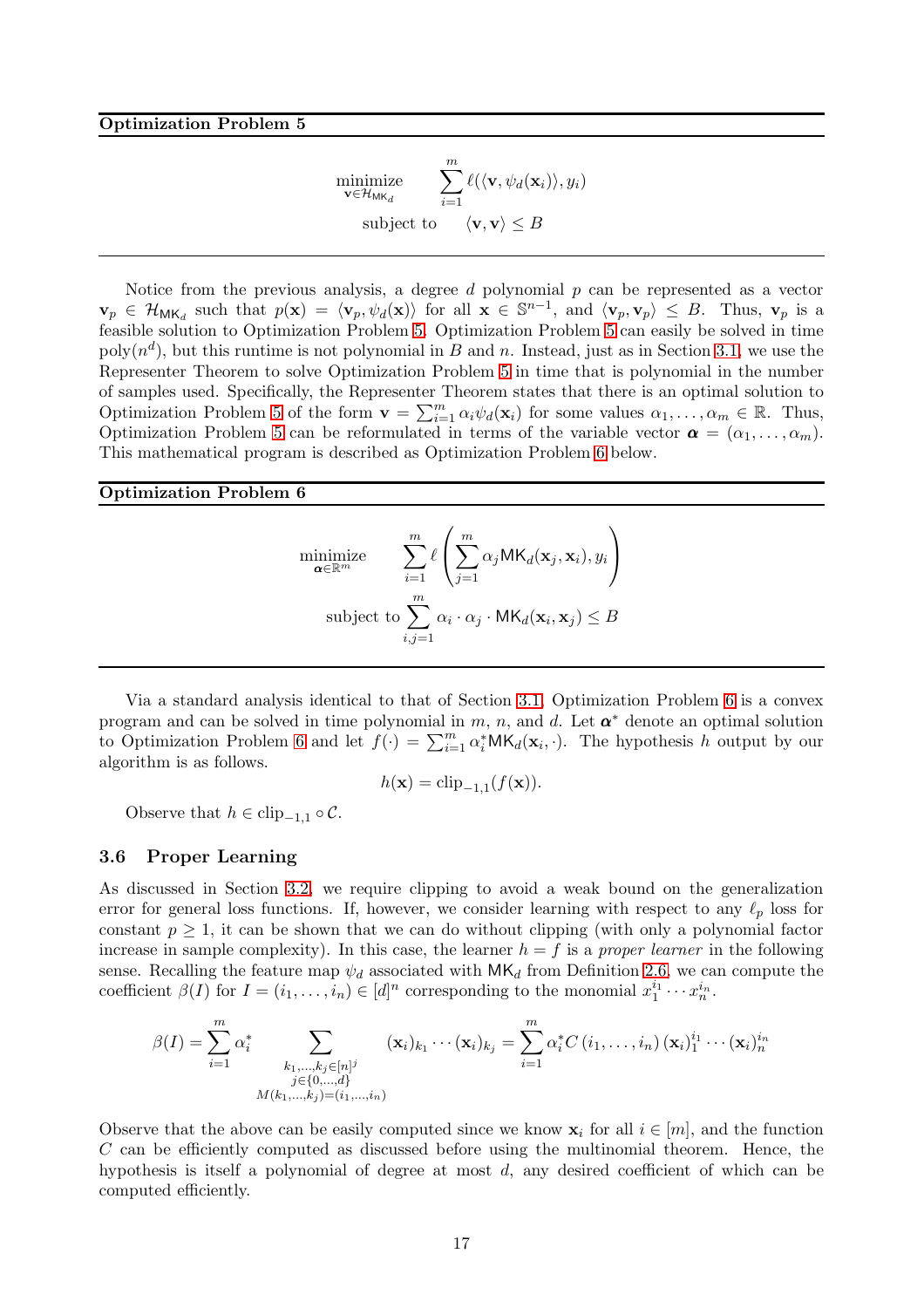### 3.7 Formal Version of Theorem [1.6](#page-3-0) and Its Proof

The rest of this section is devoted to the proof of Theorem [1.6](#page-3-0) (or, more precisely, its formal variant Theorem [3.5](#page-18-0) below, which makes explicit the conditions on the loss function  $\ell$  that are required for the theorem to hold). In particular, we show that whenever the sample size  $m$  is a sufficiently large polynomial in d, n, B,  $1/\epsilon$ , and  $\log(1/\delta)$ , the hypothesis h output by the algorithm satisfies

$$
\mathop{\mathbb{E}}_{(\mathbf{x},y)\sim D}[\ell(h(\mathbf{x}),y)] \leq \mathsf{opt} + \epsilon.
$$

where **opt** is the error of the best fitting multivariate polynomial  $p$  of degree  $d$  whose sum of squares of coefficients is bounded by B.

<span id="page-18-0"></span>**Theorem 3.5** (Formal Version of Theorem [1.6\)](#page-3-0). Let  $\mathcal{P}(n, d, B)$  be the class of polynomials  $p: \mathbb{S}^{n-1} \to$  $[-1, 1]$  in n variables such that that the total degree of p is at most d, and the sum of squares of coefficients of p (in the standard monomial basis) is at most B. Let  $\ell$  be any loss function such that is convex, monotone, and L-Lipschitz and b-bounded in the interval  $[-1, 1]$ . Then  $\text{poly}(n, d, B)$  is agnostically learnable under any (unknown) distribution over  $\mathbb{S}^{n-1}\times[-1,1]$  with respect to the loss function  $\ell$  in time  $\mathsf{poly}(n,d,B,1/\epsilon,L,b,\log\frac{1}{\delta})$ . The learning algorithm is proper if the loss function  $\ell$  equals  $\ell_p$  for constant  $p > 0$ .

Proof. In order to prove the theorem, we need to bound

$$
\mathcal{L}(h;D) = \mathbb{E}_{(\mathbf{x},y)\sim D}[\ell(h(\mathbf{x}),y)].
$$

We know that for all  $\mathbf{x} \in \mathbb{S}^{n-1}$ ,  $\langle \psi_d(\mathbf{x}), \psi_d(\mathbf{x}) \rangle = d+1$ . Moreover, letting  $\mathbf{v}_p$  be the corresponding element of the RKHS for polynomial  $p \in \mathcal{C}$ , we know from previous analysis that  $\langle v_p, v_p \rangle \leq B$ . In addition, the function  $\text{clip}_{-1,1} : \mathbb{R} \to [-1,1]$  satisfies  $\text{clip}_{-1,1}(0) = 0$ , and  $\text{clip}_{-1,1}$  is 1-Lipschitz. Thus, Theorems [2.10](#page-9-3) and [2.11](#page-9-2) imply the following:

<span id="page-18-2"></span><span id="page-18-1"></span>
$$
\mathcal{R}_m(\mathcal{C}) \le \sqrt{\frac{(d+1)\cdot B}{m}},\tag{23}
$$

$$
\mathcal{R}_m(\text{clip}_{-1,1} \circ \mathcal{C}) \le 2 \cdot \sqrt{\frac{(d+1) \cdot B}{m}}.
$$
\n(24)

By assumption,  $\ell$  is L-Lipschitz in its first argument and b-bounded in the interval [−1, 1]. We assume the following bound on  $m$  (note that it is polynomial in all the required factors):

$$
m \ge \frac{1}{\epsilon^2} \left( 8\max\{L, \epsilon^{-1}\} \sqrt{(d+1) \cdot B} + \max\{b, 1\} \cdot \sqrt{2\log\frac{1}{\delta}} \right)^2.
$$
 (25)

In the rest of the proof we assume that for every  $f \in \mathcal{P}(n, d, B)$ , the following hold:

<span id="page-18-7"></span><span id="page-18-4"></span>
$$
|\mathcal{L}(f;D) - \widehat{\mathcal{L}}(f;S)| \le \epsilon. \tag{26}
$$

$$
|\mathcal{L}(\text{clip}_{-1,1} \circ f; D) - \widehat{\mathcal{L}}(\text{clip}_{-1,1} \circ f; S)| \le \epsilon.
$$
 (27)

Using Theorem [2.9](#page-8-2) together with the bounds on Rademacher complexity given by [\(23\)](#page-18-1) and [\(24\)](#page-18-2) and the L-Lipschitz continuity in its first argument and b-boundedness of  $\ell$  on the interval  $[-1, 1]$ , we get that the above inequalities hold with probability at least  $1 - 2\delta$ . We let the algorithm fail with probability  $2\delta$ .

Now consider the following to bound  $\mathcal{L}(h; D)$ . Letting p be any polynomial in  $\mathcal{P}(n, d, B)$ ,

$$
\mathcal{L}(h;D) \le \widehat{\mathcal{L}}(h;S) + \epsilon \tag{28}
$$

$$
\leq \widehat{\mathcal{L}}(f;S) + \epsilon \tag{29}
$$

<span id="page-18-6"></span><span id="page-18-5"></span><span id="page-18-3"></span>
$$
\leq \mathcal{L}(p;S) + \epsilon \tag{30}
$$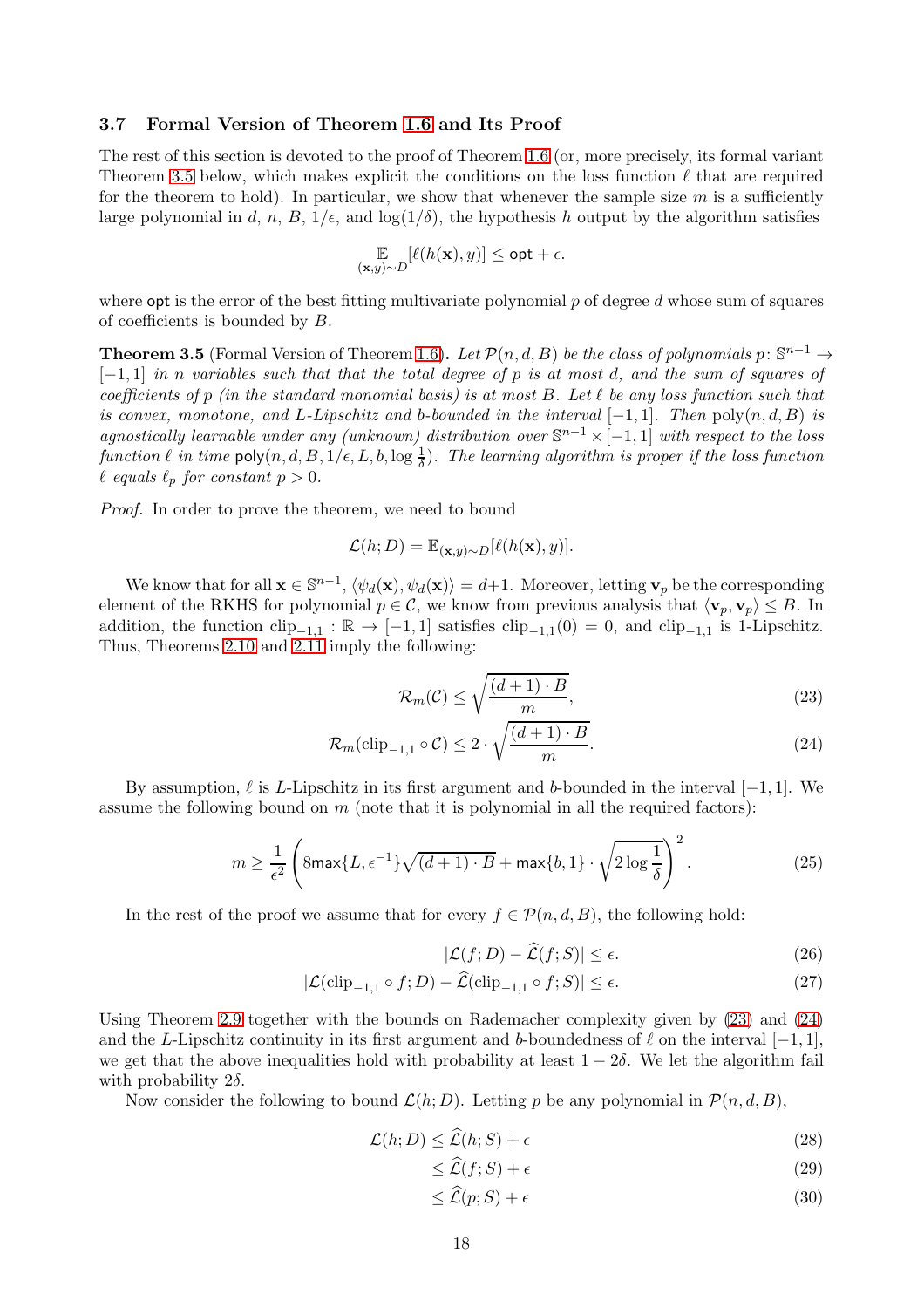<span id="page-19-1"></span>
$$
\leq \mathcal{L}(p;D) + 2 \cdot \epsilon \tag{31}
$$

Above in [\(28\)](#page-18-3), we appeal to [\(27\)](#page-18-4). In [\(29\)](#page-18-5), we use the fact that D is a distribution over  $\mathbb{S}^{n-1}\times[-1,1]$ , and  $\ell$  is monotone. In [\(30\)](#page-18-6), we use the fact that the coefficient vector of p is a feasible solution to Optimization Problem [5,](#page-17-0) and Optimization Problem [6](#page-17-1) is a reformulation of Optimization Problem [5.](#page-17-0) Finally, in [\(31\)](#page-19-1), we appeal [\(26\)](#page-18-7).

The theorem now follows by replacing  $\epsilon$  with  $\epsilon/2$ ,  $\delta$  with  $\delta/2$ , and observing that the algorithm runs in time  $\text{poly}(m) = \text{poly}(n, d, B, 1/\epsilon, L, b, \log \frac{1}{\delta}).$ П

## <span id="page-19-0"></span>4 Networks of ReLUs

In this section, we extend learnability results for a single ReLU to network of ReLUs. Our results in this section apply to the standard agnostic model of learning in the case that the output is a linear combination of hidden units. If our output layer, however, is a single ReLU, then our results can be extended to the reliable setting using similar techniques from Section [3.](#page-10-3)

We will use the same framework as Zhang et al. [\[36\]](#page-30-10), who showed how to learn networks where the activation function is computed exactly by a power series (with bounded sum of squares of coefficients B) with respect to loss functions that are bounded on a domain that is a function of B. Their algorithm works by repeatedly composing the kernel of Shalev-Shwartz et al. [\[31\]](#page-30-5) and optimizing in the corresponding RKHS.

Note, however, that since  $\sigma_{\text{relu}}$  is not differentiable at 0, there is no power series for  $\sigma_{\text{relu}}$ , and the approach of Zhang et al. [\[36\]](#page-30-10) cannot be used; their work applies to a smooth activation function that has a shape that is "Sigmoid-like" or "ReLU-like," but is not a good approximation to  $\sigma_{\text{relu}}$ in a precise mathematical sense.

We generalize their results to activation functions that are *approximated* by polynomials. This allows us to capture many classes of activation functions including ReLUs. Our clipping technique also allows us to work with respect to a broader class of loss functions.

Our results for learning networks of ReLUs have a number of new applications. First, we give the first efficient algorithms for learning "parameterized" ReLUs and "leaky" ReLUs. Second, we obtain the first polynomial-time approximation schemes for convex piecewise-linear regression (see Section [4.5](#page-24-0) for details). As far as we are aware, there were no provably efficient algorithms known for these types of multivariate piecewise-linear regression problems.

## 4.1 Notation

We use the following notation of Zhang et al. [\[36\]](#page-30-10). Consider a network with D hidden layers and an output unit (we assume that the output is one-dimensional). Let  $\sigma : \mathbb{R} \to \mathbb{R}$  denote the activation function applied at each unit of all the hidden layers. Let  $n^{(i)}$  denote the number of units in hidden layer *i* with  $n^{(0)} = n$  (i.e., input dimension) and  $w_{jk}^{(i)}$  be the weight of the edge between unit *j* in layer *i* and unit *k* in layer  $i + 1$ . We define,  $y_i^{(i)}$  $j^{(i)}$  to be the function that maps  $\mathbf{x} \in \mathcal{X}$  to the output of unit  $i$  in layer  $i$ ,

$$
y_j^{(i)}(\mathbf{x}) = \sigma \left( \sum_{k=1}^{n^{(i-1)}} w_{jk}^{(i-1)} \cdot y_k^{(i-1)}(\mathbf{x}) \right),
$$

where  $y_i^{(0)}$  $j^{(0)}(x) = x$  for all j. We similarly define  $h_j^{(i)}$  $j^{(i)}$  to be the function that maps  $\mathbf{x} \in \mathcal{X}$  to the input of unit j in layer  $i + 1$ :  $\sqrt{ }$ 

$$
h_j^{(i)}(\mathbf{x}) = \sum_{k=1}^{n^{(i)}} w_{jk}^{(i)} \cdot y_k^{(i)}(\mathbf{x}).
$$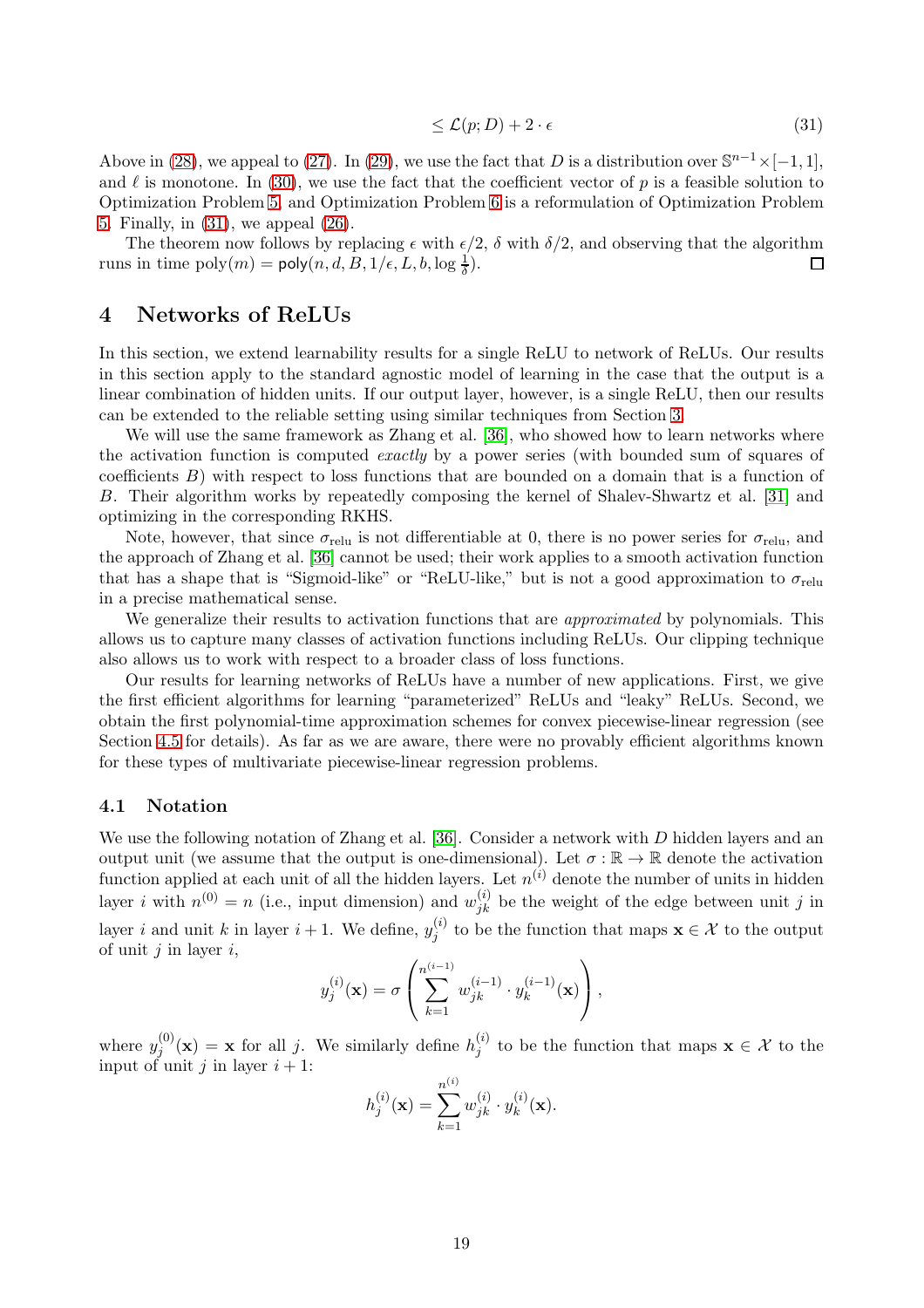Finally, we define the output of the network as a function  $\mathcal{N}: \mathbb{R}^n \to \mathbb{R}$  as

$$
\mathcal{N}(\mathbf{x}) = \sum_{k=1}^{n^{(D)}} w_{1k}^{(D)} \cdot y_k^{(D)}(\mathbf{x}).
$$

For a better understanding of the above notation, consider a fully-connected network  $\mathcal{N}_1$  with a single hidden layer (these are also known as depth-2 networks) consisting of  $k$  units:

$$
\mathcal{N}_1: \mathbf{x} \mapsto \sum_{i=1}^k u_i \sigma(\mathbf{w}_i \cdot \mathbf{x}).
$$

In this case, output of unit  $i \in [k]$  in the hidden layer is  $y_i^{(1)}$  $i_i^{(1)}(\mathbf{x}) = \sigma(\mathbf{w}_i \cdot \mathbf{x})$  and the input to the same unit is  $h_i^{(0)}$  $i^{(0)}(\mathbf{x}) = \mathbf{w}_i \cdot \mathbf{x}.$ 

We consider a class of networks with edge weights of bounded  $\ell_1$  or  $\ell_2$  norm. The class is formalized as follows.

**Definition 4.1** (Weight-bounded Networks). Let  $\mathcal{N}[\sigma, D, W, M]$  be the class of fully-connected networks with D hidden layers and  $\sigma$  as the activation function. Additionally, the weights are constrained such that  $\sum_{j=1}^{n} (w_{ij}^{(0)})^2 \leq M^2$  for all units i in layer 0 and  $\sum_{k=1}^{n^{(i)}} |w_{jk}^{(i)}| \leq W$  for all units j in all layers  $i \in \{1, \ldots, D\}$ . Also, the inputs to each unit are bounded in magnitude by M,  $i.e., h_i^{(l)}$  $j^{(l)}(x) \in [-M, M]$  with  $M \ge 1$  for each  $l < D$  and  $j = 1, ..., n^{(l+1)}$ .

We consider activation functions which can be approximated by polynomials with sum of squares of coefficients bounded. We term them low-weight approximable activation functions, formalized as follows.

<span id="page-20-2"></span>**Definition 4.2** (Low-weight Approximable Functions). For activation function  $\sigma : \mathbb{R} \to \mathbb{R}$ , for  $\epsilon \in (0,1), M \ge 1, B \ge 1$ , we say that a polynomial  $p(t) = \sum_{i=1}^{d} \beta_i t^i$  is a degree d,  $(\epsilon, M, B)$ approximation to  $\sigma$  if for every  $t \in [-M, M]$ ,  $|\sigma(t) - p(t)| \leq \epsilon$  and furthermore,  $\sum_{i=0}^{d} 2^{i} \beta_i^2 \leq B$ .

## 4.2 Approximate Polynomial Networks

We first bound the error incurred when each activation function is replaced by a corresponding low-weight polynomial approximation.

<span id="page-20-1"></span>**Theorem 4.3** (Approximate Polynomial Network). Let  $\sigma$  be an activation function that is 1-Lipschitz<sup>7</sup> and such that there exists a degree d polynomial p that is a  $(\frac{\epsilon}{WDD}, 2M, B)$  approximation for  $\sigma$ , with  $\epsilon \in (0,1)$ , with  $d, M, B \ge 1$ . Then, for all  $\mathcal{N} \in \mathcal{N}[\sigma, D, W, M]$ , there exists  $\bar{\mathcal{N}} \in$  $\mathcal{N}[p, D, W, 2M]$  such that

$$
\sup_{\mathbf{x}\in\mathbb{S}^{n-1}}\left|\mathcal{N}(\mathbf{x})-\bar{\mathcal{N}}(\mathbf{x})\right|\leq\epsilon.
$$

*Proof.* Let  $\mathcal{N} \in \mathcal{N}[\sigma, D, W, M]$  and let  $\overline{\mathcal{N}} \in \mathcal{N}[p, D, W, M]$  be such that it has the same structure and weights as N with the activation replaced with p. For N let  $h^{(i)}(\mathbf{x})$  be the inputs to layer  $i + 1$  and  $y^{(i)}(\mathbf{x})$  be the outputs of unit j of layer i as defined previously. Correspondingly, for  $\bar{\mathcal{N}}$ let  $\bar{h}^{(i)}(\mathbf{x})$  be the inputs to layer  $i+1$  and  $\bar{y}^{(i)}(\mathbf{x})$  be the outputs of layer i. We prove by induction on layer  $i$  that for all units  $j$  of layer  $i$ ,

<span id="page-20-0"></span>
$$
\sup_{\mathbf{x}\in\mathbb{S}^{n-1}}\left|h_j^{(i)}(\mathbf{x})-\bar{h}_j^{(i)}(\mathbf{x})\right|\leq \frac{i\epsilon}{W^{D-i}D}.\tag{32}
$$

<sup>&</sup>lt;sup>7</sup>Note that this is not a restriction, as we have not explicitly constrained the weights  $W$ . Thus, to allow a Lipschitz constant  $L$ , we simply replace  $W$  by  $WL$ .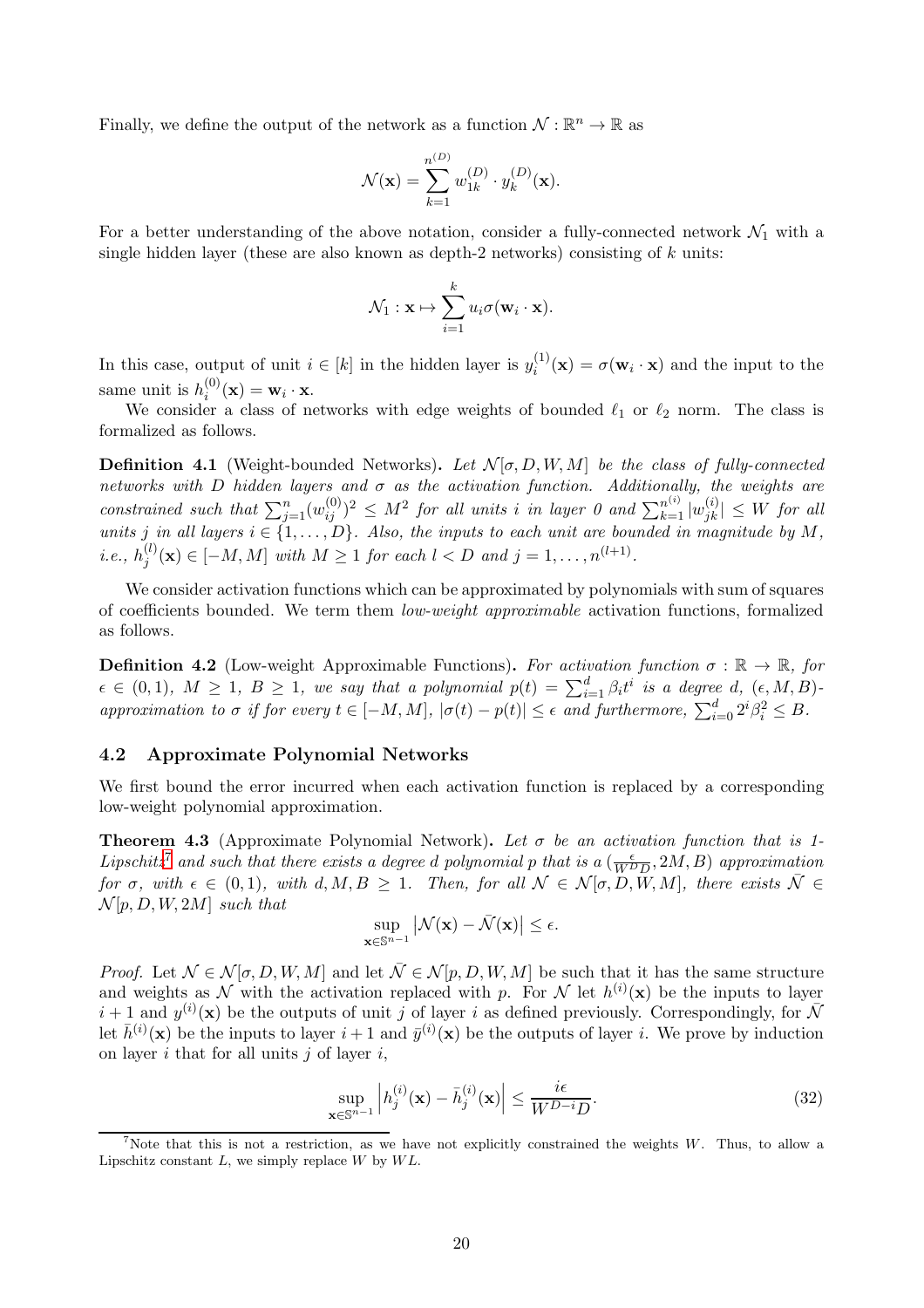For layer  $i = 0$ , we have  $h^{(0)}(\mathbf{x})_j = \bar{h}^{(0)}(\mathbf{x})_j = \mathbf{w}_j^{(0)}$  $j^{(0)}$   $\cdot$  **x**  $\in$  [-M, M] which trivially satisfies [\(32\)](#page-20-0). Now, we prove that the desired property holds for layer  $l$ , assuming the following holds for layer  $l - 1$ . We have for all units j in layer  $l - 1$ ,

<span id="page-21-3"></span>
$$
\sup_{\mathbf{x}\in\mathbb{S}^{n-1}}\left|h_j^{(l-1)}(\mathbf{x})-\bar{h}_j^{(l-1)}(\mathbf{x})\right|\leq\frac{(l-1)\epsilon}{W^{D-l+1}D}.\tag{33}
$$

Note that this implies that  $\left| \bar{h}_j^{(l-1)}(\mathbf{x}) \right| \leq$  $|h_j^{(l-1)}(\mathbf{x})| + \frac{(l-1)\epsilon}{W^{D-l+1}D} \leq 2M$ . Here the second inequality follows from the assumption that inputs to each unit are bounded by M and  $\epsilon$  < 1. We have for all  $x$  and  $j$ ,

$$
\left| h_j^{(l)}(\mathbf{x}) - \bar{h}_j^{(l)}(\mathbf{x}) \right| = \left| \sum_{k=1}^{n^{(l)}} w_{jk}^{(l)} \cdot \sigma \left( h_k^{(l-1)}(\mathbf{x}) \right) - \sum_{k=1}^{n^{(l)}} w_{jk}^{(l)} \cdot p \left( \bar{h}_k^{(l-1)}(\mathbf{x}) \right) \right|
$$
  
\n
$$
= \sum_{k=1}^{n^{(l)}} \left| w_{jk}^{(l)} \right| \left| \sigma \left( h_k^{(l-1)}(\mathbf{x}) \right) - p \left( \bar{h}_k^{(l-1)}(\mathbf{x}) \right) \right|
$$
  
\n
$$
\leq \sum_{k=1}^{n^{(l)}} \left| w_{jk}^{(l)} \right| \left( \left| \sigma \left( h_k^{(l-1)}(\mathbf{x}) \right) - \sigma \left( \bar{h}_k^{(l-1)}(\mathbf{x}) \right) \right| + \frac{\epsilon}{W^D D} \right)
$$
(34)

$$
\leq \sum_{k=1}^{n^{(l)}} \left| w_{jk}^{(l)} \right| \left( \left| h_k^{(l-1)}(\mathbf{x}) - \bar{h}_k^{(l-1)}(\mathbf{x}) \right| + \frac{\epsilon}{W^D D} \right) \tag{35}
$$

$$
\leq \sum_{k=1}^{n^{(l)}} \left| w_{jk}^{(l)} \right| \left( \frac{(l-1)\epsilon}{W^{D-l+1}D} + \frac{\epsilon}{W^D D} \right) \tag{36}
$$

$$
= \|\mathbf{w}_{j}^{(l)}\|_{1} \frac{l \cdot \epsilon}{W^{D-l+1}D}
$$
  

$$
\leq \frac{l \cdot \epsilon}{W^{D-l}D}
$$
 (37)

Step [\(34\)](#page-21-0) follows since  $\bar{h}_j^{(l-1)}(\mathbf{x}) \in [-2M, 2M]$  and p uniformly  $\frac{\epsilon}{W^D D}$ -approximates  $\sigma$  in  $[-2M, 2M]$ . Step [\(35\)](#page-21-1) follows from  $\sigma$  being 1-Lipschitz. Step [\(36\)](#page-21-2) follows from [\(33\)](#page-21-3). Finally Step [\(37\)](#page-21-4) follows from  $\|\mathbf{w}_j^{(l)}\>$  $\|f_j^{(t)}\|_1 \leq W$  which is given. This completes the inductive proof.

We conclude by noting that  $\mathcal{N}(\mathbf{x}) = h_1^{(D)}$  $\bar{\Lambda}_1^{(D)}(\mathbf{x})$  and  $\bar{\mathcal{N}}(\mathbf{x}) = \bar{h}_1^{(D)}$  $1^{(D)}(x)$ . Thus, from above we get,

$$
\sup_{\mathbf{x}\in\mathbb{S}^{n-1}}\left|\mathcal{N}(\mathbf{x})-\bar{\mathcal{N}}(\mathbf{x})\right|=\sup_{\mathbf{x}\in\mathbb{S}^{n-1}}\left|h_1^{(N)}(\mathbf{x})-\bar{h}_1^{(N)}(\mathbf{x})\right|\leq\epsilon.
$$

This completes the proof.

Given the above transformation to a polynomial network and associated error bounds, we apply the main theorem of Zhang et al. [\[36\]](#page-30-10) combined with the clipping technique from Section [3](#page-10-3) to obtain the following result:

<span id="page-21-5"></span>**Theorem 4.4** (Learnability of Neural Network). Let  $\sigma$  be an activation function that is 1-Lipschitz<sup>[7](#page-20-1)</sup> and such that there exists a degree d polynomial p that is an  $\left(\frac{\epsilon}{(L+1)\cdot WD \cdot D}, 2M, B\right)$  approximation for σ, for d, B, M  $\geq$  1. Let  $\ell$  be a loss function that is convex, L-Lipschitz in the first argument, and b bounded on  $[-2M \cdot W, 2M \cdot W]$ . Then there exists an algorithm that outputs a predictor  $\widehat{f}$  such that with probability at least  $1-\delta$ , for any (unknown) distribution  $\mathcal D$  over  $\mathbb S^{n-1}\times[-M\cdot W, M\cdot W]$ ,

$$
\mathbb{E}_{(\mathbf{x},y)\sim\mathcal{D}}[\ell(\widehat{f}(\mathbf{x}),y)] \leq \min_{\mathcal{N}\in\mathcal{N}[\sigma,D,W,M]} \mathbb{E}_{(\mathbf{x},y)\sim\mathcal{D}}[\ell(\mathcal{N}(\mathbf{x}),y)] + \epsilon.
$$

<span id="page-21-4"></span><span id="page-21-2"></span><span id="page-21-1"></span><span id="page-21-0"></span> $\Box$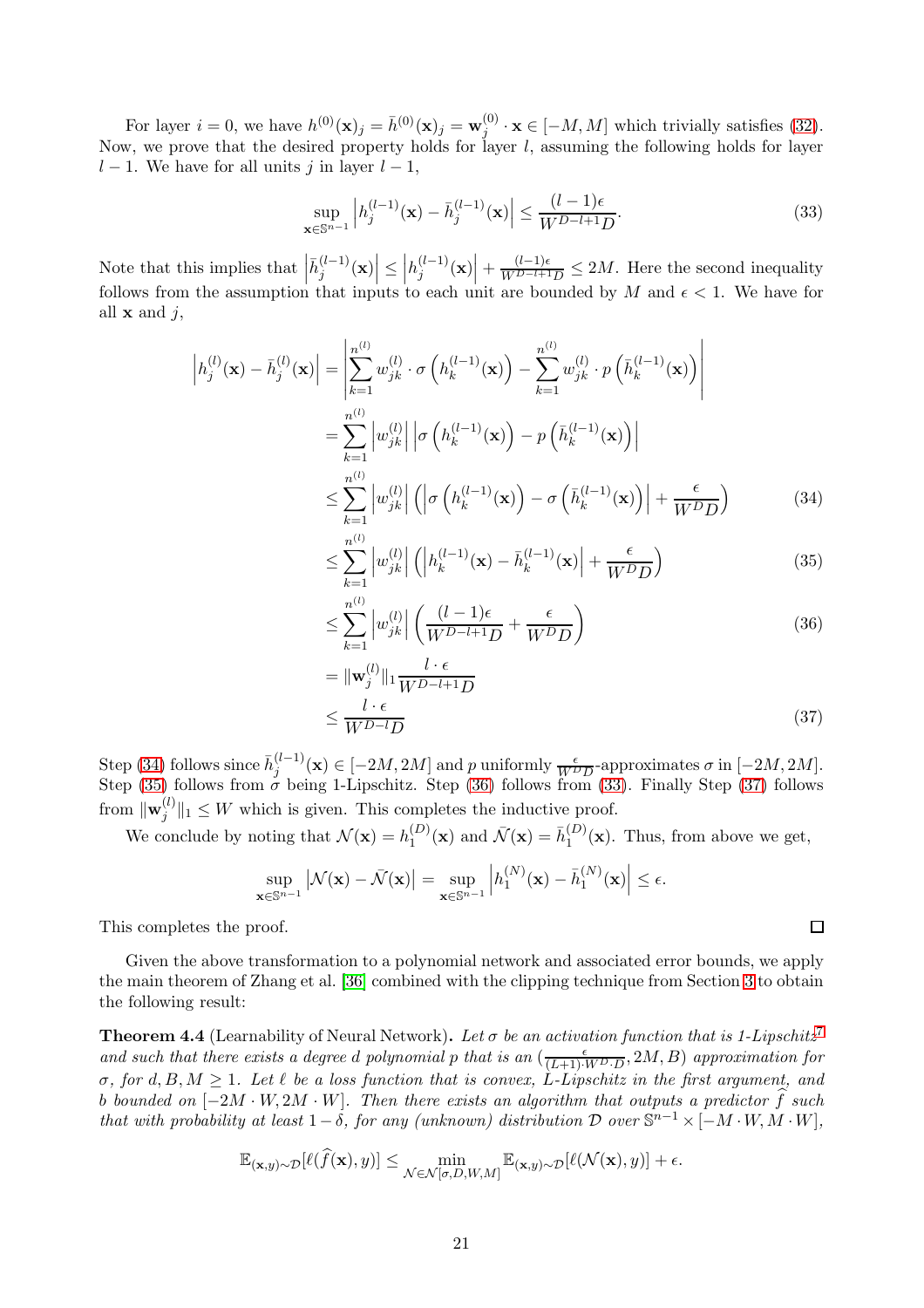The time complexity of the above algorithm is bounded by  $n^{O(1)} \cdot B^{O(d)^{D-1}} \cdot \log(1/\delta)$ , where d is the degree of p, and B is a bound on  $\sum_{i=0}^{d} 2^{i} \beta_i^2$  (see Defn. [4.2\)](#page-20-2).

*Proof.* From Theorem [4.3](#page-20-1) we have that for all  $\mathcal{N} \in \mathcal{N}[\sigma, D, W, M]$ , there is a network  $\overline{\mathcal{N}} \in \mathcal{N}$  $\mathcal{N}[p, D, W, M]$  such that

$$
\sup_{\mathbf{x}\in\mathbb{S}^{n-1}}\big|\mathcal{N}(\mathbf{x})-\bar{\mathcal{N}}(\mathbf{x})\big|\leq\frac{\epsilon}{L+1}.
$$

Since the loss function  $\ell$  is L-Lipschitz, this implies that

$$
\ell(\bar{\mathcal{N}}(x), y) - \ell(\mathcal{N}(x), y) \le L \cdot |\bar{\mathcal{N}}(x) - \mathcal{N}(x)| \le \frac{L}{L+1} \cdot \epsilon.
$$
\n(38)

Let  $\mathcal{N}_{\min} = \arg \min_{\mathcal{N} \in \mathcal{N}[\sigma, D, W, M]} \mathbb{E}_{(\mathbf{x}, y) \sim \mathcal{D}}[\ell(\mathcal{N}(\mathbf{x}), y)].$  By the above, we get that there exists  $\bar{\mathcal{N}}_{\min} \in \mathcal{N}[p, D, W, M]$  such that

$$
\min_{\bar{\mathcal{N}} \in \mathcal{N}[p,D,W,M]} \mathbb{E}_{(\mathbf{x},y) \sim \mathcal{D}}[\ell(\bar{\mathcal{N}}(\mathbf{x}), y)] \leq \mathbb{E}_{(x,y) \sim \mathcal{D}}[\ell(\bar{\mathcal{N}}_{\min}(\mathbf{x}), y)]
$$
\n
$$
\leq \mathbb{E}_{(\mathbf{x},y) \sim \mathcal{D}}[\ell(\mathcal{N}_{\min}(\mathbf{x}), y)] + L \cdot \epsilon
$$
\n
$$
= \min_{\mathcal{N} \in \mathcal{N}[\sigma, D, W, M]} \mathbb{E}_{(\mathbf{x},y) \sim \mathcal{D}}[\ell(\mathcal{N}(\mathbf{x}), y)] + \frac{L}{L+1} \cdot \epsilon.
$$

Now from [\[36,](#page-30-10) Theorem 1], we know that there exists an algorithm that outputs a predictor  $\widehat{f}$ such that with probability at least  $1 - \delta$  for any distribution  $\mathcal D$ 

$$
\mathbb{E}_{(\mathbf{x},y)\sim\mathcal{D}}[\ell(\widehat{f}(\mathbf{x}),y)] \leq \min_{\bar{\mathcal{N}}\in\mathcal{N}[p,D,W,M]}\mathbb{E}_{(\mathbf{x},y)\sim\mathcal{D}}[\ell(\bar{\mathcal{N}}(\mathbf{x}),y)] + \frac{\epsilon}{L+1}.
$$

For loss functions that take on large values on the range of the predictor, we instead output the clipped version of the predictor  $\text{clip}(f)$  in order to satisfy the requirements of the Rademacher bounds (as in Section [3\)](#page-10-3).

The runtime of the algorithm is  $\text{poly}(n,(L+1)/\epsilon,\log(1/\delta),H^D(1)),$  where  $H(a)=\sqrt{\sum_{i=0}^d2^i\beta_ia^{2i}},$ and  $H^{(D)}$  is obtained by composing H with itself D times. By simple algebra, we conclude that  $H^D(1)$  is bounded by  $B^{O(d)^{D-1}}$ .

Combining the above inequalities, we have

$$
\mathbb{E}_{(\mathbf{x},y)\sim\mathcal{D}}[\ell(\widehat{f}(\mathbf{x}),y)] \leq \min_{\mathcal{N}\in\mathcal{N}[D,W,M,\sigma_{\text{relu}}]} \mathbb{E}_{(\mathbf{x},y)\sim\mathcal{D}}[\ell(\mathcal{N}(\mathbf{x}),y)] + \epsilon.
$$

This completes the proof.

We can now state the learnability result for ReLU networks as follows.

<span id="page-22-0"></span>Corollary 4.5 (Learnability of ReLU Network). There exists an algorithm that outputs a predictor  $\widehat{f}$  such that with probability at least  $1-\delta$  for any distribution D over  $\mathbb{S}^{n-1}\times[-M\cdot W, M\cdot W]$ , and loss function  $\ell$  which is convex, L-Lipschitz in the first argument, and b bounded on  $[-2M \cdot W, 2M \cdot W]$ ,

$$
\mathbb{E}_{(\mathbf{x},y)\sim\mathcal{D}}[\ell(\widehat{f}(\mathbf{x}),y)] \leq \min_{\mathcal{N}\in\mathcal{N}[D,W,M,\text{relu}]} \mathbb{E}_{(\mathbf{x},y)\sim\mathcal{D}}[\ell(\mathcal{N}(\mathbf{x}),y)] + \epsilon.
$$

The time complexity of the above algorithm is bounded by  $n^{O(1)} \cdot 2^{((L+1)\cdot M\cdot W^D\cdot D\cdot \epsilon^{-1})^D} \cdot \log(1/\delta)$ .

The proof of the corollary follows from applying Theorem [4.4](#page-21-5) for the activation function  $\sigma_{\text{relu}}$ since  $\sigma_{\text{relu}}$  is 1-Lipschitz and *low-weight approximable* (from Theorem [2.12](#page-9-0) and [2.13\)](#page-9-1). We obtain the following corollary specifically for depth-2 networks.

**Corollary 4.6.** Depth-2 networks with k hidden units and activation function  $\sigma_{\text{relu}}$  such that the weight vectors have  $\ell_2$ -norm bounded by 1 are agnostically learnable over  $\mathbb{S}^{n-1} \times [-\sqrt{k}, \sqrt{k}]$  with

 $\Box$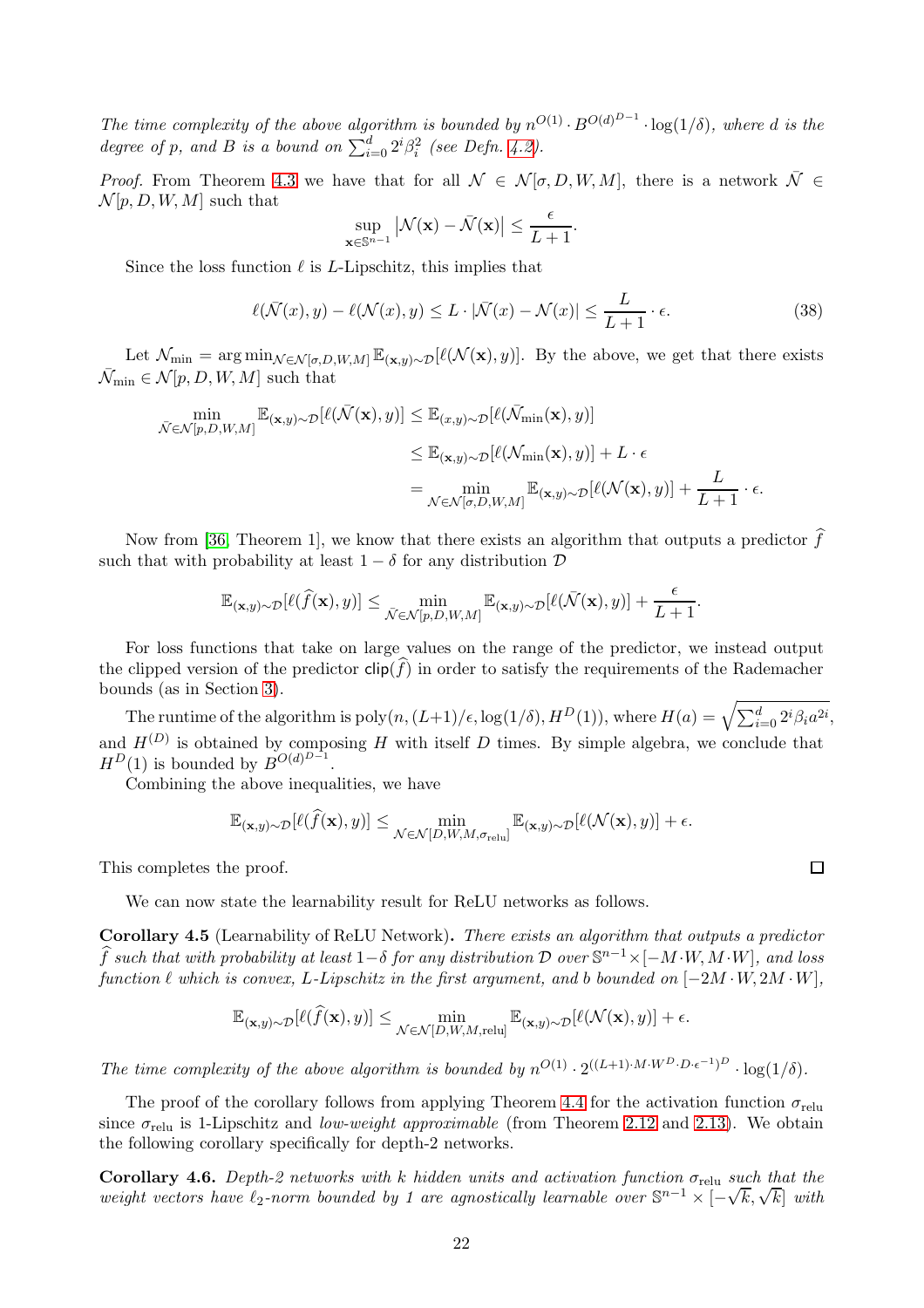respect to loss function  $\ell$  which is convex,  $O(1)$ -Lipschitz in the first argument, and b bounded on  $[-2\sqrt{k}, 2\sqrt{k}]$  in time  $n^{O(1)} \cdot 2^{O(\sqrt{k}/\epsilon)} \cdot \log(1/\delta)$ .

The proof of the corollary follows from setting  $L = 1, D = 1, M = 1$  and  $W = \sqrt{k}$  in Theorem [4.5.](#page-22-0)  $W = \sqrt{k}$  follows from bounding the  $\ell_1$ -norm of the weights given a bound on the  $\ell_2$ -norm.

We remark here that the above analysis holds for fully-connected networks with activation function  $\sigma_{sig}(x) = \frac{1}{1+e^{-x}}$  (Sigmoid function). Note that  $\sigma_{sig}$  is 1-Lipschitz. The following lemma due to Livni et al. [\[25,](#page-30-7) Lemma 2] exhibits a low degree polynomial approximation for  $\sigma_{\rm sig}$ . It is in turn based on a result of Shalev-Shwartz et al. [\[31,](#page-30-5) Lemma 2].

**Lemma 4.7** (Livni et al. [\[25\]](#page-30-7)). For  $\epsilon \in (0,1)$ , there exists a polynomial  $p(a) = \sum_{i=1}^{d} \beta_i a^i$  for  $d = O(\log(1/\epsilon))$  such that for all  $a \in [-1,1]$ ,  $|p(a) - \sigma_{sig}(a)| \leq \epsilon$ .

Let  $p(a) = \sum_{i=1}^{d} \beta_i a^i$  be the uniform  $\epsilon$ -approximation  $\sigma_{\text{sig}}$  which is guaranteed to exist by the above lemma. Using a similar trick as in Lemma [2.12,](#page-9-0) we can further bound  $p([-1, 1]) \subseteq [0, 1]$ . Also, using Lemma [2.13,](#page-9-1) we can show that  $\sum_{i=0}^{d} 2^{i} \beta_i^2$  is bounded by  $(1/\epsilon)^{O(1)}$ . This shows that  $\sigma_{\rm sig}$  is low-weight approximable.

Using Theorem [4.4,](#page-21-5) we state the following learnability result for depth-2 sigmoid networks.

<span id="page-23-1"></span>Corollary 4.8. Depth-2 networks with k hidden units and sigmoidal activation function such that the weight vectors have  $\ell_2$ -norm bounded by 1 are agnostically learnable over  $\mathbb{S}^{n-1} \times [-\sqrt{k}, \sqrt{k}]$ with respect to loss function  $\ell$  which is convex,  $O(1)$ -Lipschitz in the first argument, and b bounded on  $[-2\sqrt{k}, 2\sqrt{k}]$  in time poly $(n, k, 1/\epsilon, \log(1/\delta))$ .

Observe that the above result is polynomial in all parameters. Livni et al. (cf. [\[25,](#page-30-7) Theorem 5]) state an incomparable result for learning sigmoids: their runtime is superpolynomial in n for  $L = \omega(1)$ , where L is the bound on  $\ell_1$ -norm of the weight vectors (L may be as large as  $\sqrt{k}$  in the setting of Corollary [4.8\)](#page-23-1). They, however, work over the Boolean cube (whereas we are working over the domain  $\mathbb{S}^{n-1}$ ).

## <span id="page-23-0"></span>4.3 Application: Learning Parametric Rectified Linear Unit

A Parametric Rectified Linear Unit (PReLU) is a generalization of ReLU introduced by He et al. [\[15\]](#page-29-13). Compared to the ReLU, it has an additional parameter that is learned. Formally, it is defined as

**Definition 4.9** (Parametric Rectifier). The parametric rectifier (denoted by  $\sigma_{PRELU}$ ) is an activation function defined as

$$
\sigma_{PReLU}(x) = \begin{cases} x & \text{if } x \ge 0 \\ a \cdot x & \text{if } x < 0 \end{cases}
$$

where a is a learnable parameter.

Note that we can represent  $\sigma_{\text{PReLU}}(x) = \max(0, x) - a \cdot \max(0, -x) = \sigma_{\text{relu}}(x) - a \cdot \sigma_{\text{relu}}(-x)$ which is a depth-2 network of ReLUs. Therefore, we can state the following learnability result for a single PReLU parameterized by a weight vector w based on learning depth-2 ReLU networks.

**Corollary 4.10.** Let PReLU with the parameter a be such that  $|a|$  is bounded by a constant and the weight vector w has 2-norm bounded by 1. Then, PReLU is agnostically learnable over  $\mathbb{S}^{n-1}$ with respect to any  $O(1)$ -Lipschitz loss function in time  $n^{O(1)} \cdot 2^{O(1/\epsilon)} \cdot \log(1/\delta)$ .

The proof of the corollary follows from setting  $L = 1$ ,  $D = 1$ ,  $M = 1$  and  $W = O(1)$  in Theorem [4.5.](#page-22-0)

The condition that |a| be bounded by 1 is reasonable as in practice the value of a is very rarely above 1 as observed by He et al. [\[15\]](#page-29-13). Also note that Leaky-ReLUs [\[26\]](#page-30-18) are PReLUs with fixed a (usually 0.01). Hence, we can agnostically learn them under the same conditions using an identical argument as above. Note that a network of PReLU can also be similarly learned as a ReLU by replacing each ReLU in the network by a linear combination of two ReLUs as described before.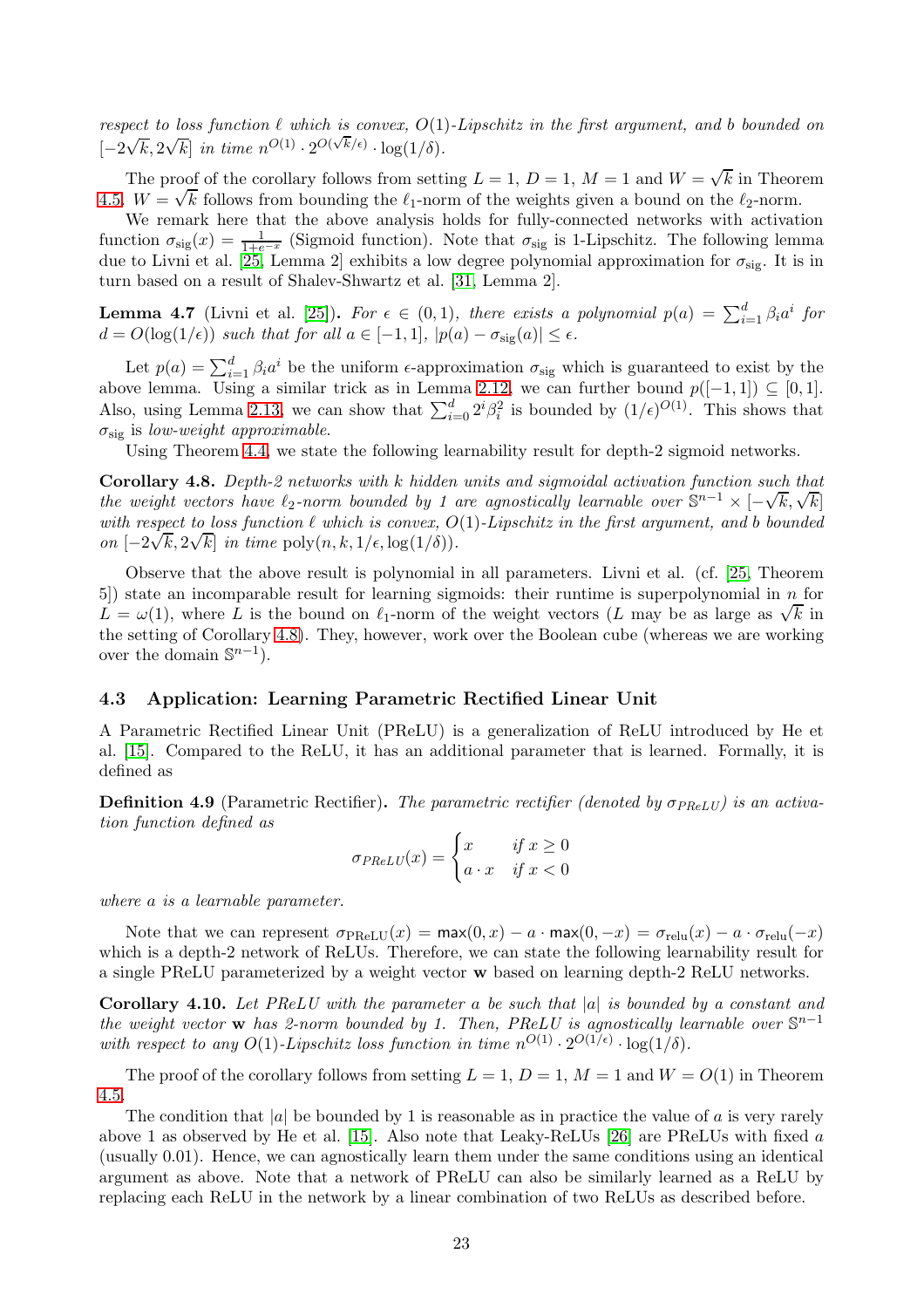### 4.4 Application: Learning the Piecewise Linear Transfer Function

Several functions have been used to relax the  $0/1$  loss in the context of learning linear classifiers. The best example is the sigmoid function discussed earlier. Here we consider the piecewise linear transfer function. Formally, it is defined as

Definition 4.11 (Piecewise Linear Transfer Function). The C-Lipschitz piecewise linear transfer function (denoted by  $\sigma_{nw}$ ) is an activation function defined as

$$
\sigma_{pw}(x) = \max\left(0, \min\left(\frac{1}{2} + Cx, 1\right)\right).
$$

Note that we can represent  $\sigma_{\text{pw}}(x) = \max(0, \frac{1}{2} + Cx) - \max(0, -\frac{1}{2} + Cx) = \sigma_{\text{relu}}(\frac{1}{2} + Cx) \sigma_{\text{relu}}\left(-\frac{1}{2}+Cx\right)$  which is a depth-2 network of ReLU. Therefore, we can state the following learnability result for a piecewise linear transfer function parameterized by weight vector w following a similar argument as in the previous section.

Corollary 4.12. The class of C-Lipschitz piecewise linear transfer functions parametrized by weight vector w with 2-norm bounded by 1 is agnostically learnable over  $\mathbb{S}^{n-1}$  with respect to any  $O(1)$ -Lipschitz loss function in time  $n^{O(1)} \cdot 2^{O(C/\epsilon)} \cdot \log(1/\delta)$ .

The proof of the corollary follows from setting  $L = 1$ ,  $D = 1$ ,  $M = 1$  and  $W = O(L)$  in Theorem [4.5.](#page-22-0)

Shalev-Shwartz et al. [\[31\]](#page-30-5) in Appendix A solved the above problem for  $l_1$  loss and gave a running time with dependence on  $C, \epsilon$  as poly  $\left(\exp\left(\frac{C^2}{\epsilon^2}\right)\right)$  $\frac{C^2}{\epsilon^2}\log\big(\frac{C}{\epsilon}\big)$  $\left(\frac{C}{\epsilon}\right)\bigg)$ . Our approach gives an exponential improvement in terms of  $\frac{C}{\epsilon}$  and works for general constant Lipschitz loss functions.

## <span id="page-24-0"></span>4.5 Application: Convex Piecewise-Linear Fitting

In this section we can use our learnability results for networks of ReLUs to give polynomial-time approximation schemes for convex piecewise-linear regression [\[27\]](#page-30-8). These problems have been studied in optimization and notably in machine learning in the context of Multivariate Adaptive Regression Splines (MARS [\[13\]](#page-29-7)). Note that these are not the same as univariate piecewise or segmented regression problems, for which polynomial-time algorithms are known. Although our algorithms run in time exponential in  $k$  (the number of affine functions), we note that no provably efficient algorithms were known prior to our work even for the case  $k = 2.8$ 

The key idea will be to reduce piecewise regression problems to an optimization problem on networks of ReLUs using simple ReLU "gadgets." We formally describe the problems and describe the gadgets in detail.

#### 4.5.1 Sum of Max 2-Affine

We start with a simple class of convex piecewise linear functions represented as a sum of a fixed number of functions where each of these functions is a maximum of 2 affine functions. This is formally defined as follows.

<span id="page-24-1"></span>**Definition 4.13** (Sum of k Max 2-Affine Fitting [\[27\]](#page-30-8)). Let C be the class of functions of the form  $f(x) = \sum_{i=1}^{k} \max(\mathbf{w}_{2i-1} \cdot \mathbf{x}, \mathbf{w}_{2i} \cdot \mathbf{x})$  with  $\mathbf{w}_1, \ldots, \mathbf{w}_{2k} \in \mathbb{S}^{n-1}$  mapping  $\mathbb{S}^{n-1}$  to  $\mathbb{R}$ . Let  $\mathcal{D}$  be an  $(unknown)$  distribution on  $\mathbb{S}^{n-1}\times[-k,k]$ . Given i.i.d. examples drawn from  $\mathcal{D}$ , for any  $\epsilon\in(0,1)$ find a function h (not necessarily in C) such that  $\mathbb{E}_{(\mathbf{x},y)\sim\mathcal{D}}[(h(\mathbf{x})-y)^2] \leq \min_{c\in\mathcal{C}} \mathbb{E}_{(\mathbf{x},y)\sim\mathcal{D}}[(c(\mathbf{x})-c(\mathbf{x})-d(\mathbf{x})^2)]$  $|y)^2$  +  $\epsilon$ .

It is easy to see that  $\max(a, b) = \max(0, a - b) + \max(0, b) - \max(0, -b) = \sigma_{\text{relu}}(a - b) + \sigma_{\text{relu}}(b) \sigma_{\text{relu}}(-b)$  where  $\sigma_{\text{relu}}(a) = \max(0, a)$ . This is simply a linear combination of ReLUs. We can thus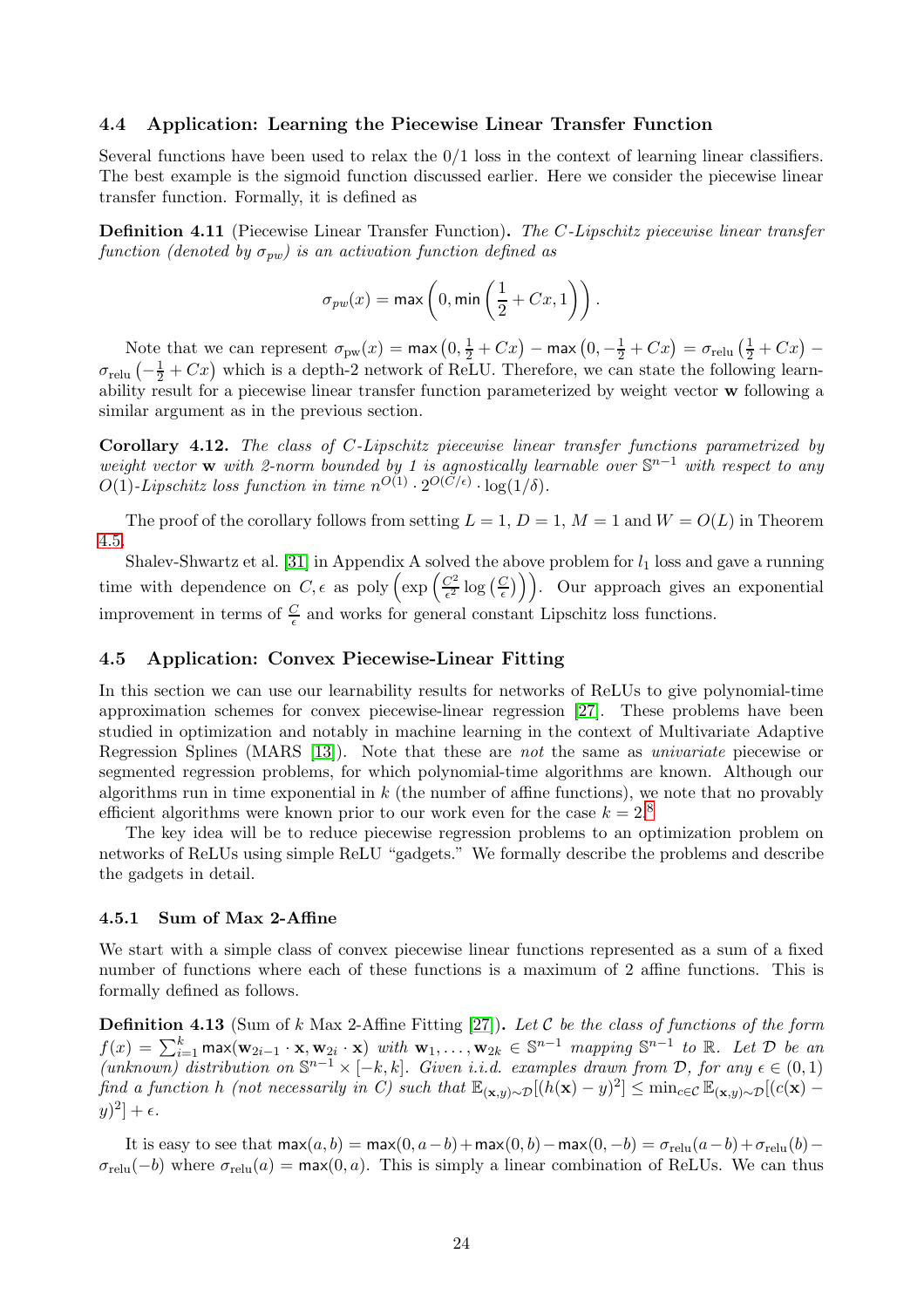

<span id="page-25-0"></span>Figure 1: Representation of  $max(\mathbf{w}_1 \cdot \mathbf{x}, \mathbf{w}_2 \cdot \mathbf{x})$  as a depth-2 ReLU network. Note that solid edges represent a weight of 1, dashed edges represent a weight of -1, and the absence of an edge represents a weight of 0.

represent  $\max(\mathbf{w}_1 \cdot \mathbf{x}, \mathbf{w}_2 \cdot \mathbf{x})$  as a depth-2 network (see Figure [1\)](#page-25-0). Adding copies of this, we can represent a sum of k max 2-affine functions as a depth-2 network  $\mathcal{N}_{\Sigma}$  with 3k hidden units and activation function  $\sigma_{\text{relu}}$  satisfying the following properties,

- $\bullet\;\|\mathbf{w}_j^{(0)}$  $||y^{\text{(U)}}|| \leq 2$
- $\bullet \ \| {\bf w}_1^{(1)}$  $\|1^{(1)}\|_1 \leq 3k$
- Each input to each unit is bounded in magnitude by 2.

The first property holds as  $\Vert \mathbf{w}_{j}^{(0)} \Vert$  $\|y^{(0)}_j\|\leq \max(\|\mathbf{w}_{2j-1}-\mathbf{w}_{2j}\|,\|\mathbf{w}_{2j-1}\|,\|\mathbf{w}_{2j}\|)\leq \|\mathbf{w}_{2j-1}\|+\|\mathbf{w}_{2j}\|\leq 2$ using the triangle inequality. The second holds because each of the  $k$  max sub-networks contributes 3 to  $\|\mathbf{w}_1^{(1)}\|$  $\|f_1^{(1)}\|_1$ . The third is implied by the fact that each input to each unit is bounded by  $|\max(\mathbf{w}_1 \cdot)$  $|\mathbf{x}, -\mathbf{w}_1 \cdot \mathbf{x}, (\mathbf{w}_1 - \mathbf{w}_2) \cdot \mathbf{x}| \leq 2.$ 

**Theorem 4.14.** Let C be as in Definition [4.13,](#page-24-1) then there is an algorithm A for solving sum of k max 2-affine fitting problem in time  $n^{O(1)}2^{O((k^2/\epsilon))}\log(1/\delta)$ .

*Proof.* As per our construction, we know that there exists a network  $\mathcal{N}_{\Sigma}$  with activation function  $\sigma_{\text{relu}}$  and 1 hidden layer such that  $\|\mathbf{w}_{j}^{(0)}\|$  $\|u\|_2 \leq 2$  and  $\|\mathbf{w}_1^{(1)}\|_2$  $\|f_1\|^2 \|_1 \leq 3k$ . Also, input to each unit is bounded in magnitude by 2. Thus, using Theorem [4.5](#page-22-0) with  $K = 1, M = 2$  and  $W = 3k$  we get that there exists an algorithm that solves the sum of  $k$  max 2-affine fitting problem in time  $n^{O(1)}2^{(O(k^2/\epsilon))}\log(1/\delta).$  $\Box$ 

#### 4.5.2 Max  $k$ -Affine

In this section, we move to a more general convex piecewise linear function represented as the maximum of k affine functions. This is formally defined as follows.

<span id="page-25-1"></span>**Definition 4.15** (Max k-Affine Fitting [\[27\]](#page-30-8)). Let C be the class of functions of the form  $f(x) =$  $\max(\mathbf{w}_1 \cdot \mathbf{x}, \dots, \mathbf{w}_k \cdot \mathbf{x})$  with  $\mathbf{w}_1, \dots, \mathbf{w}_n \in \mathbb{S}^{n-1}$  mapping  $\mathbb{S}^{n-1}$  to  $\mathbb{R}$ . Let  $\mathcal{D}$  be a distribution on  $\mathbb{S}^{n-1} \times [-1,1]$ . Given i.i.d. examples drawn from D, for any  $\epsilon \in (0,1)$  find a function h (not necessarily in C) such that  $\mathbb{E}_{(\mathbf{x},y)\sim\mathcal{D}}[(h(\mathbf{x})-y)^2] \leq \min_{c\in\mathcal{C}} \mathbb{E}_{(\mathbf{x},y)\sim\mathcal{D}}[(c(\mathbf{x})-y)^2] + \epsilon$ .

Note that this form is universal since any convex piecewise-linear function can be expressed as a max-affine function, for some value of  $k$ . However, we focus on bounded  $k$  and give learnability bounds in terms of k.

Observe that max k-affine can be expressed in a complete binary tree structure of height  $\lceil \log k \rceil$ with a max operation at each unit and  $\mathbf{w}_i \cdot \mathbf{x}$  for  $i \in [k]$  at the k leaf units (for example, see Figure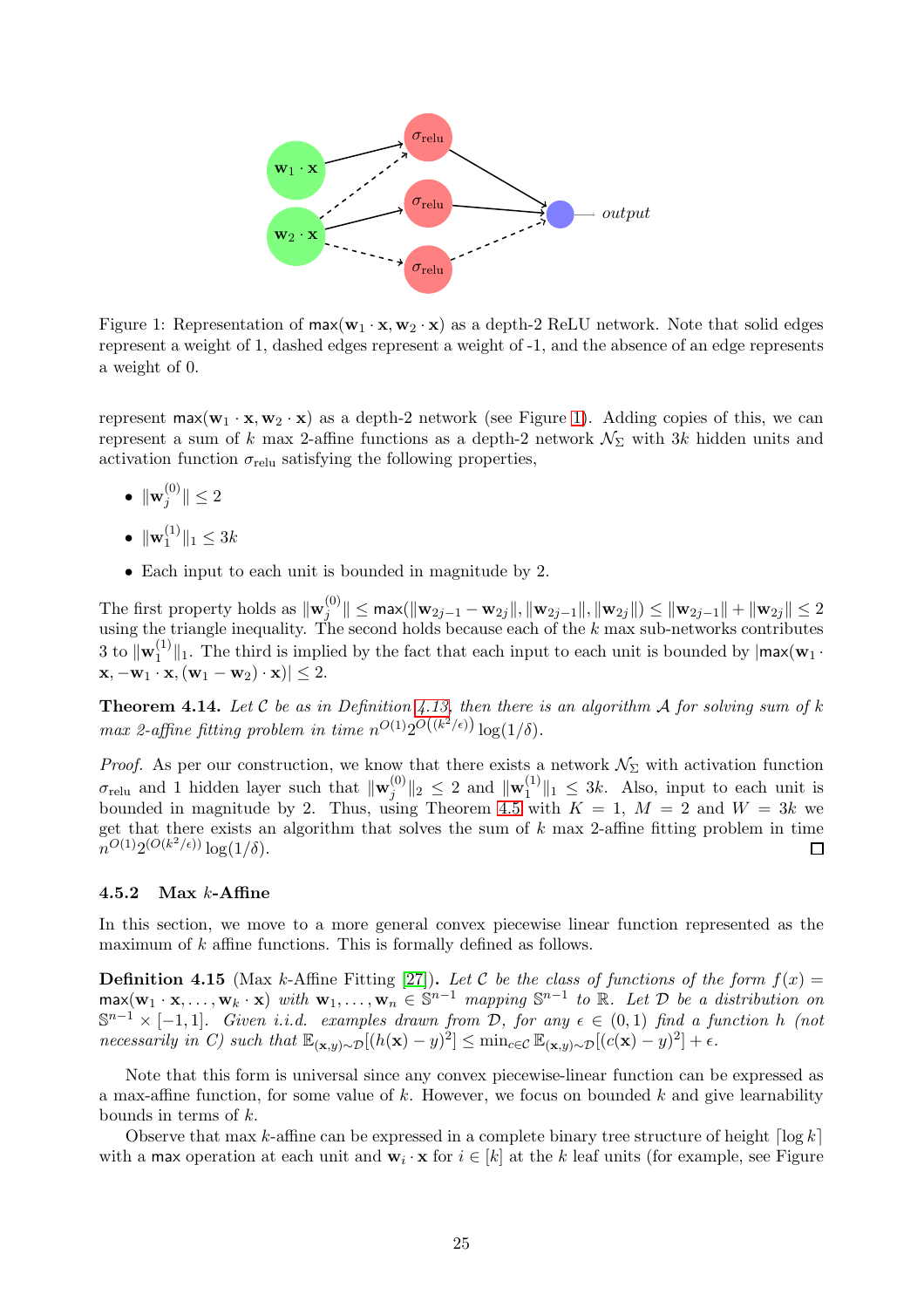

<span id="page-26-0"></span>Figure 2: Tree structure for evaluating max k-affine with  $k = 4$ .

[2](#page-26-0) Note that if k is not a power of 2, then we can trivially add leaves with value  $w_1 \cdot x$  and make it a complete tree.

Thus, the class of convex piecewise linear functions can be expressed as a network of ReLUs with  $\lceil \log k \rceil$  hidden layers by replacing each max unit in the tree by 3 ReLUs and adding an output unit. See Figure [3](#page-27-0) for the construction for  $k = 4$ .

More formally, we have a network  $\mathcal{N}_{\text{max}}$  with  $\lceil \log k \rceil$  hidden layers and one output unit with  $\sigma_{\text{relu}}$  as the activation function. Hidden layer i has  $3 \cdot 2^{\lceil \log k \rceil - i}$  units. The weight vectors for the units in the first hidden layer are

$$
\mathbf{w}_{3j-m}^{(0)} = \begin{cases} \mathbf{w}_{2j} - \mathbf{w}_{2j-1} & m = 0\\ \mathbf{w}_{2j-1} & m = 1\\ -\mathbf{w}_{2j-1} & m = 2 \end{cases}
$$

for  $j \in [3 \cdot 2^{\lceil \log k \rceil - 1}]$ . Further, the weight vectors input to hidden layer  $i \in \{2, \ldots, \lceil \log k \rceil\}$  of the network are

$$
\mathbf{w}_{3j-m}^{(i-1)} = \begin{cases} \mathbf{e}_{6j} + \mathbf{e}_{6j-1} - \mathbf{e}_{6j-2} - (\mathbf{e}_{6j-3} + \mathbf{e}_{6j-4} - \mathbf{e}_{6j-5}) & m = 0\\ \mathbf{e}_{6j-3} + \mathbf{e}_{6j-4} - \mathbf{e}_{6j-5} & m = 1\\ -(\mathbf{e}_{6j-3} + \mathbf{e}_{6j-4} - \mathbf{e}_{6j-5}) & m = 2. \end{cases}
$$

for  $j \in [3 \cdot 2^{\lceil \log k \rceil - i + 1}]$ . Note,  $\mathbf{e}_i$  refers to the vector with 1 at position i and 0 everywhere else. Finally the weight vector for the output unit is  $w_1^{(\lfloor \log k \rfloor)} = \mathbf{e}_1 + \mathbf{e}_2 - \mathbf{e}_3$ . The following properties of  $\mathcal{N}_{\text{max}}$  are easy to deduce.

- $\bullet\;\|\mathbf{w}_j^{(0)}$  $||y^{(0)}||_2 \leq 2$
- $\bullet\;\|\mathbf{w}_j^{(i)}\>$  $\int_{j}^{(i)} \|_1 \leq 6$  for  $i \in [\lceil \log k \rceil]$
- The input to each unit is bounded by 2.

Here, the first and third conditions are the same conditions as in the previous section. The second holds by the values of the weights defined above. Using the above construction, we obtain the following result.

**Theorem 4.16.** Let C be as in Definition [4.15,](#page-25-1) then there is an algorithm A for solving the max k-affine fitting problem in time  $n^{O(1)} \cdot 2^{O(k/\epsilon)^{\lceil \log k \rceil}} \cdot \log(1/\delta)$ .

 $8B$ oyd and Magnani [\[27\]](#page-30-8) specifically focus on the case of small k, writing "Our interest, however, is in the case when the number of terms  $k$  is relatively small, say no more than 10, or a few 10s."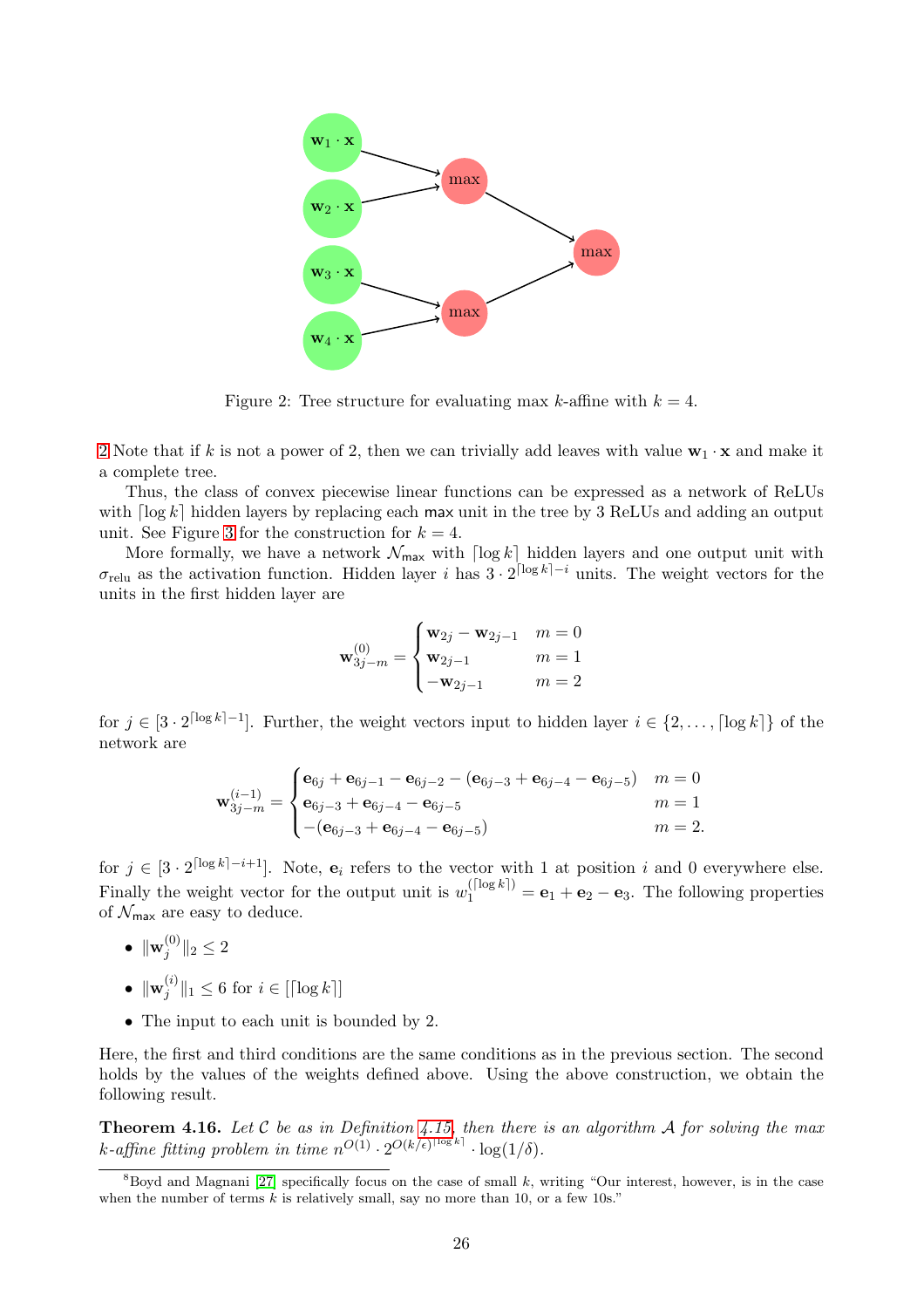

<span id="page-27-0"></span>Figure 3: Network with  $\sigma_{\text{relu}}$  for evaluating max k-affine with  $k = 4$ . Note that solid edges represent a weight of 1, dashed edges represent a weight of -1 and the absence of an edge represents a weight of 0.

*Proof.* As per our construction, we know that there exists a network  $\mathcal{N}_{\text{max}}$  with activation function  $\sigma_{\text{relu}}$  and  $\lceil \log k \rceil$  hidden layers such that  $\|\mathbf{w}_{j}^{(0)}\|$  $\Vert \begin{matrix} \hat{u}^{(0)} \end{matrix} \Vert_2 \ \leq \ 2 \ \ \text{and} \ \ \Vert \mathbf{w}^{(i)}_j$  $\|f_{j}^{(i)}\|_{1} \leq 6$  for  $i \in [[\log k]].$ Also, input to each unit is bounded by 2. Thus, using Theorem [4.5](#page-22-0) with  $K = [[\log k]], M = 2$ and  $W = 6$ , we get that there exists an algorithm that solves the max k-affine problem in time  $n^{O(1)}2^{(k/\epsilon)^{O(\log k)}}\log(1/\delta).$ □

## 5 Hardness of Learning ReLU

We also establish the first hardness results for learning a *single* ReLU with respect to distributions supported on the Boolean hypercube  $({0,1}^n)$ . The high-level "takeaway" from our hardness results is that learning functions of the form  $\max(0, \mathbf{w} \cdot \mathbf{x})$  where  $|\mathbf{w} \cdot \mathbf{x}| \in \omega(1)$  is as hard as solving notoriously difficult problems in computational learning theory. This justifies our focus in previous sections on input distributions supported on  $\mathbb{S}^{n-1}$  and indicates that learning real-valued functions on the sphere is one avenue for avoiding the vast literature of hardness results on Boolean function learning.

To begin, we recall the following problem from computational learning theory widely thought to be computationally intractable.

**Definition 5.1.** (Learning Sparse Parity with Noise) Let  $\chi_S: \{0,1\}^n \to \{0,1\}^n$  be an unknown parity function on a subset S,  $|S| \leq k$ , of n inputs bits (i.e., any input, restricted to S, with an odd number of ones is mapped to 1 and 0 otherwise). Let  $\mathcal{C}_k$  be the concept class of all parity functions on subsets S of size at most k. Let  $D$  be a distribution on  $\{0,1\}^n \times \{-1,1\}$  and define

$$
\mathsf{opt} = \min_{\chi \in \mathcal{C}_k} \Pr_{(\mathbf{x}, y) \sim \mathcal{D}} [\chi(\mathbf{x}) \neq y].
$$

The Sparse Learning Parity with Noise problem is as follows: Given i.i.d. examples drawn from  $\mathcal{D},$  find h such that Pr<sub>(x,y)∼</sub> $D[h(x) \neq y]$  ≤ opt +  $\epsilon$ .

Our hardness assumption is as follows: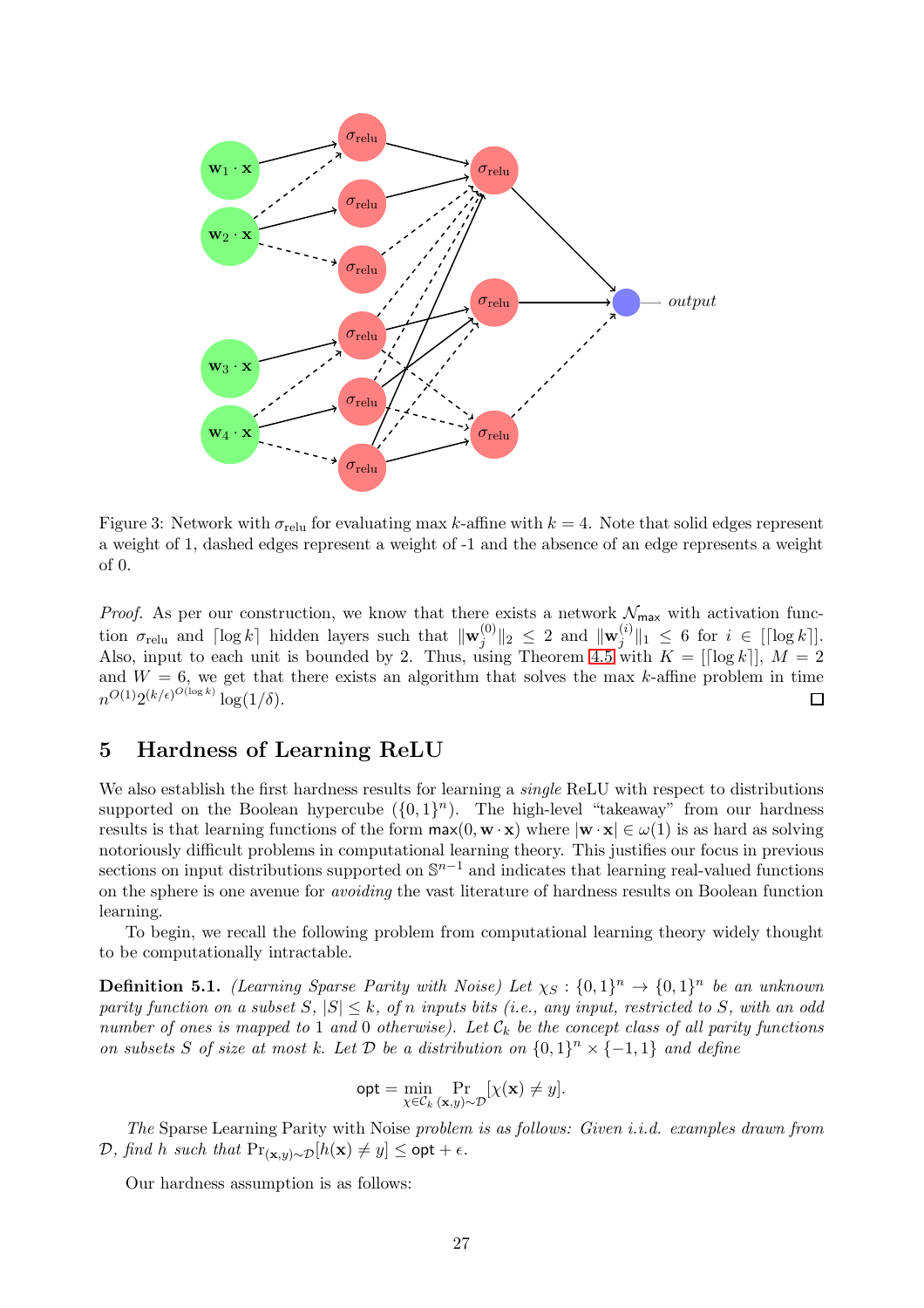Assumption 5.2. For every algorithm A that solves the Sparse Learning Parity with Noise problem, there exists  $\epsilon = O(1)$  and  $k \in \omega(1)$  such that A requires time  $n^{\Omega(k)}$ .

Any algorithm breaking the above assumption would be a major result in theoretical computer science. The best known algorithms due to Blum, Kalai, Wasserman [\[5\]](#page-29-14) and Valiant [\[33\]](#page-30-19) run in time  $2^{O(n/\log n)}$  and  $n^{0.8k}$ , respectively. Under this assumption, we can rule out polynomial-time algorithms for reliably learning ReLUs on distributions supported on  $\{0, 1\}^n$ .

**Theorem 5.3.** Let C be the class of ReLUs over the domain  $\mathcal{X} = \{0,1\}^n$  with the added restriction that  $\|\mathbf{w}\|_1 \leq 2k$ . Any algorithm A for reliably learning C in time  $g(\epsilon)$  · poly(n) for any function g will give a polynomial time algorithm for learning sparse parities with noise of size k for  $\epsilon = O(1)$ .

Proof. We will show how to use a reliable ReLU learner to agnostically learn *conjunctions* on  $\{0,1\}^n$  and use an observation due to Feldman and Kothari [\[12\]](#page-29-15) who showed that agnostically learning conjunctions is harder than the Sparse Learning Parity with Noise problem. Let  $\mathcal{CO}_k$  be the concept class of all Boolean conjunctions of length at most  $k$ .

Notice that for the domain  $\mathcal{X} = \{0, 1\}^n$ , the conjunction of literals  $x_1, \ldots, x_k$  can be computed exactly as  $\max(0, x_1 + \cdots + x_k - (k-1))$ . Fix an arbitrary distribution  $\mathcal{D}$  on  $\{0,1\}^n \times \{0,1\}$  and define

$$
\mathsf{opt} = \min_{c \in \mathcal{CO}_k} \Pr_{(\mathbf{x}, y) \sim \mathcal{D}}[c(\mathbf{x}) \neq y].
$$

Kalai et al. [\[19\]](#page-30-3) (Theorem 5) observed that in order output a hypothesis h with error  $opt + \epsilon$  it suffices to minimize (to within  $\epsilon$ ) the following quantity:

$$
\mathsf{opt}_1 = \min_{c \in \mathcal{CO}_k} \mathbb{E}_{(\mathbf{x}, y) \sim \mathcal{D}}[|c(\mathbf{x}) - y]|.
$$

Consider the following transformed distribution  $\mathcal{D}'$  on  $\{0,1\}^n \times \{\epsilon,1+\epsilon\}$  that adds a small positive  $\epsilon$  to every y output by  $\mathcal{D}$ . Note that this changes  $\mathsf{opt}_1$  by at most  $\epsilon$ . Further, all labels in  $\mathcal{D}'$  are now positive. Since every  $c \in \mathcal{CO}_k$  is computed exactly by a ReLU, and the reliable learning model demands that we minimize  $\mathcal{L}_{>0}(h; \mathcal{D}')$  over all ReLUs, algorithm A will find an h such that  $\mathbb{E}_{(\mathbf{x},y)\sim\mathcal{D}'}[|h(\mathbf{x}) - y|] \leq \mathsf{opt}_1 + \epsilon \leq \mathsf{opt} + 2\epsilon$ . By appropriately rescaling  $\epsilon$ , we have shown how to agnostically learn conjunctions using reliable learner *A*. This completes the proof. □ agnostically learn conjunctions using reliable learner A. This completes the proof.

The above proof also shows hardness of learning ReLUs agnostically. Note the above hardness result holds if we require the learning algorithm to succeed on all domains where  $|(w \cdot x)|$  can grow without bound with respect to *n*:

Corollary 5.4. Let A be an algorithm that learns ReLUs on all domains  $X \subseteq \mathbb{R}^n$  where  $(\mathbf{w} \cdot$ x) may take on values that are  $\omega(1)$  with respect to the dimension n. Then any algorithm for reliably learning C in time  $g(\epsilon) \cdot poly(n)$  will break the Sparse Learning Parity with Noise hardness assumption.

Finally, we point out Kalai et al. [\[18\]](#page-30-0) proved that reliably learning conjunctions is also as hard as PAC Learning DNF formulas. Thus, by our above reduction, any efficient algorithm for reliably learning ReLUs would give an efficient algorithm for PAC learning DNF formulas (again this would be considered a breakthrough result in computational learning theory).

## 6 Conclusions and Open Problems

We have given the first set of efficient algorithms for ReLUs in a natural learning model. ReLUs are both effective in practice and, unlike linear threshold functions (halfspaces), admit non-trivial learning algorithms for all distributions with respect to adversarial noise. We "sidestepped" the hardness results in Boolean function learning by focusing on problems that are not entirely scaleinvariant with respect to the choice of domain (e.g., reliably learning ReLUs). The obvious open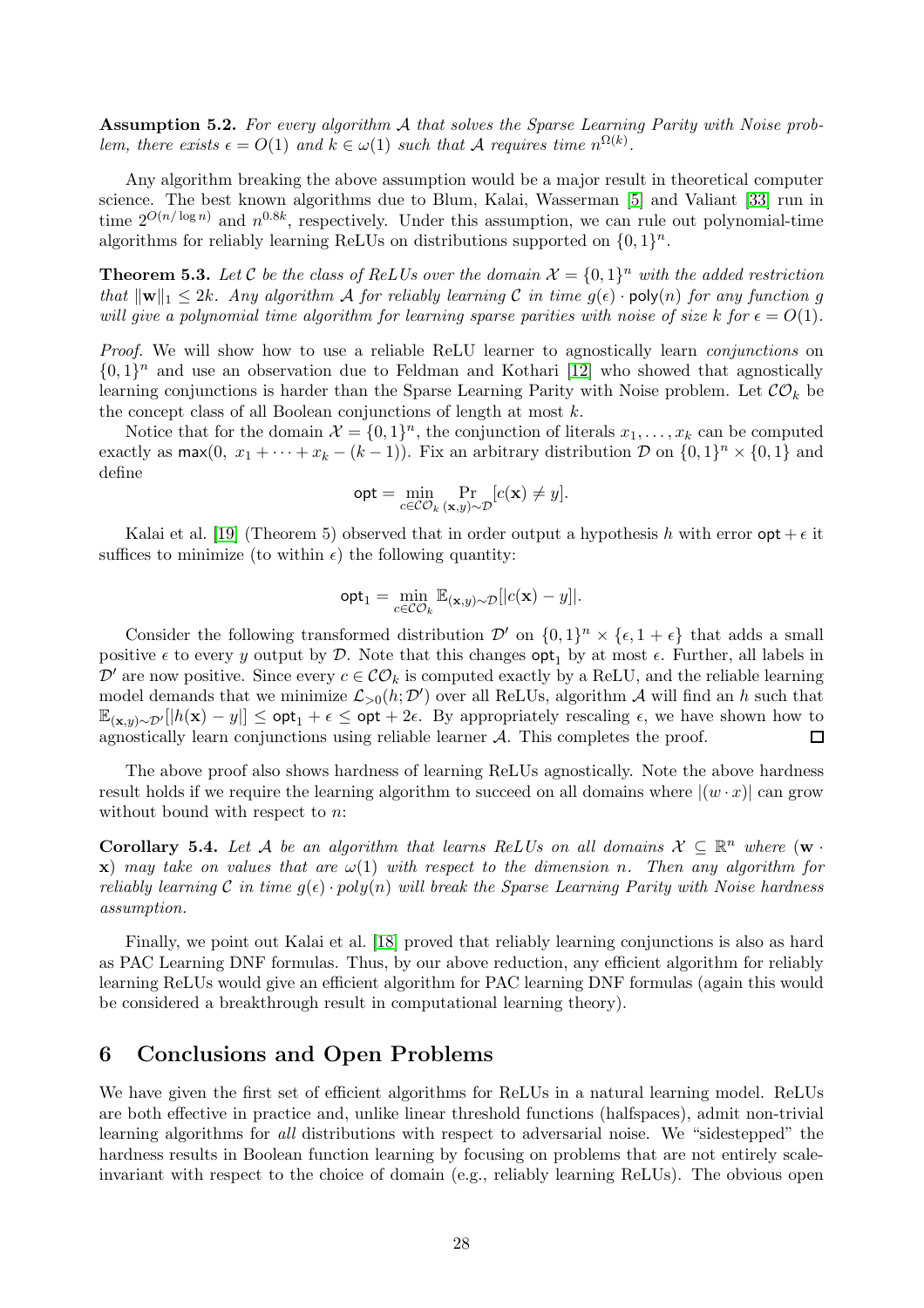question is to improve the dependence of our main result on  $1/\epsilon$ . We have no reason to believe that  $2^{O(1/\epsilon)}$  is the best possible.

Acknowledgements. The authors are grateful to Sanjeev Arora and Roi Livni for helpful feedback and useful discussions on this work.

## <span id="page-29-6"></span>References

- [1] Alexandr Andoni, Rina Panigrahy, Gregory Valiant, and Li Zhang. Learning sparse polynomial functions. In Proceedings of the Twenty-Fifth Annual ACM-SIAM Symposium on Discrete Algorithms, SODA 2014, Portland, Oregon, USA, January 5-7, 2014, pages 500–510, 2014.
- <span id="page-29-8"></span><span id="page-29-2"></span>[2] Raman Arora, Amitabh Basu, Poorya Mianjy, and Anribit Mukherjee. Understanding deep neural networks with rectified linear units, 2016. URL: <https://arxiv.org/abs/1611.01491>.
- <span id="page-29-11"></span>[3] Francis Bach. Breaking the curse of dimensionality with convex neural networks. 2014.
- <span id="page-29-14"></span>[4] Peter L. Bartlett and Shahar Mendelson. Rademacher and gaussian complexities: Risk bounds and structural results. Journal of Machine Learning Research, 3:463–482, 2002.
- <span id="page-29-12"></span>[5] Blum, Kalai, and Wasserman. Noise-tolerant learning, the parity problem, and the statistical query model. JACM: Journal of the ACM, 50, 2003.
- <span id="page-29-0"></span>[6] Nello Cristianini and John Shawe-Taylor. An introduction to support vector machines and other kernel-based learning methods. Cambridge University Press, 2000.
- <span id="page-29-4"></span>[7] Amit Daniely. Complexity theoretic limitations on learning halfspaces. In STOC, pages 105– 117. ACM, 2016.
- <span id="page-29-5"></span>[8] Ilias Diakonikolas, Daniel M. Kane, and Jelani Nelson. Bounded independence fools degree-2 threshold functions. In FOCS, pages 11–20. IEEE Computer Society, 2010.
- [9] Ronen Eldan and Ohad Shamir. The power of depth for feedforward neural networks. In Vitaly Feldman, Alexander Rakhlin, and Ohad Shamir, editors, Proceedings of the 29th Conference on Learning Theory, COLT 2016, New York, USA, June 23-26, 2016, volume 49 of JMLR Workshop and Conference Proceedings, pages 907–940. JMLR.org, 2016.
- <span id="page-29-3"></span>[10] Bassey Etim. Approve or Reject: Can You Moderate Five New York Times Comments? The New York Times, 2016. Originally published September 20, 2016. Retrieved October 4, 2016.
- <span id="page-29-1"></span>[11] V. Feldman, P. Gopalan, S. Khot, and A. K. Ponnuswami. On agnostic learning of parities, monomials, and halfspaces. SIAM J. Comput, 39(2):606–645, 2009.
- <span id="page-29-15"></span>[12] Vitaly Feldman and Pravesh Kothari. Agnostic learning of disjunctions on symmetric distributions. Journal of Machine Learning Research, 16:3455–3467, 2015.
- <span id="page-29-9"></span><span id="page-29-7"></span>[13] Jerome H. Friedman. Multivariate adaptive regression splines. Ann. Statist, 1991.
- [14] David Haussler. Decision theoretic generalizations of the pac model for neural net and other learning applications. Inf. Comput., 100(1):78–150, 1992.
- <span id="page-29-13"></span>[15] Kaiming He, Xiangyu Zhang, Shaoqing Ren, and Jian Sun. Delving deep into rectifiers: Surpassing human-level performance on imagenet classification. In Proceedings of the IEEE International Conference on Computer Vision, pages 1026–1034, 2015.
- <span id="page-29-10"></span>[16] Thomas Hofmann, Bernhard Schölkopf, and Alexander J Smola. Kernel methods in machine learning. The annals of statistics, pages 1171–1220, 2008.